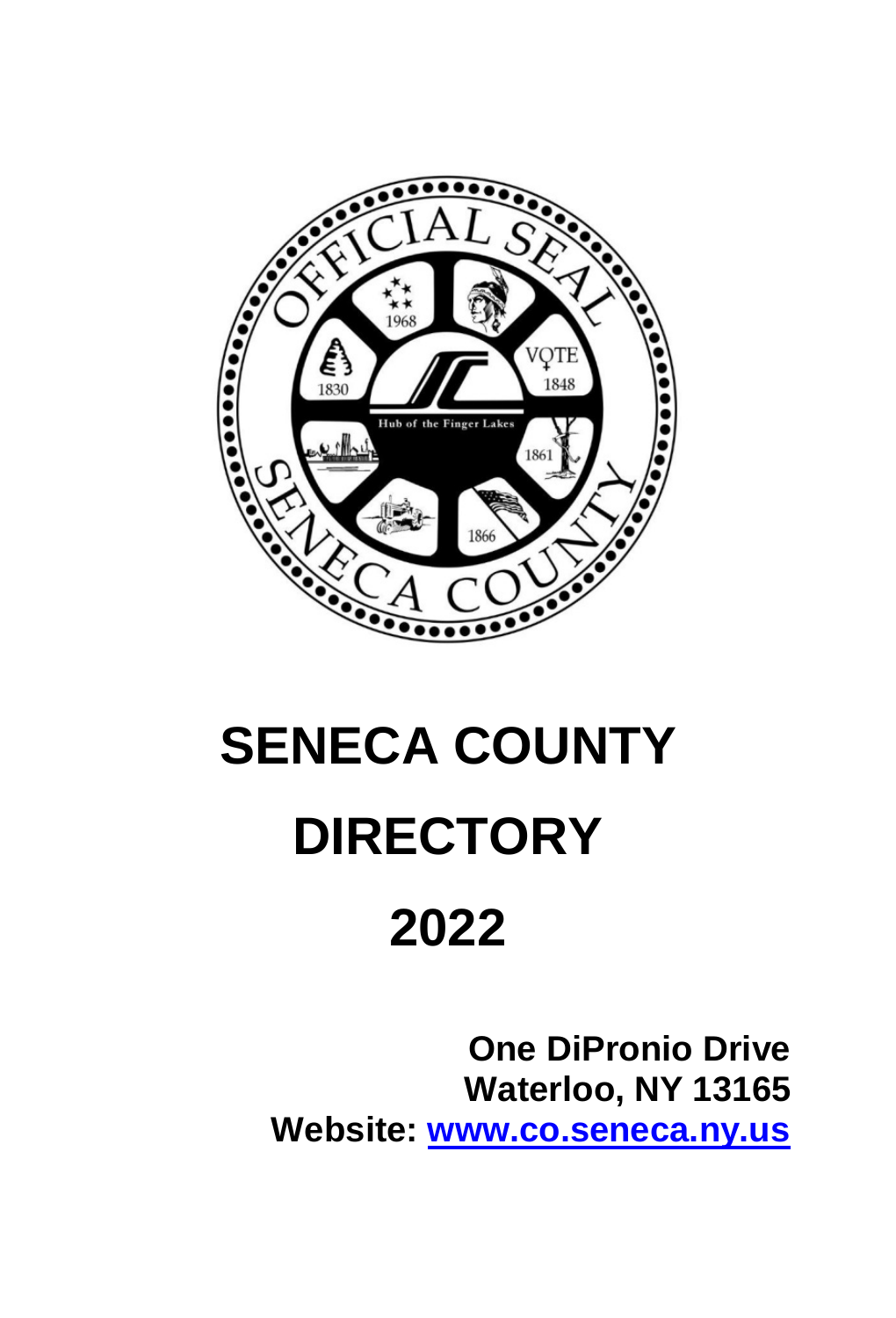# **SENECA COUNTY STATISTICS**

|--|--|--|

# **Population - 2020 Census**

| Village of Interlaken - 595 (included in total)         |  |
|---------------------------------------------------------|--|
| Village of Waterloo (Partial) - 927 (included in total) |  |
|                                                         |  |
| Village of Lodi - 254 (included in total)               |  |
| Village of Ovid - 534 (included in total)               |  |
|                                                         |  |
|                                                         |  |
|                                                         |  |
|                                                         |  |
| Village of Waterloo - 4,810 (included in total)         |  |
|                                                         |  |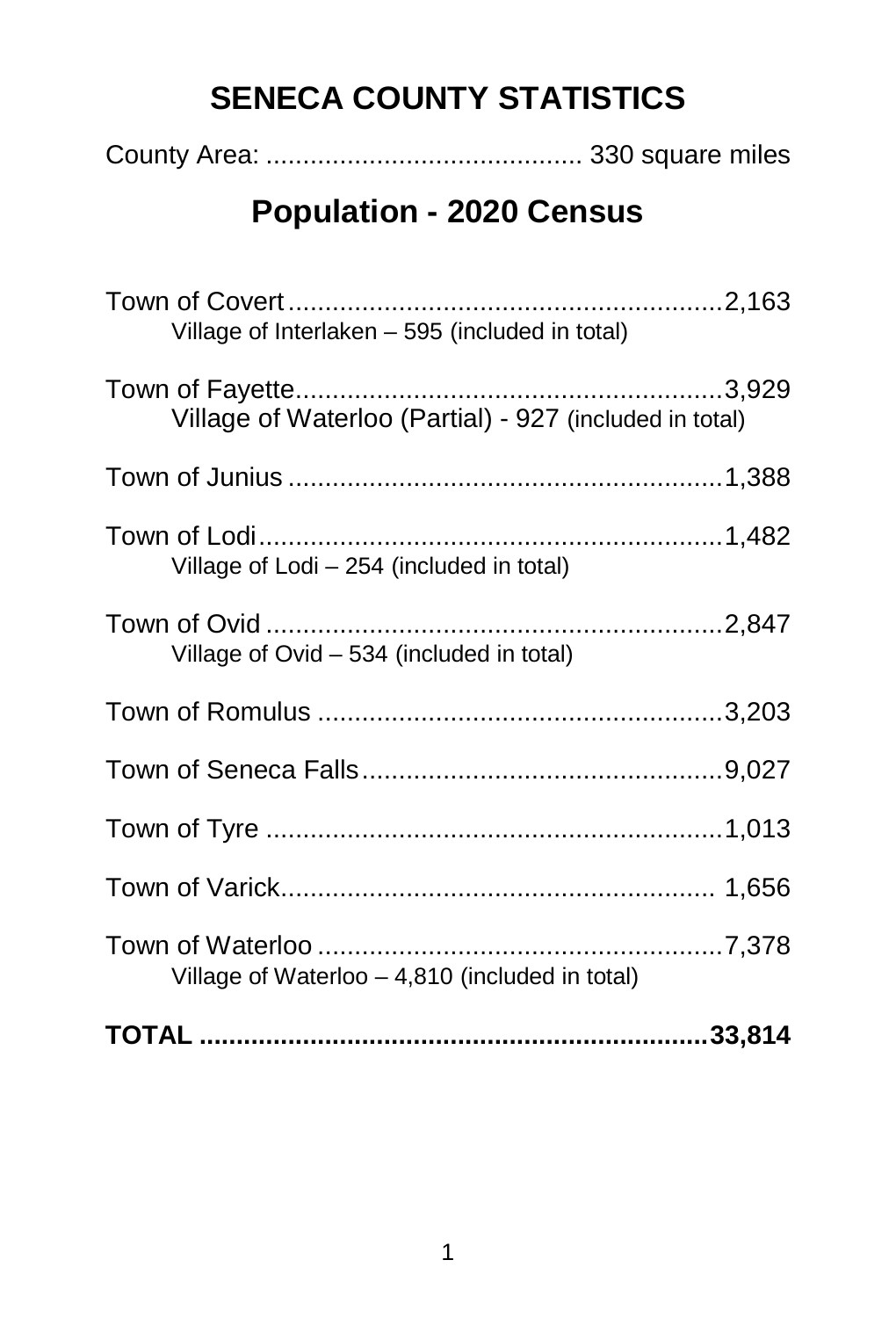# **WEIGHTED VOTE OF** THE BOARD OF SUPERVISORS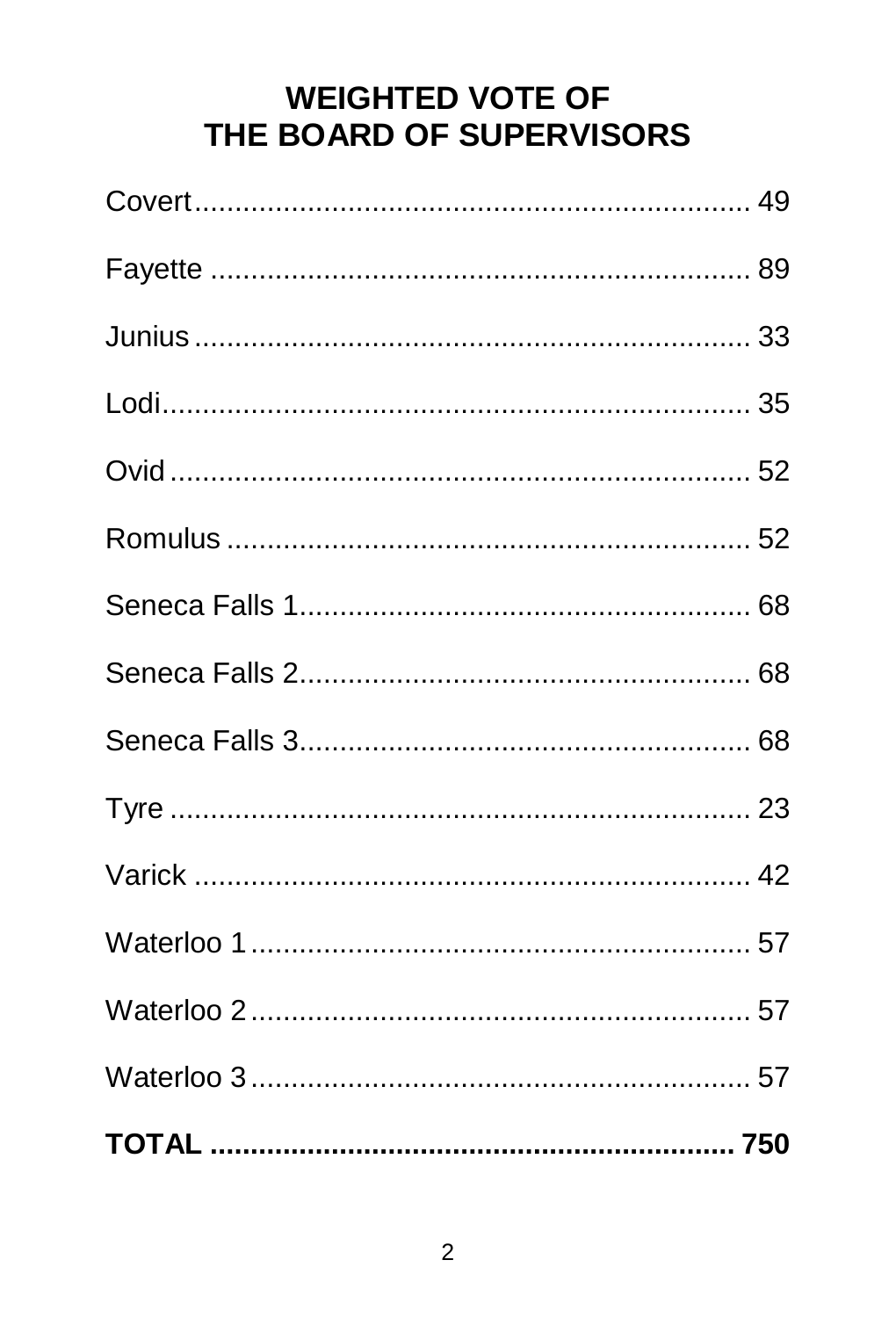# **2022 BOARD OF SUPERVISORS**

|                     | <b>COVERT  Michael Reynolds (Finance Director)</b>                         |
|---------------------|----------------------------------------------------------------------------|
| (2-yr term)         | 3522 West Avenue, Interlaken, NY 14847                                     |
| (exp. 12/31/21)     | (C) 607-227-8416                                                           |
|                     | Email: michaelreyno52@gmail.com                                            |
|                     |                                                                            |
|                     | (4-yr term) 3048 State Rte 414, Seneca Falls, NY 13148                     |
| (exp. 12/31/25)     | (C) 315-729-6357                                                           |
|                     | Email: <i>jtrout@co.seneca.ny.us</i>                                       |
| <b>JUNIUS </b>      | C. Ernest Brownell                                                         |
| $(2-yr term)$       | 675 Dublin Rd., Clyde, NY 14433                                            |
| (exp. 12/31/23)     | (H) 315-539-8910                                                           |
|                     | Email: cbrownell2@co.seneca.ny.us                                          |
|                     |                                                                            |
|                     | LODI Kyle Barnhart (Minority Leader)<br>2130 W. Seneca St., Lodi, NY 14521 |
| (4-yr term)         | (C) 607-228-0569                                                           |
| (exp. 12/31/23)     | Email: kbarnhart@co.seneca.ny.us                                           |
|                     |                                                                            |
|                     |                                                                            |
| (4-yr term)         | 7169 Route 89, Ovid New York 14521                                         |
| (exp. 12/31/23)     | (C) 607-882-1102<br>Email: jborst@townofovid.net                           |
|                     |                                                                            |
| <b>ROMULUS.</b>     |                                                                            |
| (4-yr term)         | (O) 607-869-9326 / (C) 607-280-6038                                        |
| (exp. 12/31/23)     | (F) 607-869-5763                                                           |
|                     | Email: david.hayes@romulustown.com                                         |
|                     | (Home) 2837 Swick Rd., Ovid, NY, 14521                                     |
| <b>SENECA FALLS</b> | Michael Ferrara                                                            |
| $(4-yr term)$       | 7 Seneca Lane, Seneca Falls, NY 13148                                      |
| (exp. 12/31/23)     | (C) 315-856-0784                                                           |
|                     | Email: mferrara@co.seneca.ny.us                                            |
|                     |                                                                            |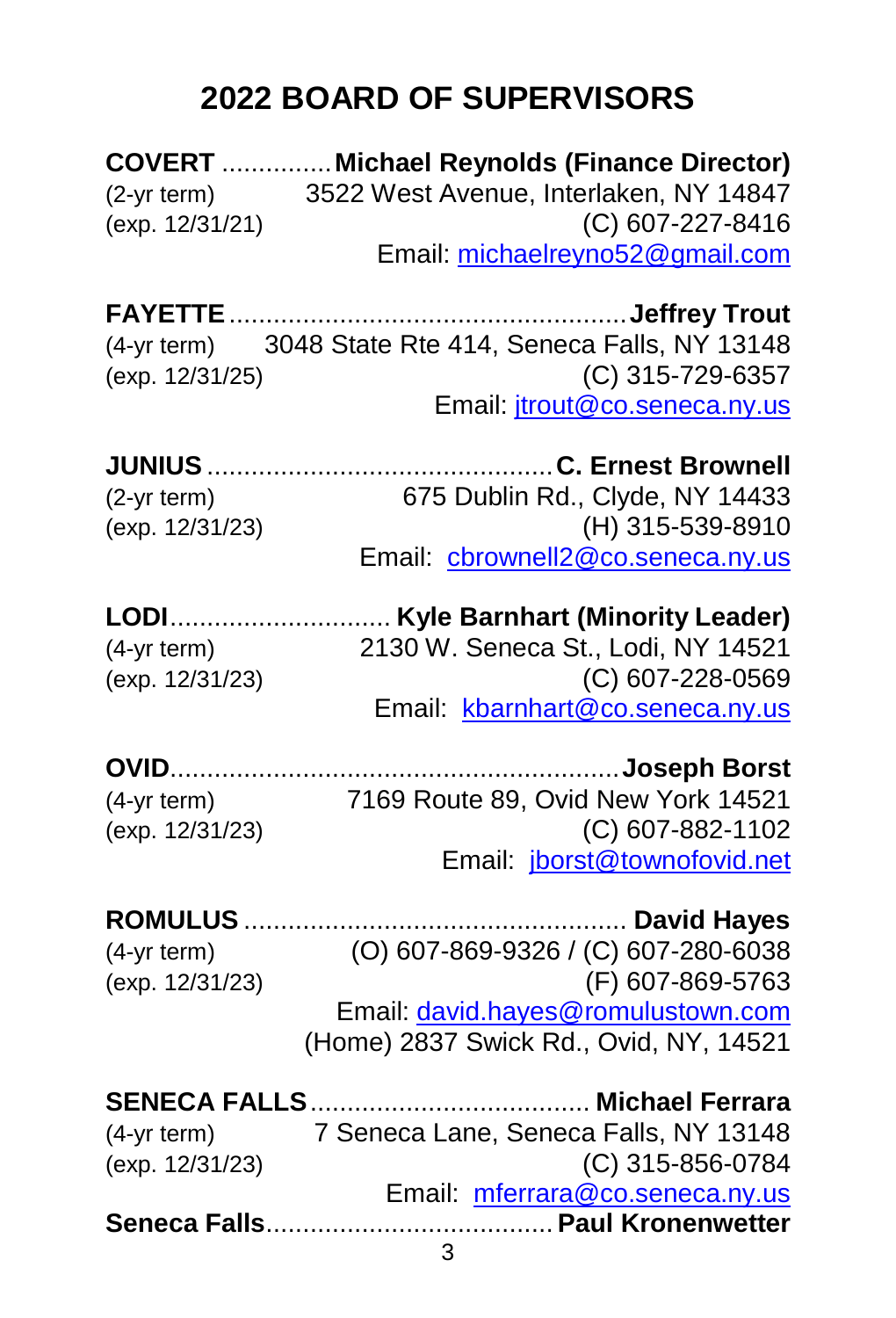|                  | (2-yr term) 2699 Lower Lake Rd., Seneca Falls, NY 13148 |
|------------------|---------------------------------------------------------|
| (exp. 12/31/23)  | (C) 315-729-3914                                        |
|                  | Email: pkronenwetter@co.seneca.ny.us                    |
|                  |                                                         |
|                  | (2-yr term) 11 Tall Oaks Dr., Seneca Falls, NY 13148    |
| (exp. 12/31/23)  | (P) 315-651-8317                                        |
|                  | Email: mrhinehart@co.seneca.ny.us                       |
|                  |                                                         |
| <b>TYRE</b>      | Elizabeth Partee                                        |
|                  | (4-yr term) 12107 State Rte 318, Seneca Falls, NY 13148 |
|                  | (exp. 12/31/25) (O) 315-835-0206 / (C) 585-200-6087     |
|                  | Email: epartee@co.seneca.ny.us                          |
|                  | VARICK Robert W. Hayssen (Chairman)                     |
| (4-yr term)      | 2221 Lake Rd., Seneca Falls, NY 13148                   |
| (exp. 12/31/23)  | (H) 315-549-7121 / (C) 315-374-7166                     |
|                  | rhayssen@rochester.rr.com                               |
|                  |                                                         |
|                  | ……………Don Trout                                          |
| $(4-yr term)$    | 1130 State Route 96, Waterloo, NY 13165                 |
| (exp. 12/31/25)  | (C) 315-521-7741                                        |
|                  | Email: d-trout@live.com                                 |
|                  | Waterloo  Michael Enslow (Majority Leader)              |
| $(2-yr term)$    | 2567 Edwards Rd, Waterloo, NY 13165                     |
| (exp. 12/31/23)  | (C) 315-651-9432                                        |
|                  | Email: menslow@co.seneca.ny.us                          |
|                  |                                                         |
| <b>Waterloo </b> | Robert Shipley                                          |
| $(2-yr term)$    | 3008 East Avenue, Waterloo, NY 13165                    |
| (exp. 12/31/23)  | (C) 315-374-6190                                        |
|                  | Email: rhsipley@co.seneca.ny.us                         |

# **Board meetings 2nd Tuesday of the month @ 6:00 p.m.**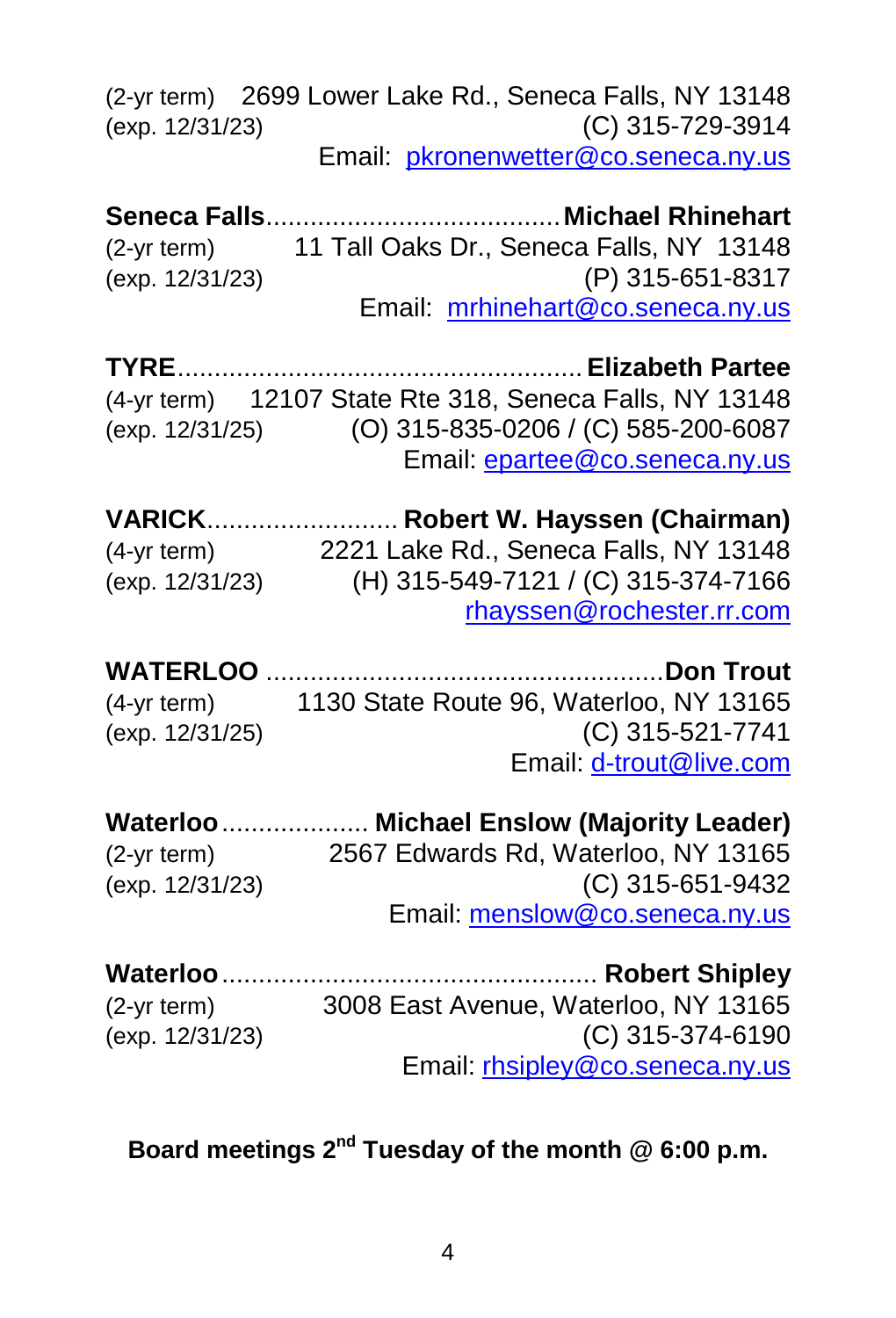# **BOARD OF SUPERVISOR 2022 STANDING COMMITTEES**

**COMMITTEE NO. 1 – FINANCE, ASSESSMENT & INSURANCE: Chair Michael Reynolds, Vice-Chair Michael Ferrara, Michael Enslow, Joseph Borst, Kyle Barnhart** Responsible for County budget, returned school taxes, sales tax, debt service, and County Treasurer, Finance Department, County Insurance Programs, Risk Management, Workers' Compensation and Fixed Assets Program, Assessment rolls, Real Property Tax Office, tax maps, reappraisals tax sale property, tax petitions, and all real property tax matters

**COMMITTEE NO. 2 – PERSONNEL: Chair Michael Ferrara, Vice-Chair Jeffrey Trout, Michael Rhinehart, David Hayes, C. Ernest Brownell** Responsible for Personnel Department, civil service, employee contracts, employee salaries and benefits, employee relations, County Policy development and maintenance, ethics and affirmative action program, vacancy committee reports and recommendations.

**COMMITTEE NO. 3 – GOVERNMENT OPERATIONS: Chair Jeffrey Trout, Vice-Chair Michael Ferrara, Michael Rhinehart, Michael Reynolds, C. Ernest Brownell** Responsible for County Clerk, Board of Elections, Courts, Central Services, Records Management, County rules and order of business, legislative proposals and reviews, County Historian, County Manager, Clerk of the Board, Supervisors' expenses, Purchasing, County Law Department, and Weights and Measures.

**COMMITTEE NO. 4 – PUBLIC WORKS: Chair Don Trout, Vice-Chair. Paul Kronenwetter, David Hayes, Jeffrey Trout, Robert Shipley** Responsible for Public Works Division and its departments: Code Enforcement, Facilities, Highway, and operations thereunder to include County roads, rights of way, snow removal, highway materials and equipment, repairs, maintenance, construction and siting of all County buildings, utilities, matters related to Seneca County Sewer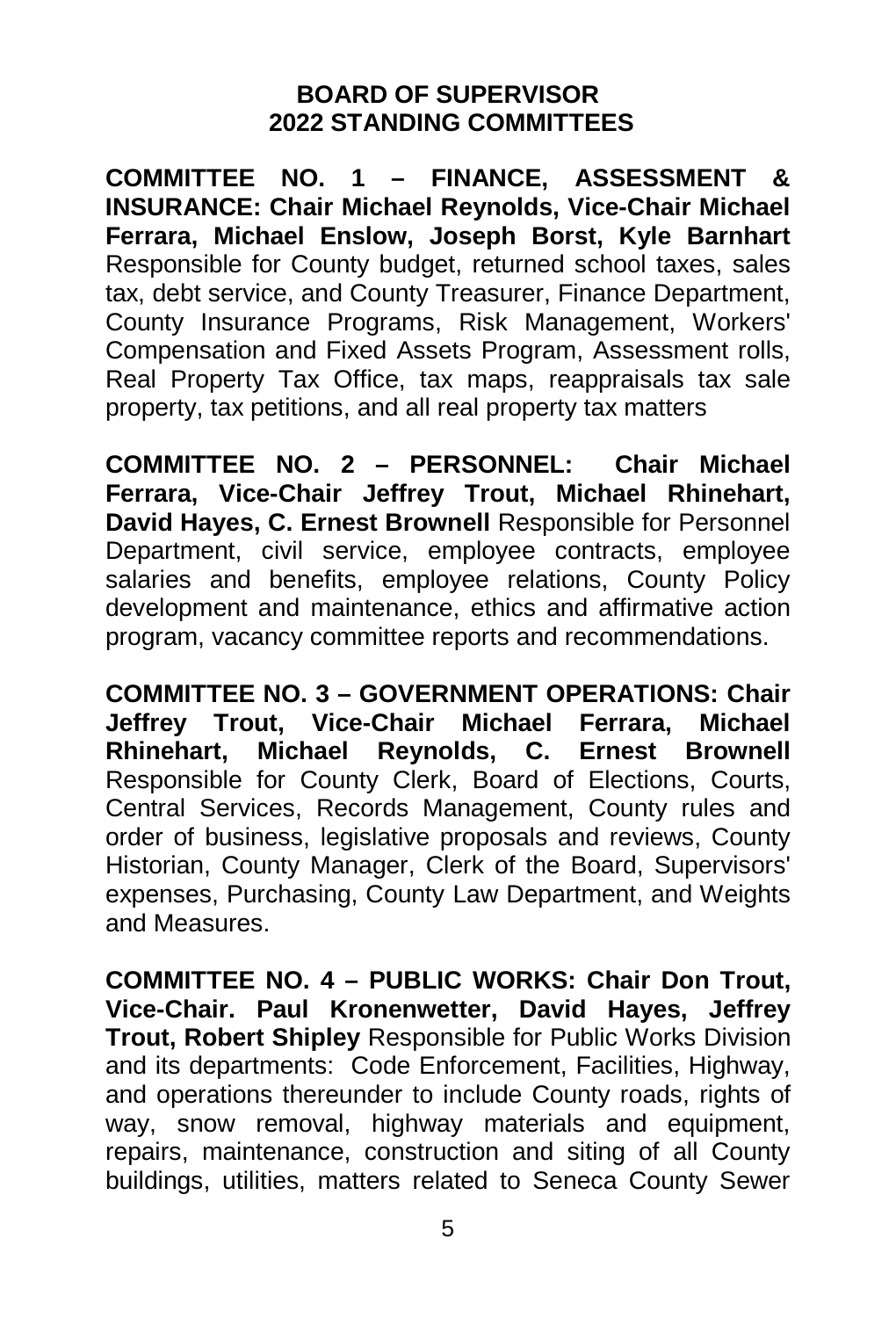District #3, and Solid Waste management, recycling and composting.

**COMMITTEE NO. 5 – PLANNING, DEVELOPMENT, AGRICULTURE & TOURISM: Chair Kyle Barnhart, Vice-Chair Elizabeth Partee, Paul Kronenwetter, David Hayes, Don Trout** Responsible for Planning & Community Development, Planning Board, Industrial Development Agency, Tourism, Federal and State grants, Soil & Water Conservation District, Extension Service, Agriculture Districts, and Finger Lakes Regional Airport

**COMMITTEE NO. 6 – MENTAL HEALTH SERVICES: Chair Elizabeth Partee, Vice-Chair Michael Enslow, Michael Reynolds, Robert Shipley, Joseph Borst** Responsible for the Mental Health Department, Mental Health Programs, Community Services Board, Alcoholism and Substance Abuse programs, Youth at Risk Programs

**COMMITTEE NO. 7 - PUBLIC HEALTH SERVICES: Chair Joe Borst, Vice-Chair Michael Enslow, Elizabeth Partee, Robert Shipley, Michael Reynolds** Responsible for the Public Health Department, home health agency, sanitation, Handicapped Children Pre-K (3-5), Early Intervention, animal disease control and Code Enforcement

**COMMITTEE NO. 8 – HUMAN SERVICES: Chair Michael Enslow, Vice-Chair Elizabeth Partee, Joseph Borst, C. Ernest Brownell, Robert Shipley** Responsible for the Division of Human Services, Social Services Department, Office for the Aging, Veterans Services, Weatherization Program, and Community Colleges

**COMMITTEE NO. 9 – PUBLIC SAFETY: Chair Michael Rhinehart, Vice-Chair C. Ernest Brownell, Paul Kronenwetter, Don Trout, Michael Reynolds** Responsible for Sheriff's Department and Jail, District Attorney, Public Defender, Coroners, Justices and Constables, Fire Mutual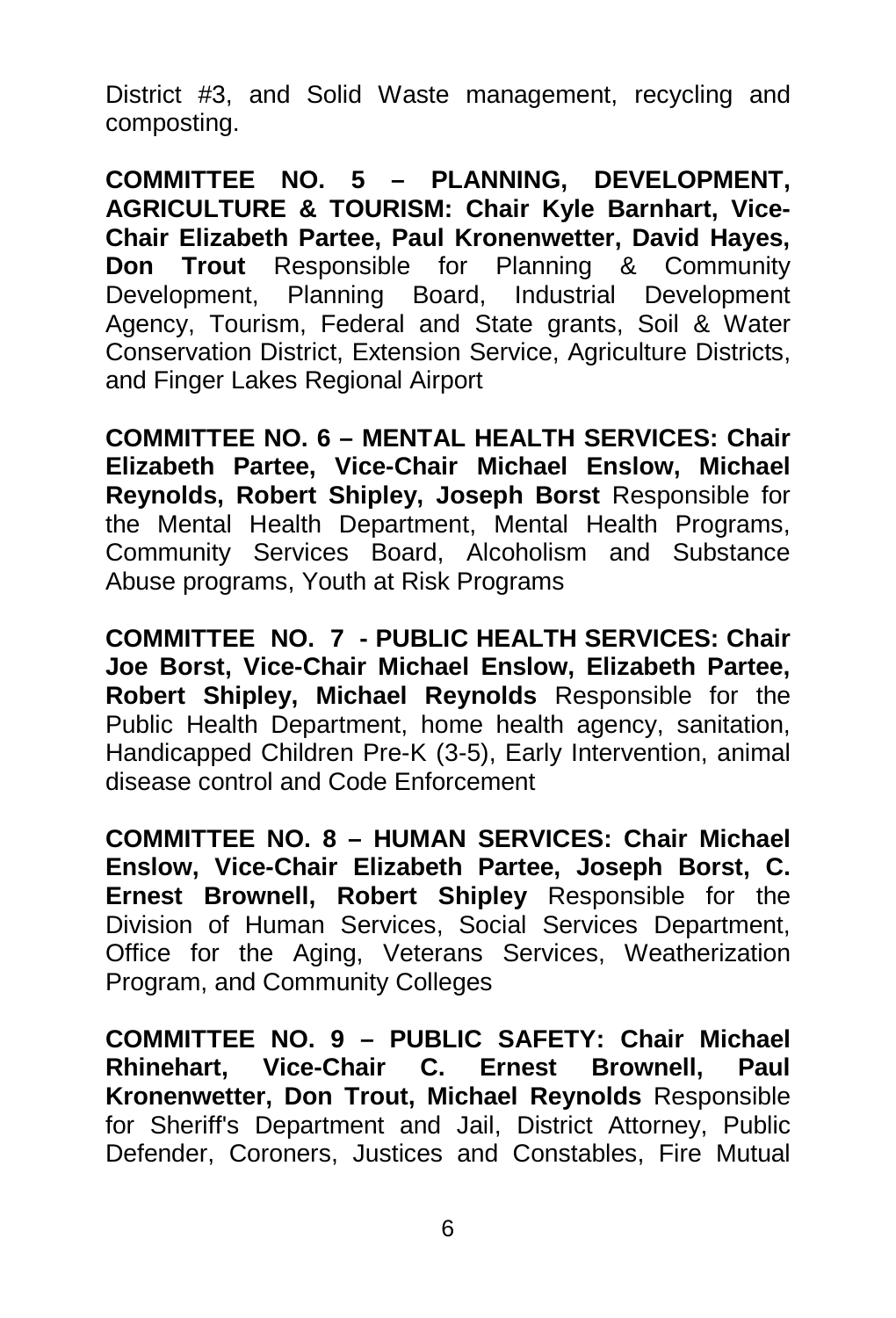Aid, Office of Emergency Management, Probation Department, STOP-DWI Program, and E-911

**COMMITTEE NO. 10 – INDIAN AFFAIRS: Chair Robert Shipley, Vice-Chair Paul Kronenwetter, Michael Ferrara, Jeffrey Trout, Michael Rhinehart** Responsible for all issues relative to the Indian Affairs

**COMMITTEE NO. 11 – ENVIRONMENTAL AFFAIRS: Chair Paul Kronenwetter, Vice-Chair Michael Rhinehart, Michael Ferrara, Elizabeth Partee, Kyle Barnhart** Responsible for keeping the Board abreast of the various activities in the County, alternative energy issues, and their potential environmental impacts

**COMMITTEE NO. 12 – TECHNOLOGY: Chair C. Ernest Brownell, Vice-Chair David Hayes, Don Trout, Michael Enslow, Kyle Barnhart** Responsible for computers and computer related equipment. AS400. electronic equipment, AS400, electronic communications including telephones and cellular phones and the Information Technology Department

**COMMITTEE NO. 13 – WATER & SEWER TREATMENT MANAGEMENT & OPERATIONS: Chair David Hayes, Vice-Chair Joseph Borst, Robert W. Hayssen, Jeffrey Trout, Kyle Barnhart** Responsible for all matters related to Seneca County Sewer Districts 1 & 2, and Seneca County Water District 1

> **Committee meetings 4th Tuesday of the month Beginning at 5:30 p.m.**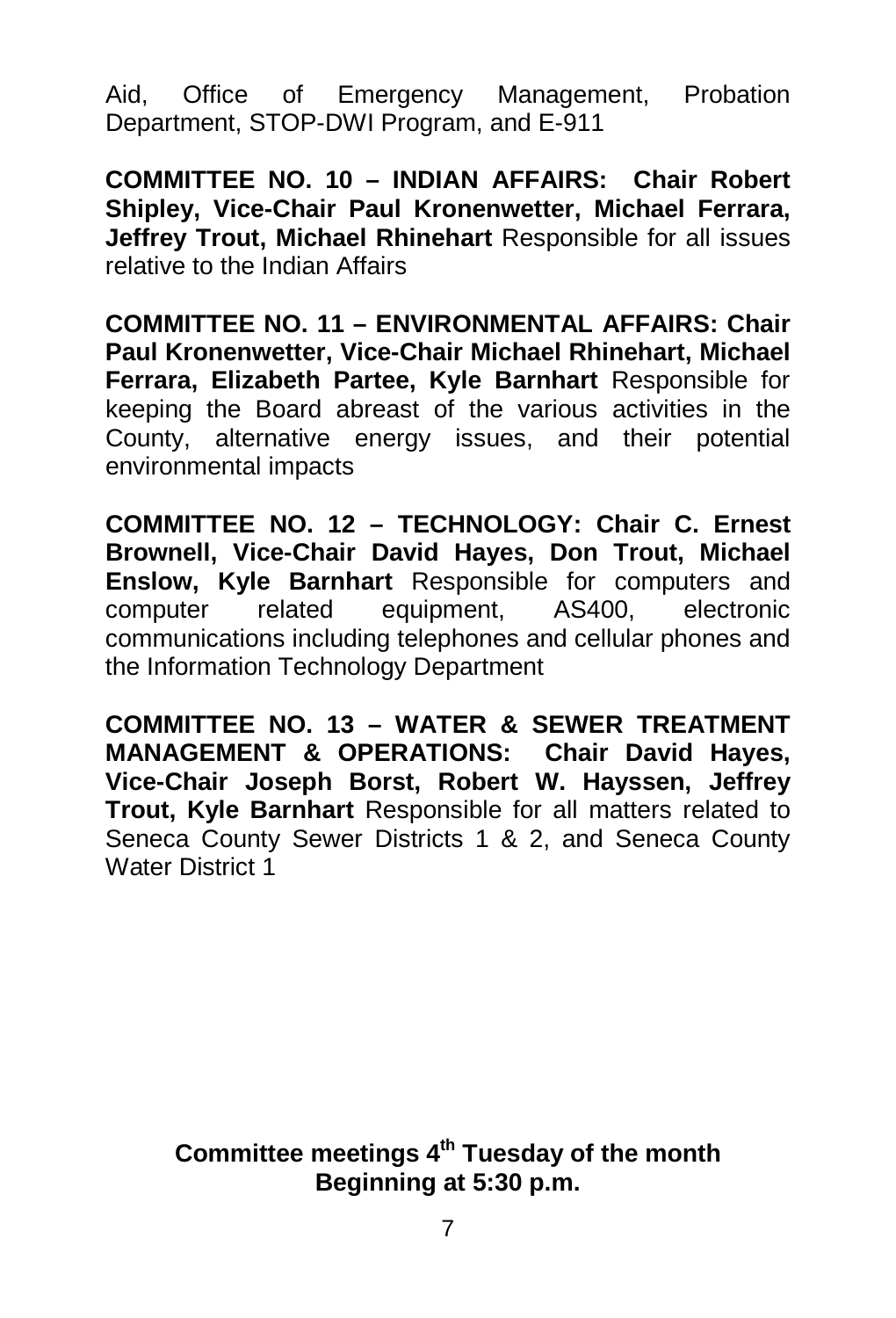# **2022 BOARD REPRESENTATIVES OTHER COMMITTEES**

| $(3rd$ Wed @ 4 pm)                                                                     |                                          |
|----------------------------------------------------------------------------------------|------------------------------------------|
|                                                                                        |                                          |
| Community Services Board  Elizabeth Partee<br>$(3rd$ Tue $@6$ pm)                      |                                          |
| Cornell Cooperative Extension  Jeffrey Trout                                           |                                          |
| Criminal Justice Adv. Board C. Ernest Brownell                                         |                                          |
| <b>DEC Region 8 Fish &amp; Wildlife</b><br>Management Advisory Board Paul Kronenwetter |                                          |
| InterCounty of Western New York  Mitchell Rowe                                         |                                          |
| <b>Seneca County Advisory Committee on Tourism</b>                                     |                                          |
| (1 <sup>st</sup> Thur @ noon)                                                          |                                          |
| Seneca Lake Watershed Inter-Municipal Organization                                     |                                          |
| Soil & Water Conservation District Michael Reynolds                                    | Jeffrey Trout                            |
|                                                                                        | Jeffrey Trout<br><b>Michael Reynolds</b> |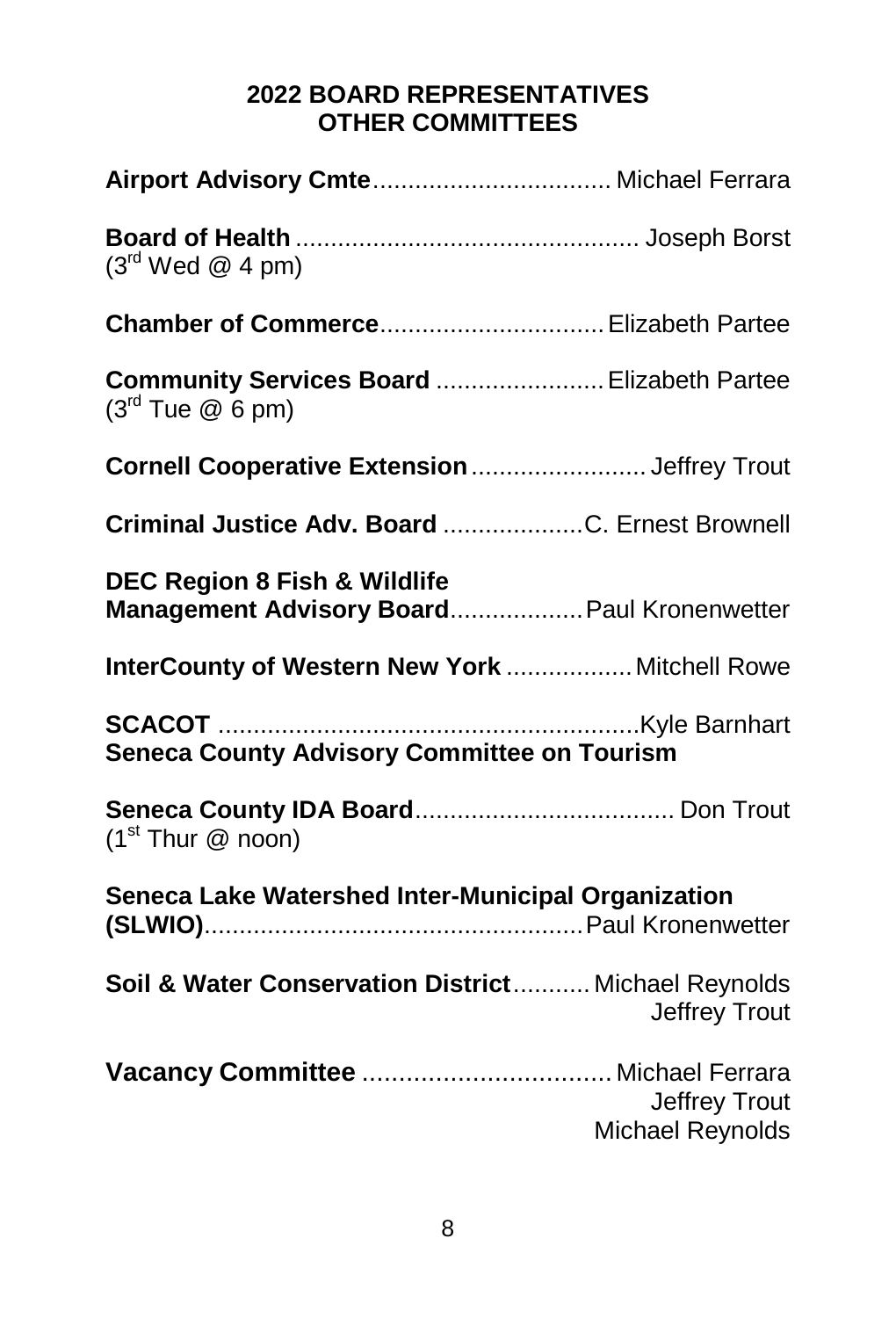# **COUNTY OFFICES Seneca County Office Bldg. 1 DiPronio Drive, Waterloo, NY 13165 General Phone Number: 315-539-1800**

# **BOARD OF SUPERVISORS**

Contact numbers ............................................... (P) 315-539-1700 Board Email:...................... [boardofsupervisors@co.seneca.ny.us](mailto:boardofsupervisors@co.seneca.ny.us) Robert Hayssen, Chairman of the Board of Supervisors Margaret E. Li, Clerk to the Board ..... Email: [mli@co.seneca.ny.us](mailto:mli@co.seneca.ny.us)

# **COUNTY MANAGER**

| C. Mitchell Rowe, County Manager 315-539-1701     |                  |
|---------------------------------------------------|------------------|
| Email: mrowe@co.seneca.nv.us                      |                  |
| Amanda Vavra, Confidential Secretary 315-539-1705 |                  |
| Email: avavra@co.seneca.ny.us                     | (F) 315-539-0207 |

# **COUNTY CLERK**

| Christina L. Lotz, County Clerk  315-539-1771    |                  |
|--------------------------------------------------|------------------|
| Email: clotz@co.seneca.ny.us                     |                  |
| Katie Merkley, Deputy County Clerk  315-539-1773 |                  |
|                                                  | (F) 315-539-3789 |

# **COUNTY LAW DEPARTMENT**

David K. Ettman, County Attorney ........................... 315-539-1989 Email: [dettman@co.seneca.ny.us](mailto:dettman@co.seneca.ny.us) Christopher D. Lucchesi, Asst. County Attorney ...... 315-539-1836 Email[: clucchesi@co.seneca.ny.us](mailto:clucchesi@co.seneca.ny.us) (F) 315-539-1657

# **COUNTY TREASURER**

Contact numbers ................. (P) 315-539-1735 / (F) 315-539-1731 Les Marquart, County Treasurer........ [lmarquart@co.seneca.ny.us](mailto:lmarquart@co.seneca.ny.us) Jim Nicolini, Deputy County Treasurer [jnicolini@co.seneca.ny.us](mailto:jnicolini@co.seneca.ny.us)

**CODE ENFORCEMENT**...... (P) 315-539-1950 / (F) 315-539-1926 Mark Shaw, Head Code Enforcement Officer .......... 315-539-1628 Email[: mshaw@co.seneca.ny.us](mailto:mshaw@co.seneca.ny.us) Michelle Meyer, Staff Resource Assistant................ 315-539-1950 Email[: mmeyer@co.seneca.ny.us](mailto:mmeyer@co.seneca.ny.us)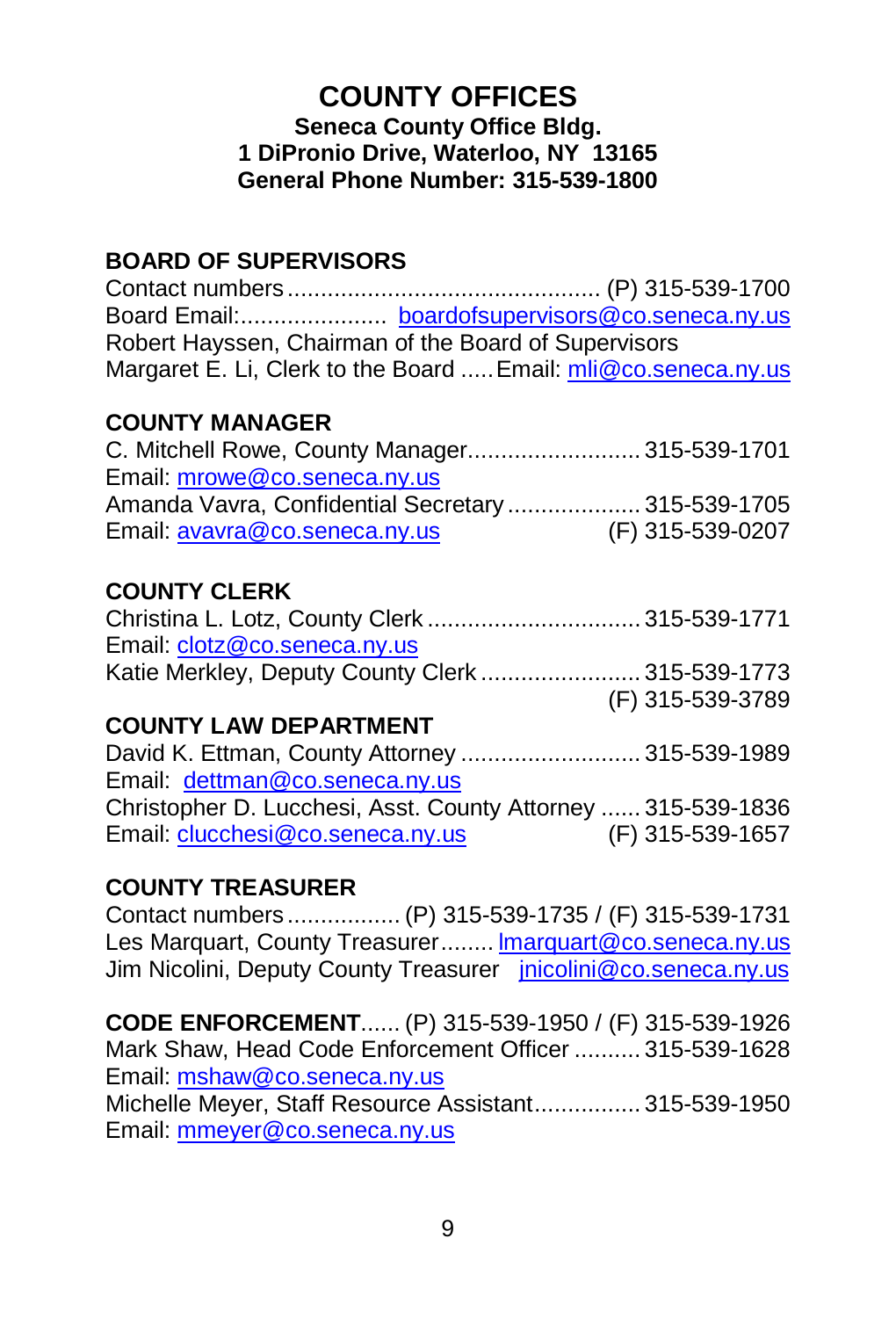# **CORONERS**

| Wade Morabito (P) 315-558-2243 / wmorabito@co.seneca.ny.us |  |
|------------------------------------------------------------|--|
|                                                            |  |
| Daniel O'Neill 315-651-2838 / doneil@co.seneca.ny.us       |  |

# **CRIMINAL JUSTICE ADVISORY BOARD**

|--|--|--|--|--|

# **DISTRICT ATTORNEY** - **44 W. Williams St., Waterloo, NY 13165 PHONE: 315-539-1300 / FAX: 315-539-0531**

# **ELECTIONS**

| Email: boe@co.seneca.ny.us                             | (F) 315-539-3710 |
|--------------------------------------------------------|------------------|
| Carl J. Same, Commissioner (D)  315-539-1763           |                  |
| Email: csame@co.seneca.ny.us                           |                  |
| Tiffany S. Folk, Commissioner (R)  315-539-1762        |                  |
| Email: tfolk@co.seneca.ny.us                           |                  |
| Heidi Conley, Deputy Commissioner (D) 315-539-1761     |                  |
| Email: hconley@co.seneca.ny.us                         |                  |
| Kristofer Fisher, Deputy Commissioner (R) 315-539-1694 |                  |
| Email: kfisher@co.seneca.ny.us                         |                  |

# **EMERGENCY MANAGEMENT & E-911 COMMUNICATIONS**

| Email: mtaylor@co.seneca.ny.us                     |                  |
|----------------------------------------------------|------------------|
| Toni DiGiovanni, Deputy Director  315-539-1757     |                  |
| Email: tdigiovanni@co.seneca.ny.us                 |                  |
| Brandi Godley, 911 Operations Manager 315-539-1751 |                  |
| Email: bgodley@co.seneca.ny.us                     | (F) 315-539-3728 |
|                                                    |                  |

**FACILITIES**......................... (P) 315-539-1718 / (F) 315-539-1658 Robert Stuck, Superintendent Email: [bstuck@co.seneca.ny.us](mailto:bstuck@co.seneca.ny.us) Maintenance Office.................................................. 315-539-1841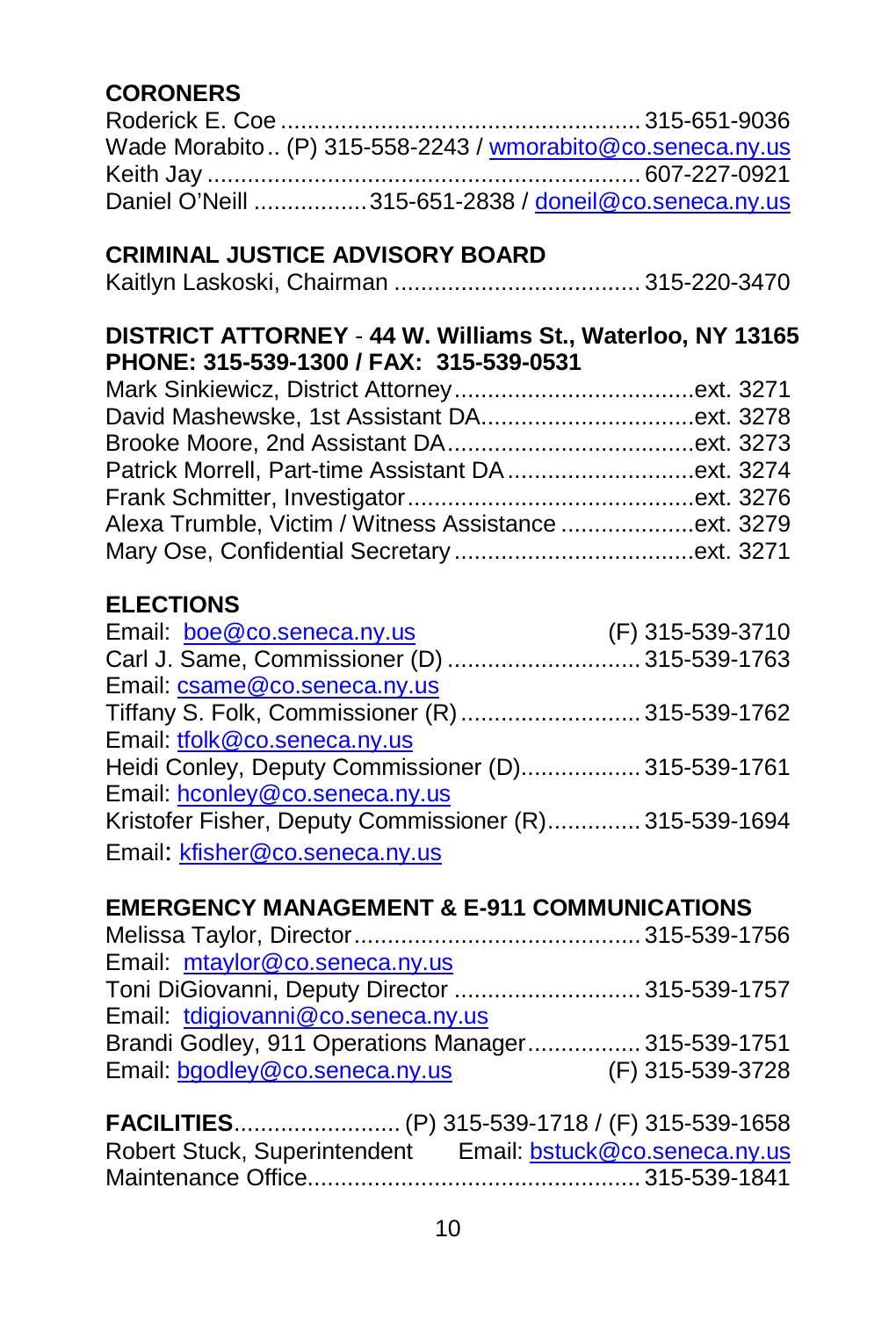# **FINANCE DEPARTMENT**

Halle Stevens, Finance Director .............................. 315-539-1897 Emai[l hstevens@co.seneca.ny.us](mailto:hstevens@co.seneca.ny.us)

# **FINGER LAKES REGIONAL AIRPORT**

**2727 Martin Rd., Seneca Falls, NY, 13148** Contact numbers ................ (P) 315-568-0110 / (F) 315-568-4397

### **FINGER LAKES REGIONAL LAND BANK**

Contact Numbers ................ (P) 315-539-1730 / (F) 315-539-1838 Joe McGrath, Chief Executive Officer

### **FIRE MUTUAL AID**

| Email: jccase@co.seneca.ny.us | (F) 315-539-3728 |
|-------------------------------|------------------|

# **HIGHWAY - 2017 Prospect St., Romulus, NY 14541 PHONE: PHONE: 315-549-8454 / 607-869-3964 / 315-220-3151**

Roy Gates, Highway Superintendent Email: [rgates@co.seneca.ny.us](mailto:rgates@co.seneca.ny.us) Sherry Westervelt, Staff Resource Assistant Email[: swestervelt@co.seneca.ny.us](mailto:swestervelt@co.seneca.ny.us)

# **HISTORIAN**

| Email. wgable@co.seneca.nv.us |  |
|-------------------------------|--|

# **HUMAN RESOURCES / RISK MANAGEMENT**

| Laura L. Granger, Personnel Officer 315-539-1712      |  |
|-------------------------------------------------------|--|
| Email: Igranger@co.seneca.ny.us                       |  |
|                                                       |  |
| Email: rmaher@co.seneca.ny.us                         |  |
|                                                       |  |
| Department Email: PersonnelDepartment@co.seneca.ny.us |  |

# **HUMAN SERVICES**

Tracy VanVleck, Commissioner............................... 315-539-1831 Email[: tvanvleck@co.seneca.ny.us](mailto:tvanvleck@co.seneca.ny.us) Michael Whirtley, Deputy Commissioner (Adult Protective Services and Child & Family Services) .................... 315-539-1794 Email[: mwhirtley@co.seneca.ny.us](mailto:mwhirtley@co.seneca.ny.us)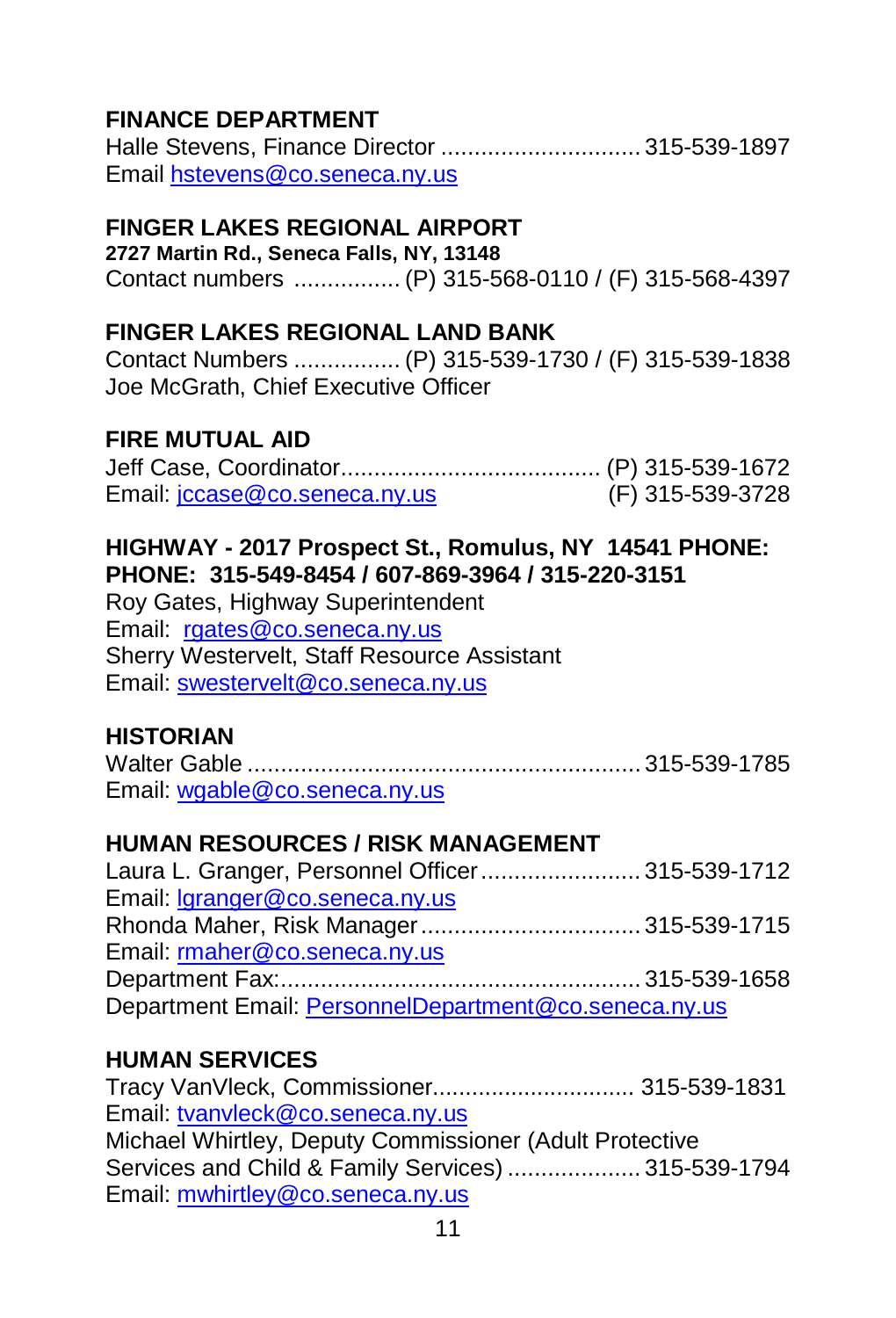| Annie Mahoney, Deputy Commissioner (Workforce Development /<br>Youth Bureau & Temporary Assistance Services)  315-539-1791<br>Email: amahoney@co.seneca.ny.us |  |
|---------------------------------------------------------------------------------------------------------------------------------------------------------------|--|
| Wendy Cottrell, Confidential Secretary  315-539-1830<br>Email: wcottrell@co.seneca.ny.us<br>(F) 315-539-4251                                                  |  |
|                                                                                                                                                               |  |
| <b>INDUSTRIAL DEVELOPMENT AGENCY</b>                                                                                                                          |  |
| Sarah Davis, Executive Director  315-539-1722                                                                                                                 |  |
| Email: s.davis@senecacountyida.org                                                                                                                            |  |
|                                                                                                                                                               |  |
| Email: kkline@senecacountyida.org (F) 315-539-4340                                                                                                            |  |
|                                                                                                                                                               |  |
| <b>INFORMATION TECHNOLOGY</b>                                                                                                                                 |  |
|                                                                                                                                                               |  |
| Email: rlaprade@co.seneca.ny.us                                                                                                                               |  |
| Brady Leo, System Administrator  315-539-1937                                                                                                                 |  |
| Email: bleo@co.seneca.ny.us                                                                                                                                   |  |
| Jason Palladino, Network Administrator  315-539-1942                                                                                                          |  |
| Email: jpalladino@co.seneca.ny.us                                                                                                                             |  |
|                                                                                                                                                               |  |
| MENTAL HEALTH SERVICES - 31 Thurber Dr., Waterloo, NY                                                                                                         |  |
|                                                                                                                                                               |  |
| Margaret Morse, Director of Community Services 315-539-1958                                                                                                   |  |
| Email: mmorse@co.seneca.ny.us (F) 315-539-1054                                                                                                                |  |
| Addictions Treatment & Prevention 315-539-1985                                                                                                                |  |
| Tammy Orlopp, Program Director 315-539-1957                                                                                                                   |  |
| Email: torlopp@co.seneca.ny.us (F) 315-539-4393                                                                                                               |  |
| Mental Health Services & Domestic Violence Program                                                                                                            |  |
| Brenda Black, LCSW, Program Director 315-539-1941                                                                                                             |  |
| Email: bblack@co.seneca.ny.us                                                                                                                                 |  |

### **Fiscal Services** Greg Keefe, Fiscal Services Manager................ 315-539-1956<br>Email: <u>gkeefe@co.seneca.ny.us</u> (F) 315-539-1054 Email: [gkeefe@co.seneca.ny.us](mailto:gkeefe@co.seneca.ny.us)

# **MOTOR VEHICLES**

| Christina L. Lotz, County Clerk  315-539-1771 |                  |
|-----------------------------------------------|------------------|
| Email: clotz@co.seneca.ny.us                  | (F) 315-539-3789 |
|                                               |                  |

# **OFFICE FOR THE AGING**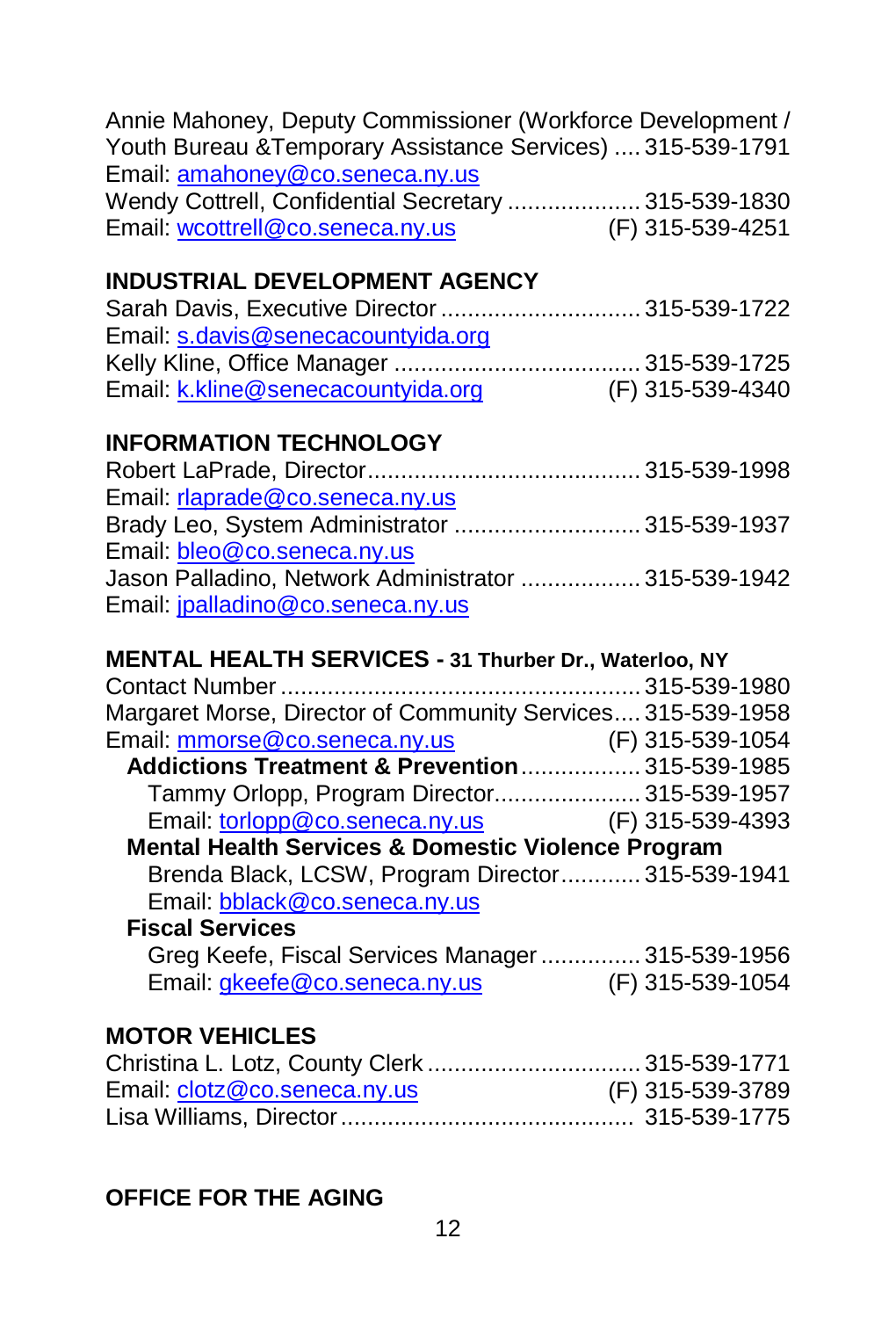### **2465 Bonadent Dr., Suite 4, Waterloo, NY 13165**

| Email: areardon@co.seneca.nv.us |  |
|---------------------------------|--|
|                                 |  |

# **PLANNING & COMMUNITY DEVELOPMENT**

| Contact numbers  (P) 315-539-1730 / (F) 315-539-1838       |
|------------------------------------------------------------|
| Jill Henry, Director  Email: jhenry@co.seneca.ny.us        |
| Harriet Haynes, Sr. Planner Email: hhaynes@co.seneca.ny.us |
| Joe McGrath Email: jmcgrath@co.seneca.ny.us                |

# **PROBATION**

| Email: mverkey@co.seneca.ny.us | (F) 315-539-3646 |
|--------------------------------|------------------|

### **PUBLIC DEFENDER - POB 702, Seneca Falls, NY 13148**

Contact numbers ................. (P) 315-568-4975 / (F) 315-568-2324 Michael J. Mirras, Public Defender John J. Nabinger, Assistant Public Defender Matthew D. Conlon, Assistant Public Defender Stephen R. Ricci, Assistant Public Defender

### **PUBLIC HEALTH - 2465 Bonadent Dr., Suite 3, Waterloo, NY 13165**

| Email: sking@co.seneca.ny.us                 |                  |
|----------------------------------------------|------------------|
| Kimberly Abate, Deputy Director 315-539-1925 |                  |
| Email: kabatte@co.seneca.ny.us               |                  |
| Environmental Health Department 315-539-1945 |                  |
|                                              |                  |
| Email mjump@co.seneca.ny.us                  | (F) 315-539-4745 |
|                                              |                  |

**PURCHASING** ..........................315-539-1705 / (F) 315-539-0207 Amanda Vavra, Purchasing Agent Email: [avavra@co.seneca.ny.us](mailto:avavra@co.seneca.ny.us)

# **REAL PROPERTY TAX SERVICES**

Lisa M. Keshel, Director ............315-539-1720 / (F) 315-539-1731 Email[: lkeshel@co.seneca.ny.us](mailto:lkeshel@co.seneca.ny.us) Michael D. Karlsen, Tax Map Technician................. 315-539-1719 Email[: mkarlsen@co.seneca.ny.us](mailto:mkarlsen@co.seneca.ny.us)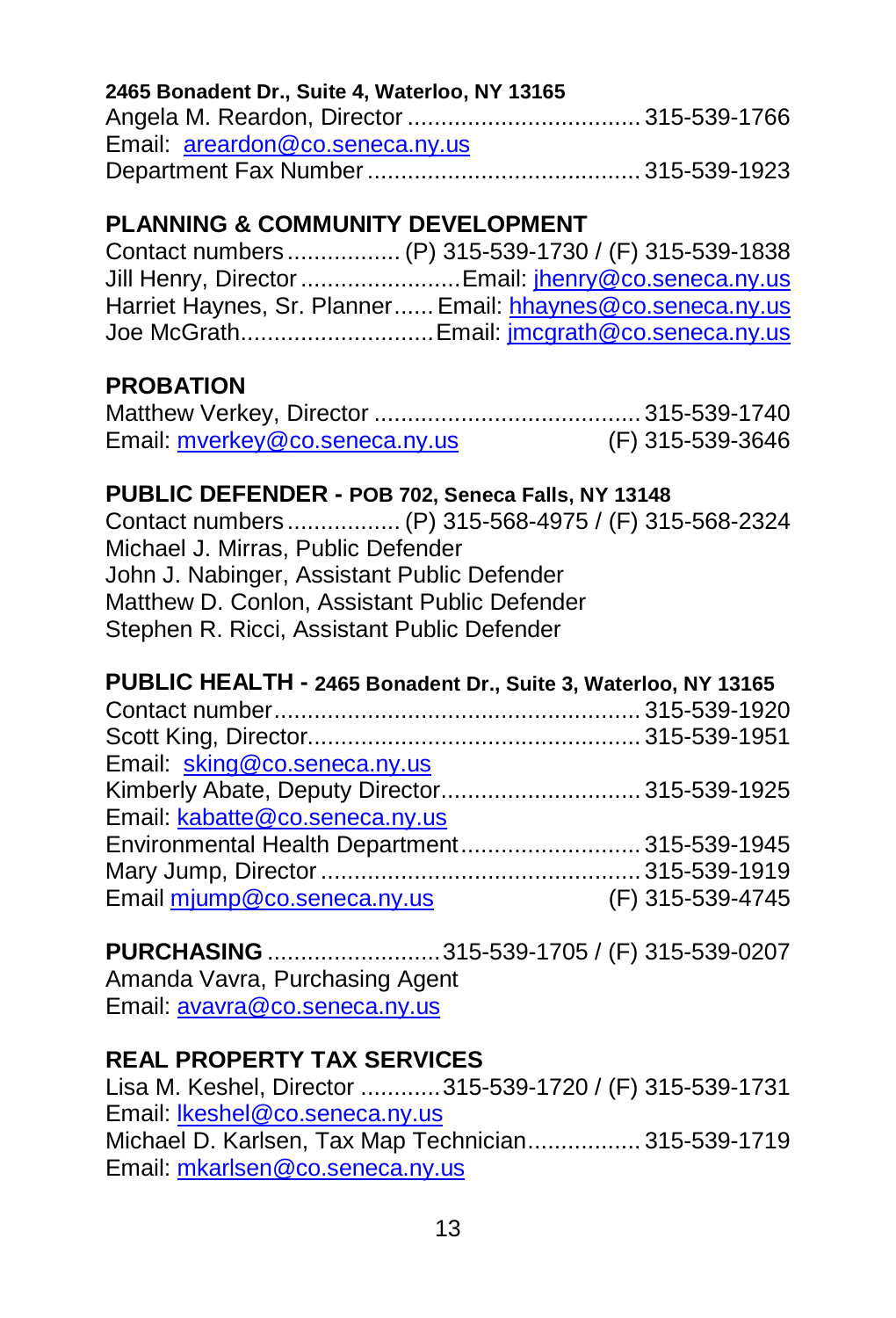# **RECYCLING / SOLID WASTE**

| Email: Ikeshel@co.seneca.nv.us | (F) 315-539-1623 |
|--------------------------------|------------------|

### **SHERIFF'S OFFICE - 6150 State Route 96, Romulus, NY 14541**

| Email: tluce@co.seneca.ny.us                    |  |
|-------------------------------------------------|--|
|                                                 |  |
| Email: jcleere@co.seneca.ny.us                  |  |
|                                                 |  |
|                                                 |  |
|                                                 |  |
| Criminal Investigation Lieutenant  315-220-3449 |  |
|                                                 |  |
|                                                 |  |
|                                                 |  |

### **STOP-DWI**

| Email: tluce@co.seneca.nv.us |  |
|------------------------------|--|

### **TOURISM PROMOTION AGENCY - POB 350, Waterloo, NY 13165**

| Seneca County Chamber of Commerce  315-568-2906 |  |
|-------------------------------------------------|--|
|                                                 |  |

### **TRAFFIC SAFETY BOARD - 6150 State Rte 96, Romulus, NY 14541**

| Email: tluce@co.seneca.nv.us |  |
|------------------------------|--|

# **VETERANS SERVICE AGENCY**

Contact numbers ................. (P) 315-539-1651 / (F) 315-539-1702 Susan L. Smith, Director Melissa Granger, Deputy Director

| <b>WATER &amp; SEWER DEPARTMENT</b> 315-539-1705          |  |
|-----------------------------------------------------------|--|
| Ronald Schalk, Water & Sewer Maintainer  (C) 315-515-1409 |  |

# **WEATHERIZATION – 2156 Route 5&20, Seneca Falls, NY 13148**

| Email: sburleson@co.seneca.nv.us | (F) 315-568-4353 |
|----------------------------------|------------------|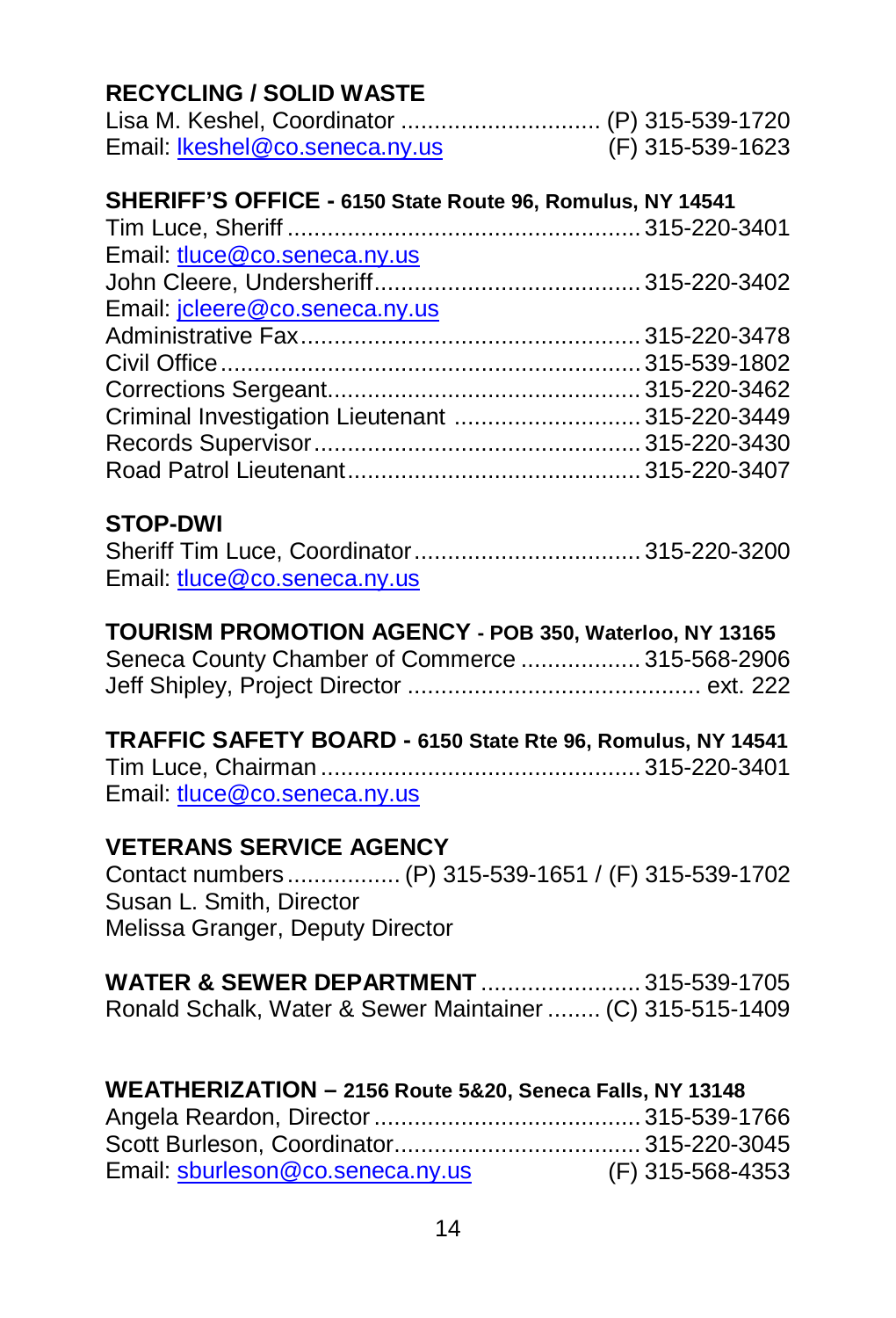# **WEIGHTS & MEASURES**

| Email: ssauvageau@co.seneca.ny.us | (F) 315-539-1883 |
|-----------------------------------|------------------|

# **WORKFORCE DEVELOPMENT & YOUTH BUREAU**

Contact numbers .................. (P) 315-539-1905 (F) 315-539-3857 Department Email[: workforce@co.seneca.ny.us](mailto:workforce@co.seneca.ny.us) Tracy L. VanVleck, Commissioner........................... 315-539-1831 Email[: tvanvleck@co.seneca.ny.us](mailto:tvanvleck@co.seneca.ny.us) Michael Whirtley, Deputy Commissioner (Adult Protective Services and Child & Family Services) .................... 315-539-1794 Email[: mwhirtley@co.seneca.ny.us](mailto:mwhirtley@co.seneca.ny.us) Annie Mahoney, Deputy Commissioner (Workforce Development / Youth Bureau & Temporary Assistance Services) ... 315-539-1791 Email[: amahoney@co.seneca.ny.us](mailto:amahoney@co.seneca.ny.us) John Vrabel, Deputy Director (Business Services)... 315-539-1904 Email[: jvrabel@co.seneca.ny.us](mailto:jvrabel@co.seneca.ny.us)

### **Website:**

[http://www.co.seneca.ny.us/departments/dhs](http://www.co.seneca.ny.us/departments/dhs-administration/workforce-department/)[administration/workforce-department/](http://www.co.seneca.ny.us/departments/dhs-administration/workforce-department/)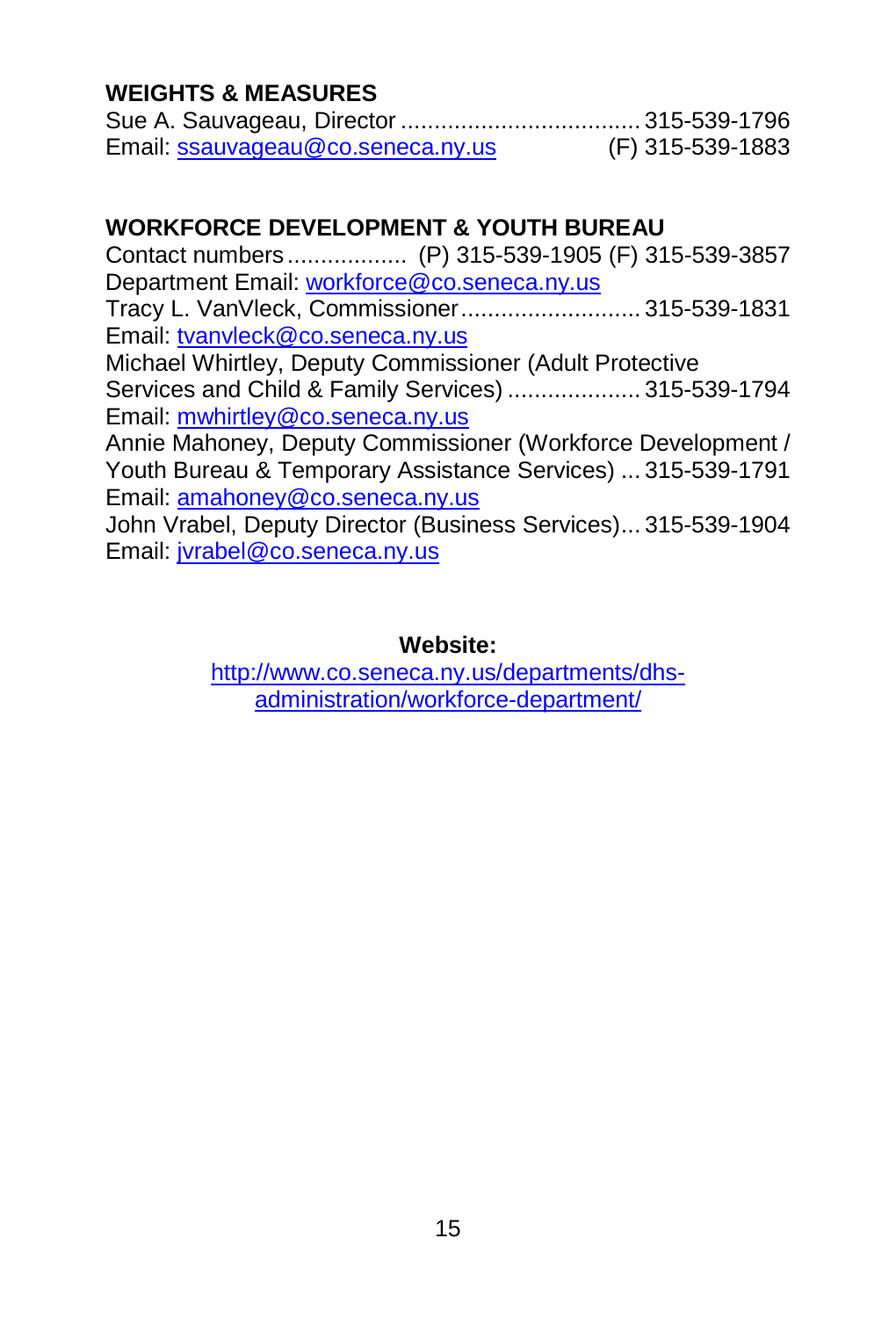# **NEW YORK STATE REPRESENTATIVES**

# **NEW YORK STATE GOVERNOR The Honorable Kathy Hochul**

State Capitol Building Albany, NY 12224 Phone: 518-474-8390

**Social Media:**

https://www.**facebook**[.com/govkathyhochul](https://www.facebook.com/govkathyhochul) https://**twitter**[.com/govkathyhochul](https://twitter.com/govkathyhochul) https://www.**instagram**[.com/govkathyhochul/](https://www.instagram.com/govkathyhochul/)

# **STATE SENATOR 54TH DISTRICT The Honorable Pamela Helming**

**Albany Office: District Office:** Legislative Office Building Room 517 Geneva, NY 14456 Albany, NY 12247 Phone: 315-568-9816 Phone: 518-455-2366 Fax: 315-789-1946

Email[: helming@nysenate.gov](mailto:helming@nysenate.gov)

**Social Media:** https://**facebook**[.com/senatorhelming](https://facebook.com/senatorhelming) https://**twitter**[.com/senatorhelming](https://twitter.com/senatorhelming)

# **STATE ASSEMBLYMAN 131<sup>ST</sup> DISTRICT The Honorable Jeff L. Gallahan**

**Albany Office: District Office:** 725 Legislative Office Building Albany, NY 12248 Geneva, NY 14456 Phone: 518-455-3979 Phone: 315-781-2030 Fax: 518-455-7013 Fax: 315-781-1756

Email[: gallahanj@nysassembly.gov](mailto:gallahanj@nysassembly.gov)

**Social Media:** https://www.**facebook**[.com/jeff.gallahan.7](https://www.facebook.com/jeff.gallahan.7) https://**twitter**[.com/jeffgallahan](https://twitter.com/senatorhelming)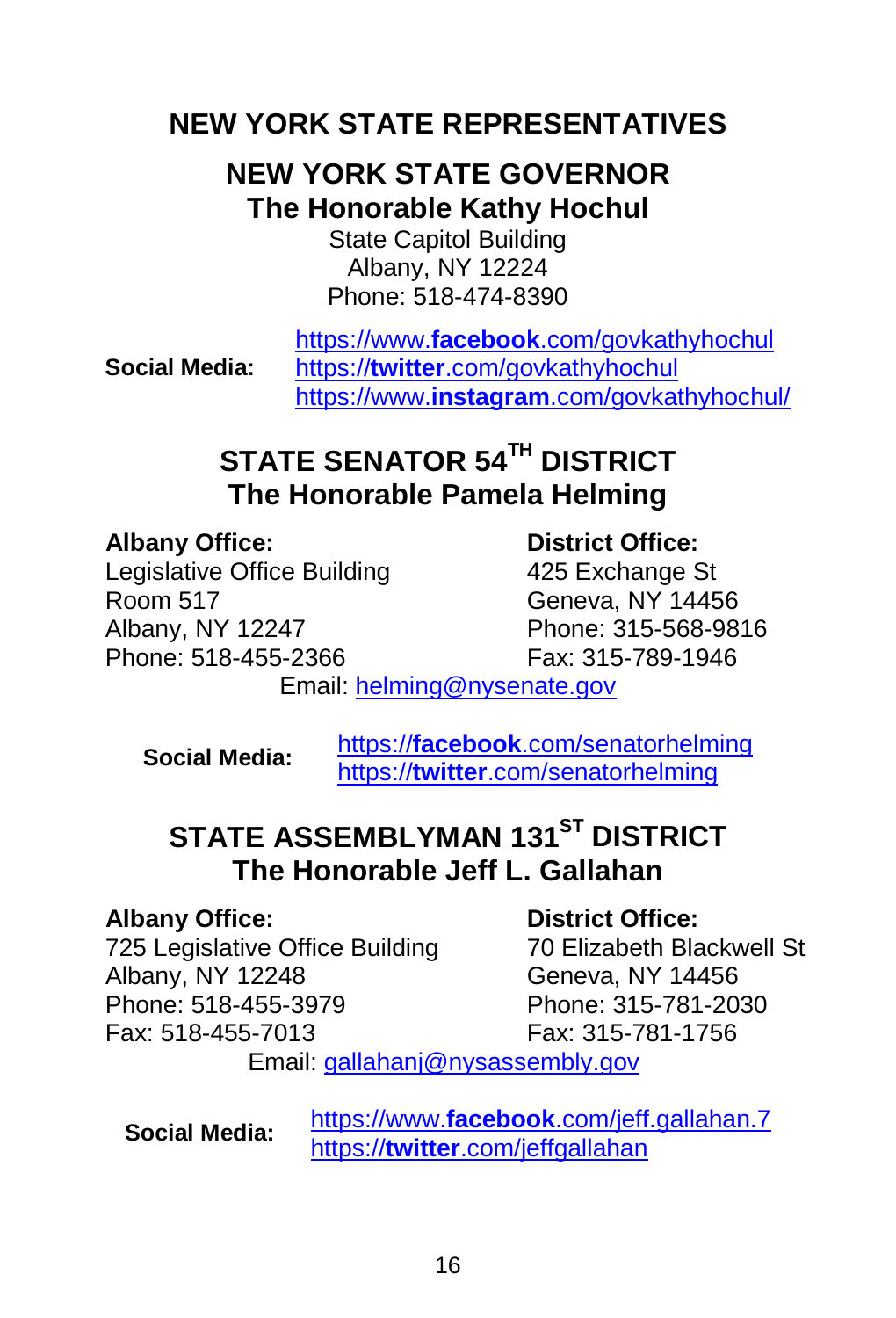# **STATE ASSEMBLYMAN 132<sup>ND</sup> DISTRICT The Honorable Philip A. Palmesano**

**Albany Office: District Office:** 448 Legislative Office Building<br>Albany, NY 12248 Albany, NY 12248 Bath, New York 14810<br>
Phone: 518-455-5791 Phone: 607-776-9691 Fax: 518-455-4644

Phone: 607-776-9691<br>Fax: 607-776-5185

Email: [palmesanop@nyassembly.gov](mailto:palmesanop@nyassembly.gov)

**Social Media:** https://**twitter**[.com/PhilPalmesano](https://twitter.com/PhilPalmesano)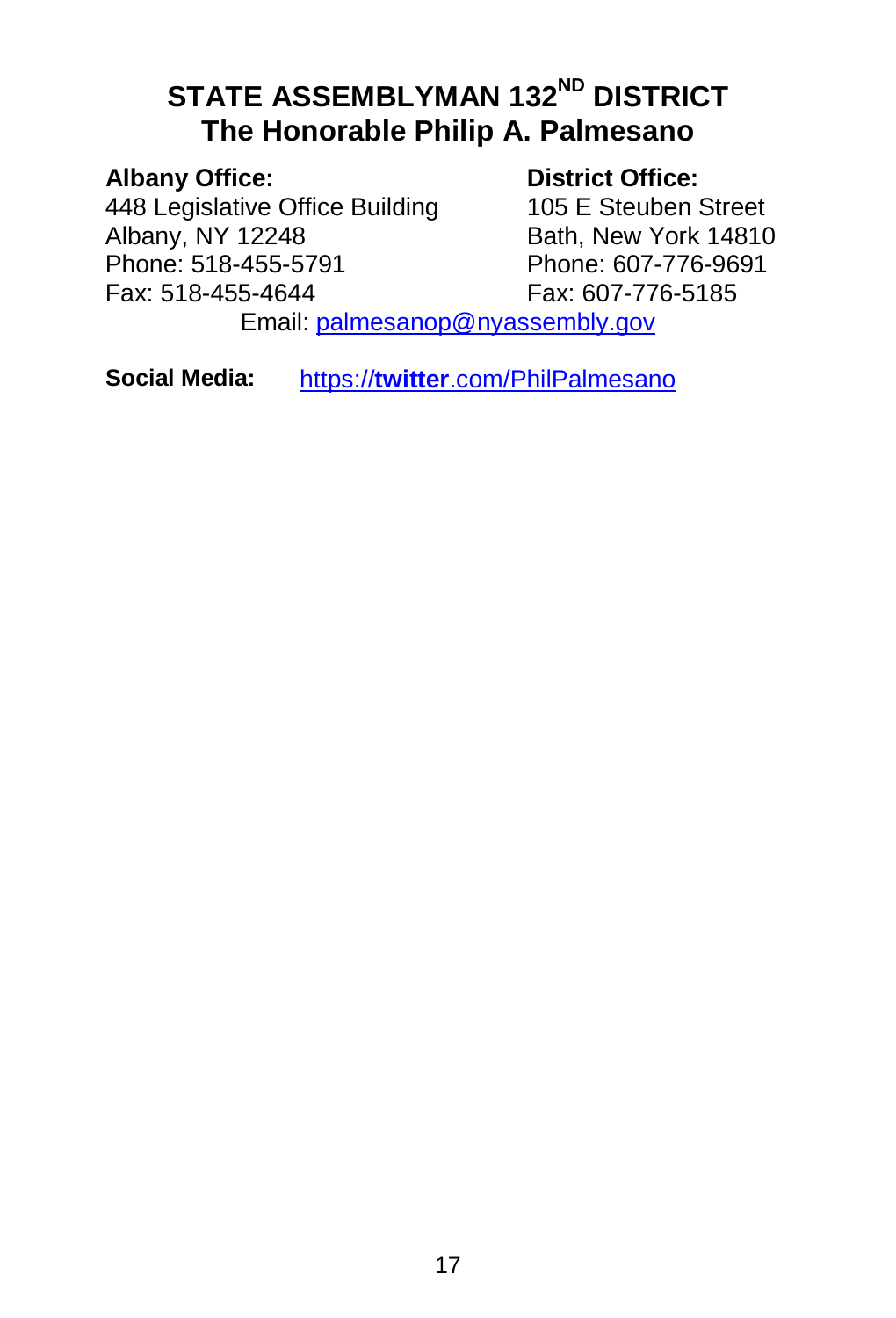# **UNITED STATES REPRESENTATIVES**

# **U. S. SENATORS**

# **The Honorable Charles E. Schumer**

# **Washington Office: District Office:**

322 Hart Senate Building Washington, D.C. 20510 Rochester, NY 14614 Phone: 202-224-6542 Phone: 585-263-5866 Fax: 202-224-3027 Fax: 585-263-3173 TDD: 202-224-0420

**Social Media:**

https://**facebook**[.com/Ceschumer](https://facebook.com/Ceschumer) https:/**/twitter**[.com/senschumer](https://twitter.com/senschumer) https:/**/Instagram**[.com/chuckschumer](https://instagram.com/chuckschumer)

# **The Honorable Kirsten E. Gillibrand**

# **Washington Office: District Office:**

478 Russell Senate Office Bldg. 100 State St, Rm 4195 Washington, DC 20510 Rochester, NY 14614 (202) 224-4451 Phone: 585-263-6250 Fax: (202) 228-0282

Fax: (585) 263-6247

**Social Media:**

https://**facebook**[.com/KirstenGillibrand](https://facebook.com/KirstenGillibrand) https://**twitter**[.com/KirstenGillibrand](https://twitter.com/KirstenGillibrand) https://**Instagram**[.com/kirstengillibrand](https://instagram.com/kirstengillibrand)

# **U.S. CONGRESSMAN, 23RD DISTRICT The Honorable Tom Reed**

### **Washington Office: District Office:**

1203 Longworth HOB 433 Exchange Street Washington, DC 20515 Geneva, NY 14456 Phone: (202) 225-3161 Phone: 315-759-5229 Fax: (202) 226-6599 Fax: 315-325-4045

**Social Media:**

https://**facebook**[.com/RepTomReed](https://facebook.com/RepTomReed) https://**Twitter**[.com/RepTomReed](https://twitter.com/RepTomReed) https://**Instagram**[.com/reptomreed](https://instagram.com/reptomreed)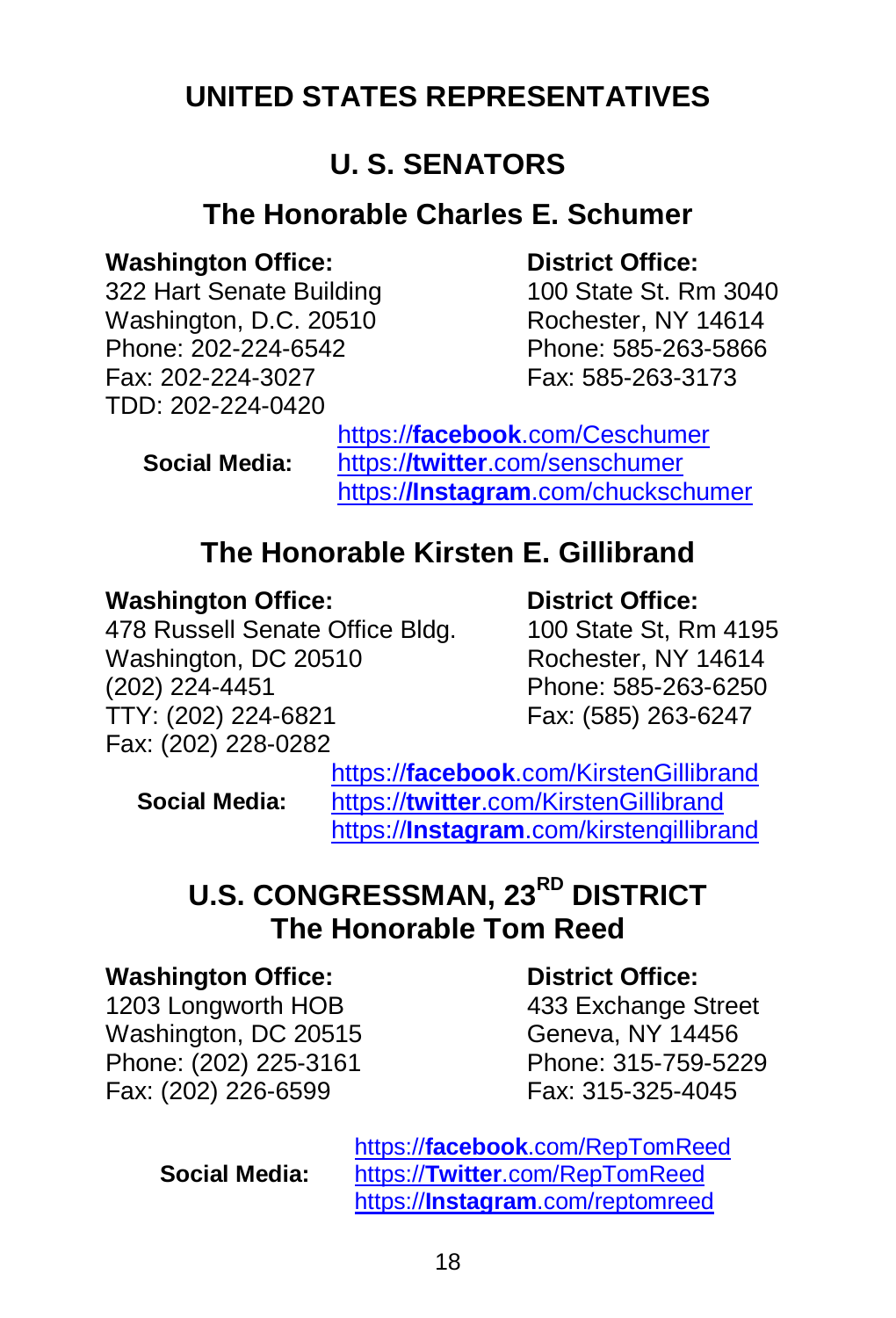# **NEW YORK STATE COURTS 48 West Williams St., Waterloo, NY 13165**

# **COUNTY, SURROGATE'S & FAMILY COURT JUDGE**

Honorable Barry Porsch, Judge Amie DeCicca, Secretary Phone number......................................................... 315-835-6213 Fax number............................................................. 315-835-6233

# **COURT ATTORNEY**........... (P) 315-835-6212 / (F) 315-835-6233

# **SUPREME & COUNTY**

| Susan Maleski, Acting Chief Clerk   |  |
|-------------------------------------|--|
|                                     |  |
|                                     |  |
| Email: seneca superior@nycourts.gov |  |

# **FAMILY COURT**

| Lori Breese, Chief Clerk              |  |
|---------------------------------------|--|
|                                       |  |
|                                       |  |
| Email: senecafamilycourt@nycourts.gov |  |

# **SURROGATE'S COURT**

| Lindsey Sholly, Chief Clerk |  |
|-----------------------------|--|
|                             |  |
|                             |  |
| Email: Isholly@nycourts.gov |  |

### **COMMISSIONER OF JURORS**

|--|--|--|

# **COURT SECURITY**

| Email: Ilaskoski@co.seneca.nv.us |  |
|----------------------------------|--|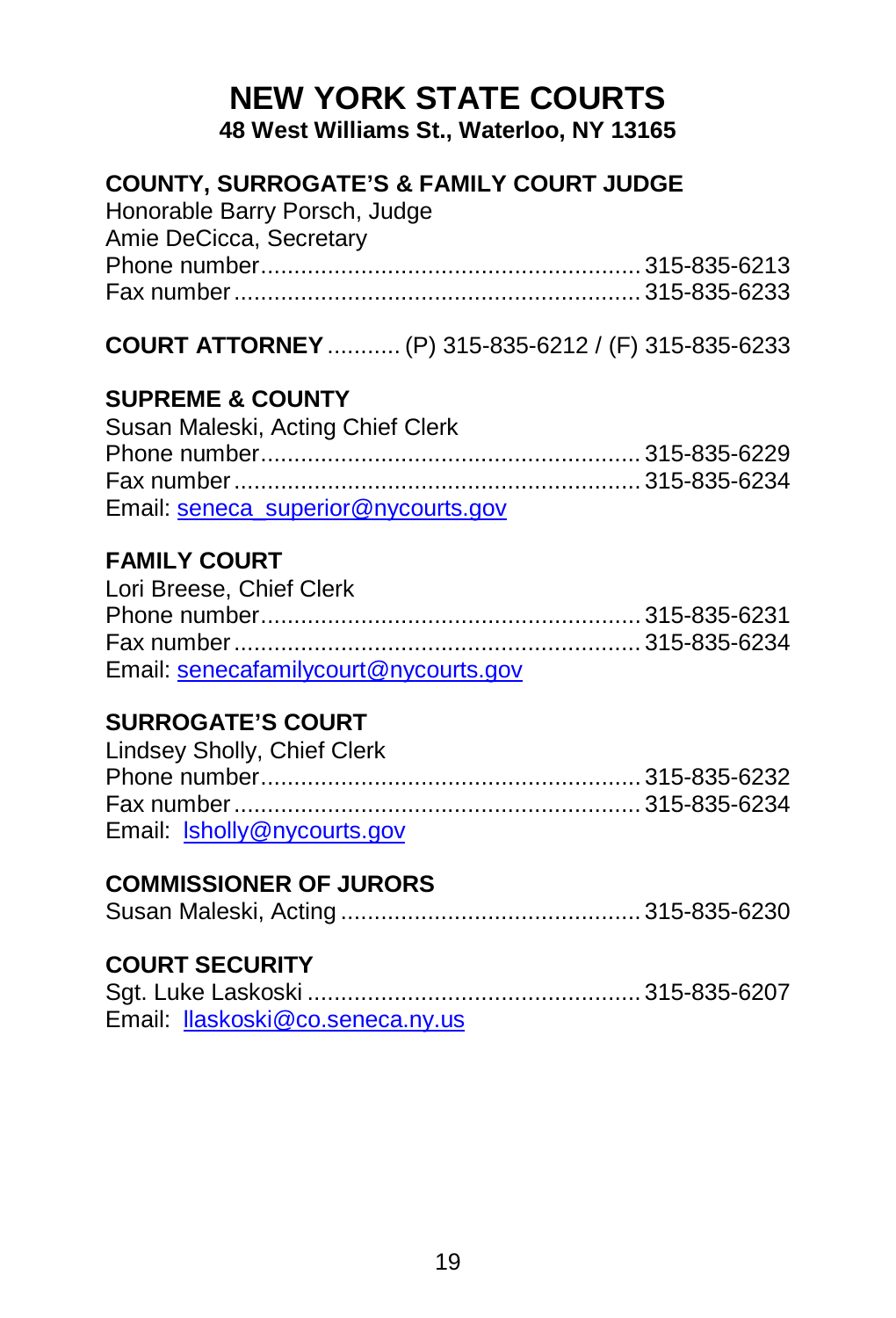## **SENECA COUNTY CHAMBER OF COMMERCE 1 West Main Street, POB 350, Waterloo, NY 13165 Phone: 315-568-2906 / Fax: 315-568-1730 Email[: info@senecachamber.org](mailto:info@senecachamber.org)**

**Website: [http://www.senecachamber.org](http://www.senecachamber.org/)**

Lance Young, Chairman of the Board of Directors Jeff Shipley, President & CEO

# **SENECA COUNTY CORNELL COOPERATIVE EXTENSION**

**308 Main Street Shop Centre Waterloo, NY 13165 (P) 315-539-9251 Email: [seneca@cornell.edu](mailto:seneca@cornell.edu) Website[: www.senecacountycce.org](http://www.senecacountycce.org/)**

W. Averell H. Bauder, Executive Director Email[: bauder@cornell.edu](mailto:bauder@cornell.edu) Patti Paine, Horticulture Subject Educator Email[: pap11@cornell.edu](mailto:pap11@cornell.edu) Judy Wright, Agriculture Economic Development Specialist Email[: jlw24@cornell.edu](mailto:jlw24@cornell.edu) Nancy Lamberson, Finance Manager Email[: nl249@cornell.edu](mailto:nl249@cornell.edu)  Moira Tidball, Human Ecology Nutrition Issue Leader Email[: mmt65@cornell.edu](mailto:mmt65@cornell.edu) Christie Brewer, Senior Administrative Assistant Email[: cmb446@cornell.edu](mailto:cmb446@cornell.edu) Rachel Williams, 4-H / Youth Development Issue Leader Email[: rrw33@cornell.edu](mailto:rrw33@cornell.edu) Robin Houseworth, 4-H Youth Development Afterschool Educator Email[: rmh295@cornell.edu](mailto:rmh295@cornell.edu) Candace Riegel, Farm to School & Nutrition Educator Email[: cmr334@cornell.edu](mailto:cmr334@cornell.edu)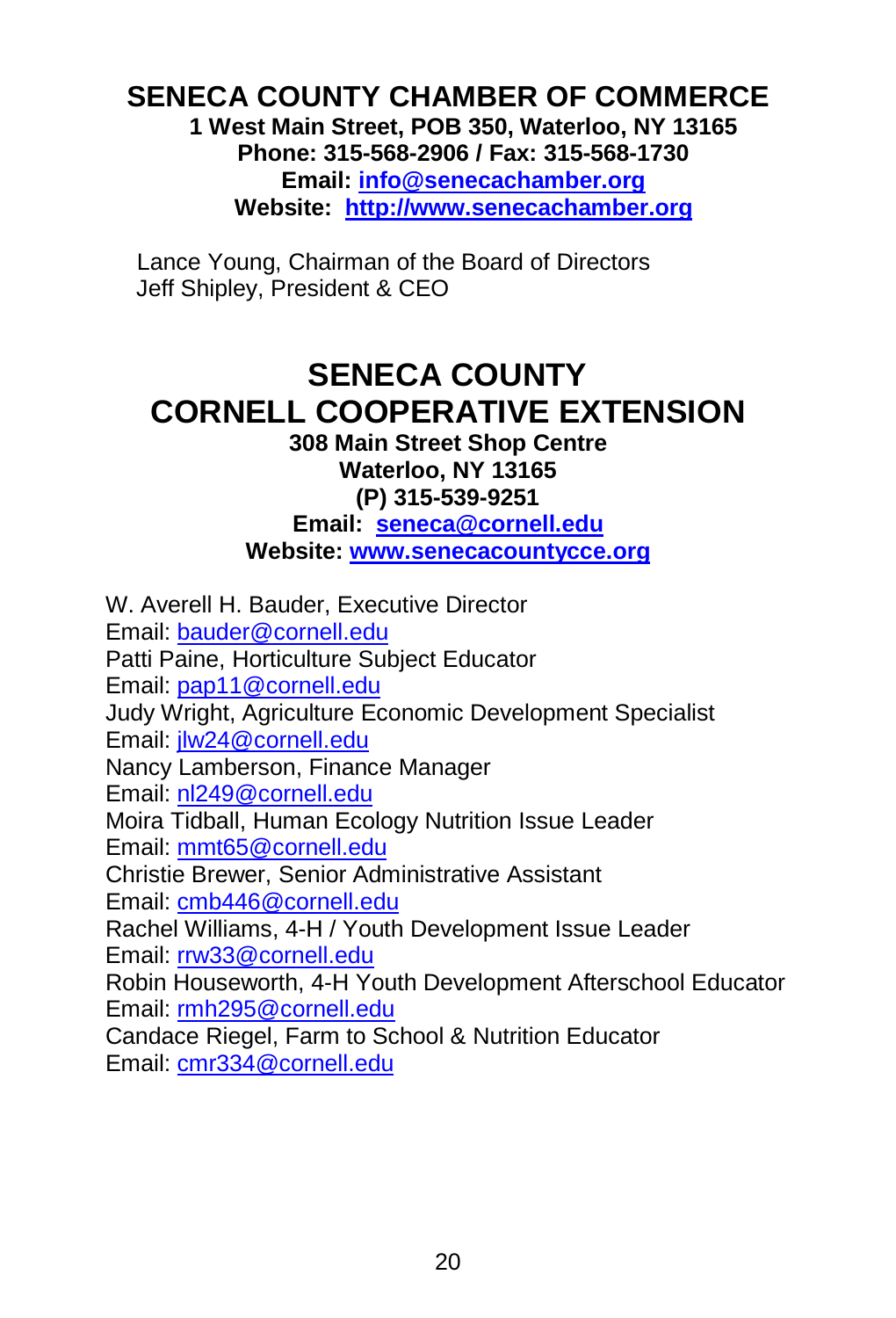# **SOIL & WATER CONSERVATION DISTRICT 2041 US Route 20, Suite #2 Seneca Falls, NY 13148 Phone: 315-568-4366 / Fax: 855-477-8492 Email: [senecacountyswcd@gmail.com](mailto:senecacountyswcd@gmail.com) Website: [http://www.senecacountyswcd.org](https://gcc02.safelinks.protection.outlook.com/?url=http%3A%2F%2Fwww.senecacountyswcd.org%2F&data=04%7C01%7C%7Ca2407e2e8446469970f708d8c3b2a37f%7Ced5b36e701ee4ebc867ee03cfa0d4697%7C0%7C0%7C637474519440026493%7CUnknown%7CTWFpbGZsb3d8eyJWIjoiMC4wLjAwMDAiLCJQIjoiV2luMzIiLCJBTiI6Ik1haWwiLCJXVCI6Mn0%3D%7C1000&sdata=ONrFgDeEcVwcX5FP8TD22sM%2FmLnqqjgvvNIMr%2BUdBqU%3D&reserved=0)**

Erin Peruzzini, District Manager.......................................ext. 6039 Email[: erin.peruzzini@ny.nacdnet.net](mailto:erin.peruzzini@ny.nacdnet.net)

Christopher Creelman, District Technician.......................ext. 6041 Email[: christopher.creelman@ny.nacdnet.net](mailto:christopher.creelman@ny.nacdnet.net)

Alex McGraw, District Technician . ...................................ext. 6040 Email[: alex.mcgraw@ny.nacdnet.net](mailto:alex.mcgraw@ny.nacdnet.net)

Anne Havelin, Bookkeeper / Secretary ..................................ext. 6030 Email: [anne.havelin@ny.nacdnet.net](mailto:anne.havelin@ny.nacdnet.net)

# **USDA, Natural Resources Conservation Service**

Phone:............................................................315-568-6346 ext. 3 Daniel Tighe, Resource Conservationist..........................ext. 6038 Email[: Daniel.Tighe@ny.usda.gov](mailto:Daniel.Tighe@ny.usda.gov)

# **SCHOOL SUPERINTENDENTS**

**Romulus Central School**......................................... **Martin Rotz** 5705 Rte. 96, Romulus, NY 14541-9551 (W) 866-810-0345 / (F) 607-869-5961 **Seneca Falls Central School**...................... **Jeramy Clingerman** POB 268, Seneca Falls, NY 13148 (W) 315-568-5818 / (F) 315-712-0535 **South Seneca Central School**............ **Stephen Parker Zielinski** 7263 Main St., Ovid, NY 14521 (W) 607-869-9636 / (F) 607-869-2529 **Waterloo Central School**...........................................**Terri Bavis** 109 Washington St., Waterloo, NY 13165 (W) 315-539-1501 / (F) 315-539-1504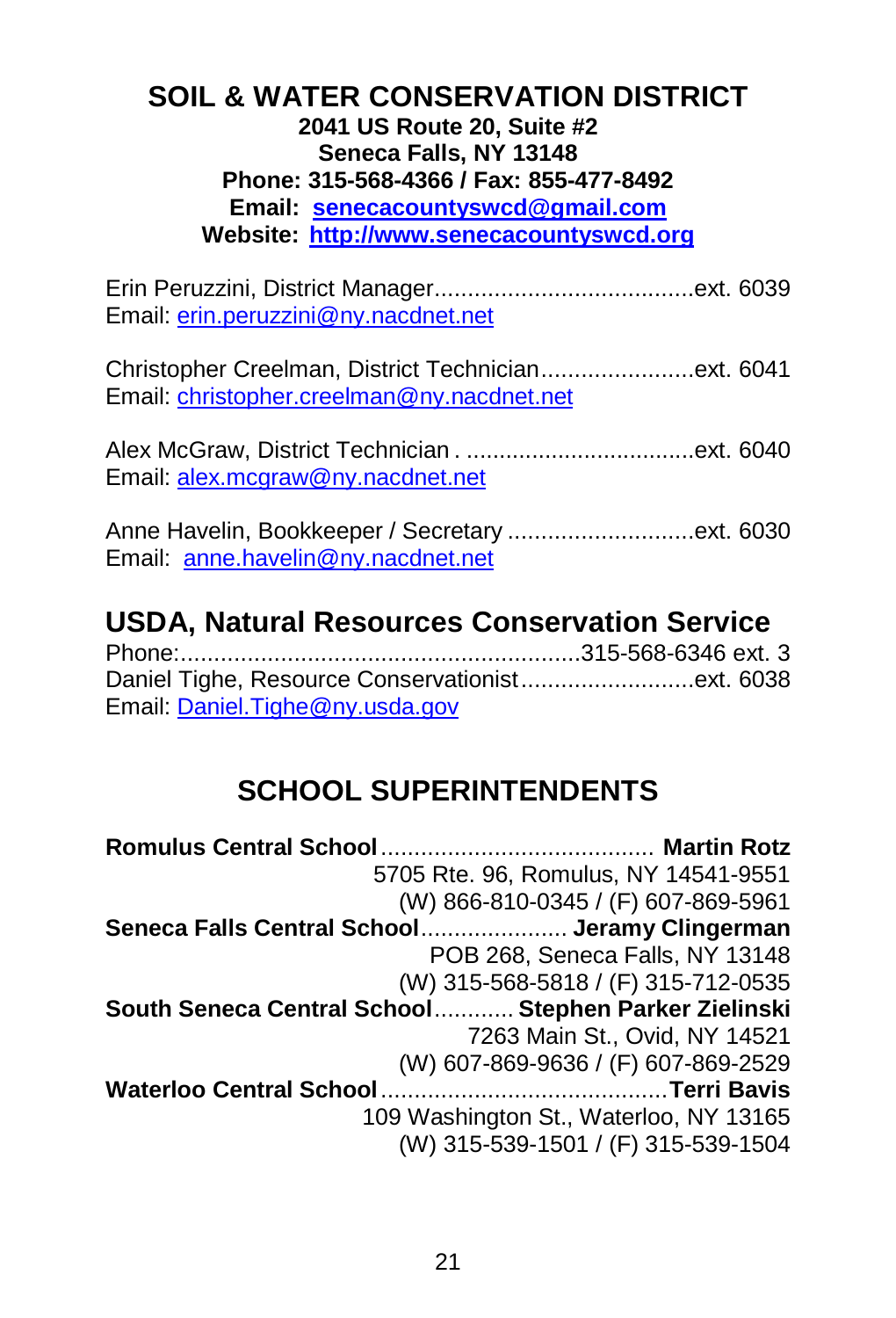# **TOWN OF COVERT 8469 South Main St., Interlaken, NY 14847 Phone: 607-532-8358 Email: covertclerk@rochester.rr.com Website[: www.townofcovert.org](http://www.townofcovert.org/)**

**Supervisor** ..................................................... **Michael Reynolds** 3522 West Ave., Interlaken, NY 14847 (C) 607-227-8416 Email: [michaelreyno52@gmail.com](mailto:michaelreyno52@gmail.com) **Town Council:**............................................................**Bill Bishop** County Rd 142, Interlaken, NY 14847 (P) 607-532-2405 Email: [cherrielanefarm@yahoo.com](mailto:cherrielanefarm@yahoo.com) **Todd Wyckoff** 8370 Rte 89, Interlaken, NY 14847 (P) 607-280-1413 **Deborah I. Nottke** 5015 N Frontenac Rd., Trumansburg NY 14886 (P) 607-280-3972 Email: i[s dinottke@hotmail.com](mailto:dinottke@hotmail.com) **Brayton Foster** 4442 Lower Covert Rd., Trumansburg NY 14886 (P) 607-387-5958 Email[: bfoster4442@aol.com](mailto:bfoster4442@aol.com) **Town Clerk / Tax Collector**...................**Leslie Adams-Compton** (P) 607-532-8358 / Email: [covertclerk@rochester.rr.com](mailto:covertclerk@rochester.rr.com) Office Hours: Tues, Wed, Thu, Fri 10:00 am - 5:00 pm **Bookkeeper**....................................................**Nancy Swartwood** PO Box 265, Interlaken, NY 14847 **Town Attorney** ....................................................**Patrick Morrell** 102 Fall St., 2nd Floor, Seneca Falls, NY, 13148 (P) 315-568-5221 / (F) 315-568-2265 Email[: pjmesq102@gmail.com](mailto:pjmesq102@gmail.com) **Justice**.................................................................**Eileen Schmidt** (P) 607-532-4091 **Court Clerk**............................................................. **Lucille Smith** Hours: Mon 8:30 – 3:30 (P) 607-532-4091 / (F) 607-294-4032 Tues & Thurs 1:00 – 4:30 Email[: covertcourt@co.seneca.ny.us](mailto:covertcourt@co.seneca.ny.us)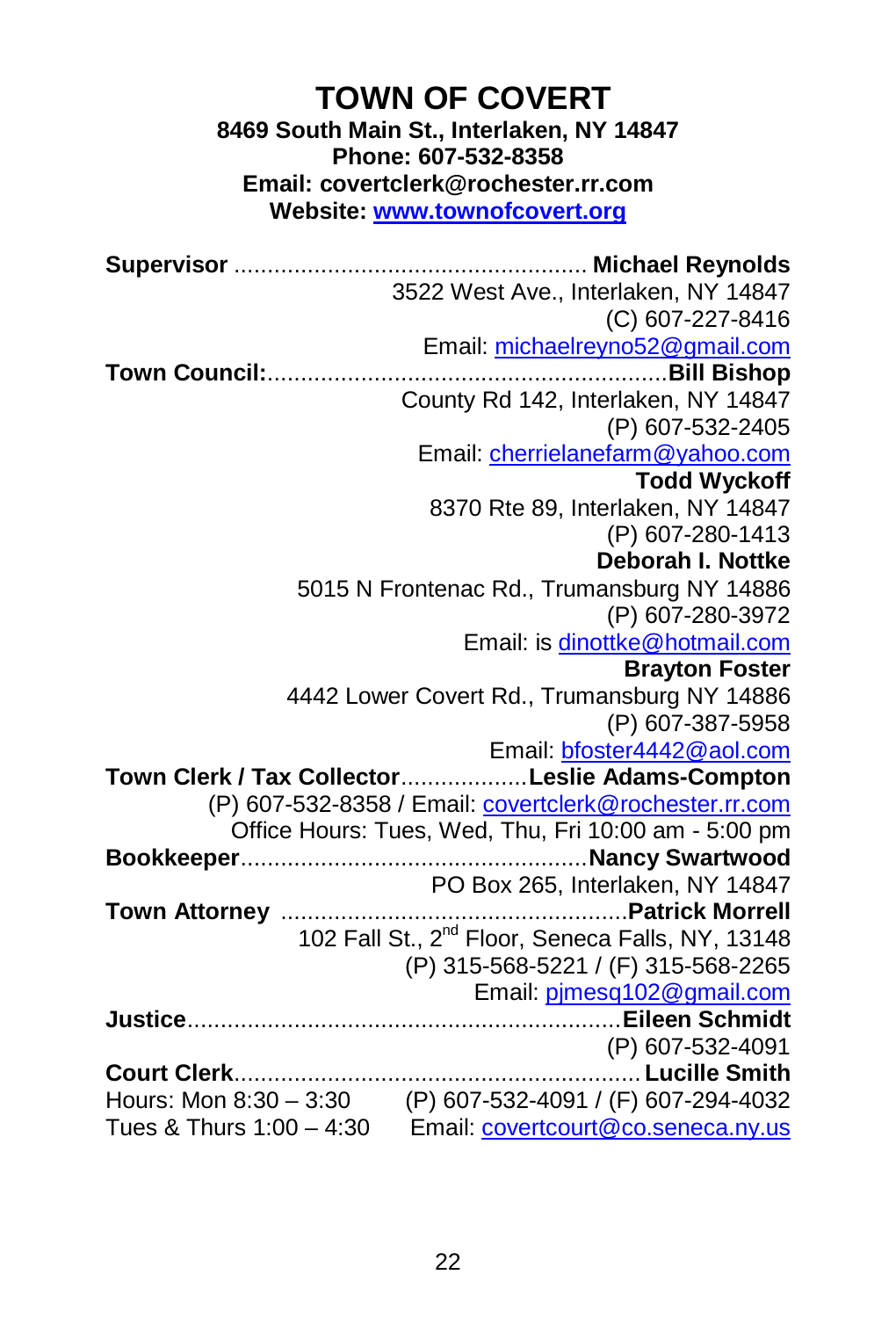**Assessor**................................................................. **Jay Franklin** POB 265 8469 S. Main St., Interlaken, NY 14847 (P) 607-274-5511 / (F) 607-274-5507 Email[: townofcovert@tompkins-co.org](mailto:townofcovert@tompkins-co.org) **Code Enforcement Officer**...................................... **Roger Ward** 3837 Seneca Rd, Trumansburg, NY 14886 (P) 607-592-5721 **Highway Superintendent**.........................**Jeffrey S. MacCheyne** 4476 East Covert Rd., Trumansburg, NY 14886 (P) 607-387-9076 / (C) 607-275-7615 Email: [jmacworkingman@yahoo.com](mailto:jmacworkingman@yahoo.com) **Town Highway Barns** ...... 3707 Clinton St., Interlaken, NY 14847 (P) 607-532-4433 **Dog Control Officer**........................................... **Jamie Vangalio** (P) 607-592-2007 **Historian**......................................................................**John Hunt** 8139 Rte. 96, Interlaken, NY 14847 (P) 607-532-4398 **South Seneca Central School District**.................. 607-869-9636

> **Town Board Meetings: Second Monday each month at 7:00 p.m.**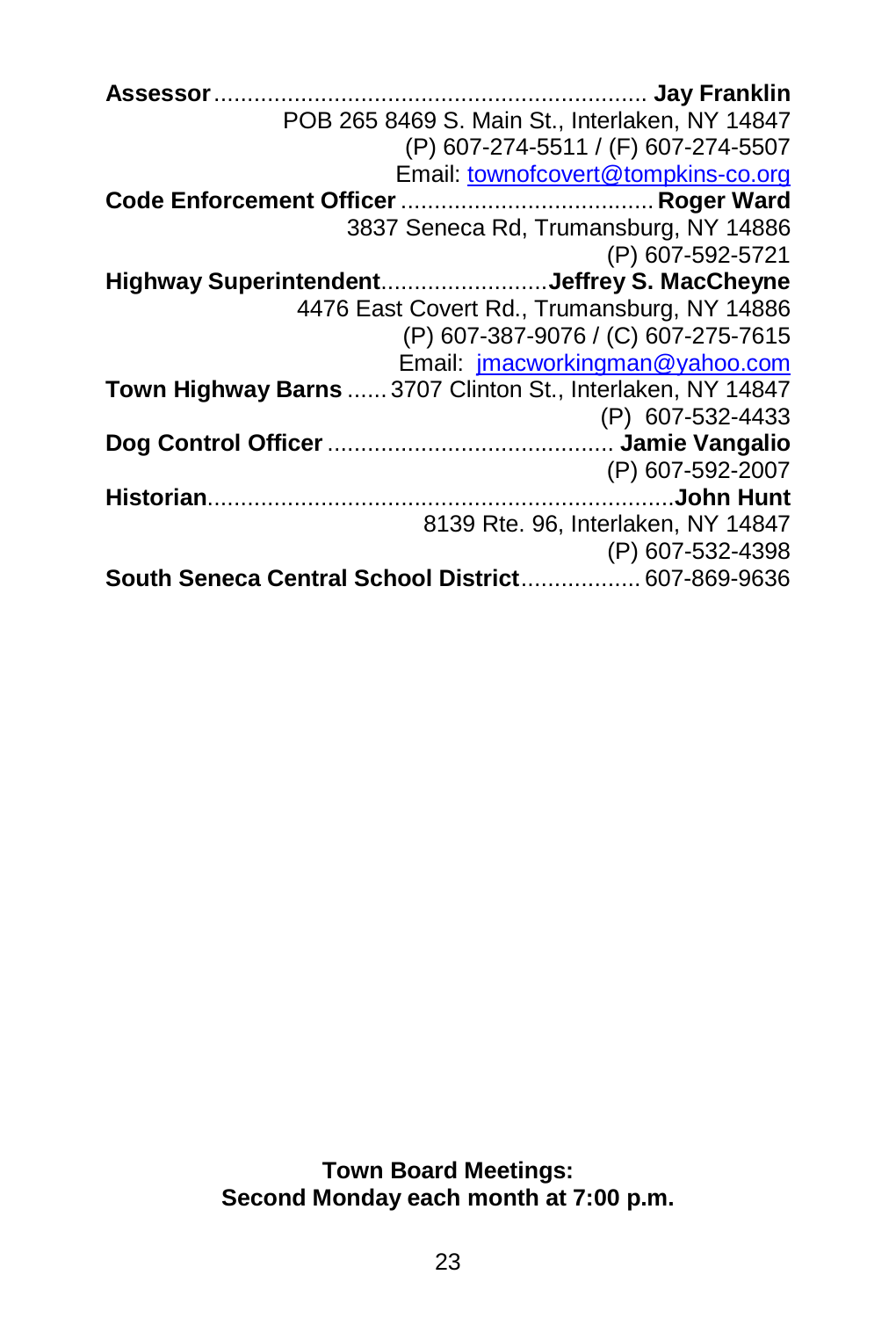# **TOWN OF FAYETTE 1439 Yellow Tavern Rd., Waterloo, NY (P) 315-585-6282 / Fax: 315-585-6283 Website[: http://townoffayetteny.org](http://townoffayetteny.org/)**

**Supervisor** .........................................................**Jeffrey H. Trout** (C) 315-729-6357 Email: [jtrout1@gmail.com](mailto:jtrout1@gmail.com) **Town Council:**..................... **Coreen Lowry, Deputy Supervisor** (P) 315-719-2430 Email: [bccclowry@hotmail.com](mailto:bccclowry@hotmail.com) **William Goff** (P) 315-396-3341 Email: [bill\\_rox@hotmail.com](mailto:bill_rox@hotmail.com) **Jenn Salone** (P) 315-719-3301 Email: [jennsalone@yahoo.com](mailto:jennsalone@yahoo.com) **Town Clerk / Tax Collector**...................................**Nancy Murray** (P) 315-585-6282 ext. 3 / (F) 315-585-6283 / (C) 315-374-1299 Email: [fayettetownclerk@](mailto:fayettetownclerk@fltg.net)ottcmail.com **Deputy Clerk** .....................................................**Crystal Tomkins** (P) 315-585-6282 **Registrar** ...............................................................**Nancy Murray** (P) 315-374-1299 **Account Clerk**........................................................**Morgan Reed** Office: 315-585-6282 - ext. 2 / (F) 315-585-6283 Email: [townoffayette@ottcmail.com](mailto:townoffayette@ottcmail.com) **Town Attorney** ................................. **Midey, Mirras & Ricci, LLP** 54 Fall Street, POB 299, Seneca Falls, NY 13148 (P) 315-568-5861 / (F) 315-568-2324 **Town Court Justice** ...............................................**Duane Riegel Court Clerk**........................................................ **Rebecca Saville** (P) 315-585-6282 ext. 1 / (F) 315-585-6283 **Assessor**............................................................... **James Cleere** 66 Virginia St, Waterloo, NY, 13165 (P) 315-539-0206 / (F) 315-539-4119 Email: [jcleere@townofwaterloo.org](mailto:jcleere@townofwaterloo.org)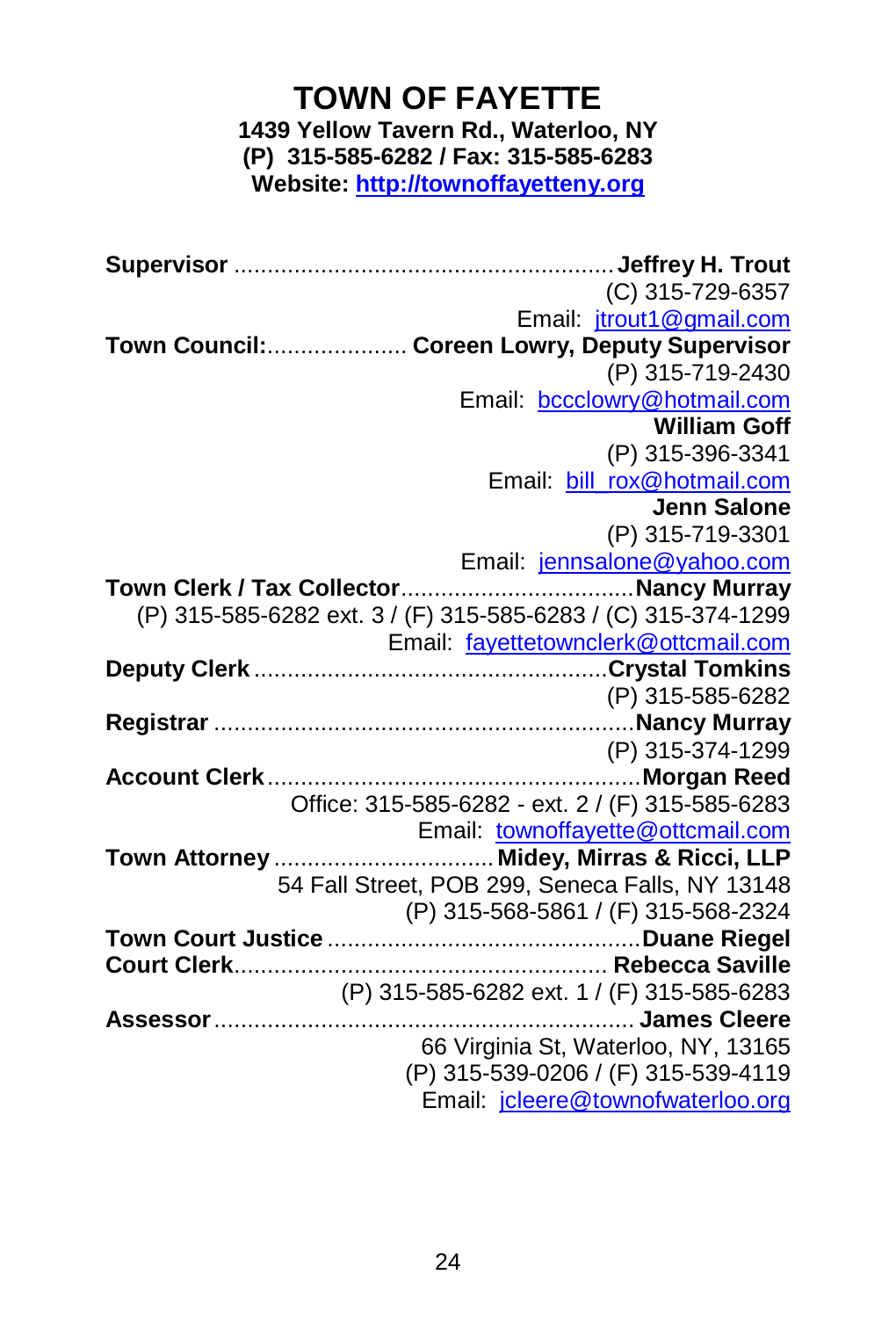**Highway Superintendent**................................**Andrew P. Brown** (P) 315-585-6330 / (C) 315-945-2334 Email: [abrown.tof@gmail.com](mailto:abrown.tof@gmail.com) Highway Barn Phone: 315-585-6330 / Fax: 315-585-6283 **Water Department**................................. **Jim Bromka, NYS CWO** (P) 315-651-0274 **Jamie King, NYS CWO** (P) 315-651-0276 **Planning Board Chairman**......................................**Keith Tidball** 3208 Route 89, Seneca Falls, NY 13148 (P) 315-568-9710 Email: [kgtidball@gmail.com](mailto:kgtidball@gmail.com) **Zoning Board of Appeals Chairman**....................... **Steve Barto** (P) 315-585-6282 ext. 2 **Code Enforcement**................................................ **Robert Steele** 315-521-9359 Email: [rsteele0932@yahoo.com](mailto:rsteele0932@yahoo.com) **Dog Control Officer**............................................ **Dallyn Jenkins** 50 E. River St., Waterloo, NY 13165 Beverly Animal Shelter: M-T-TH-F-Sat from 10:00 am – 4:00 pm 315-539-9357 / Email: [beverlyshelter@yahoo.com](mailto:beverlyshelter@yahoo.com)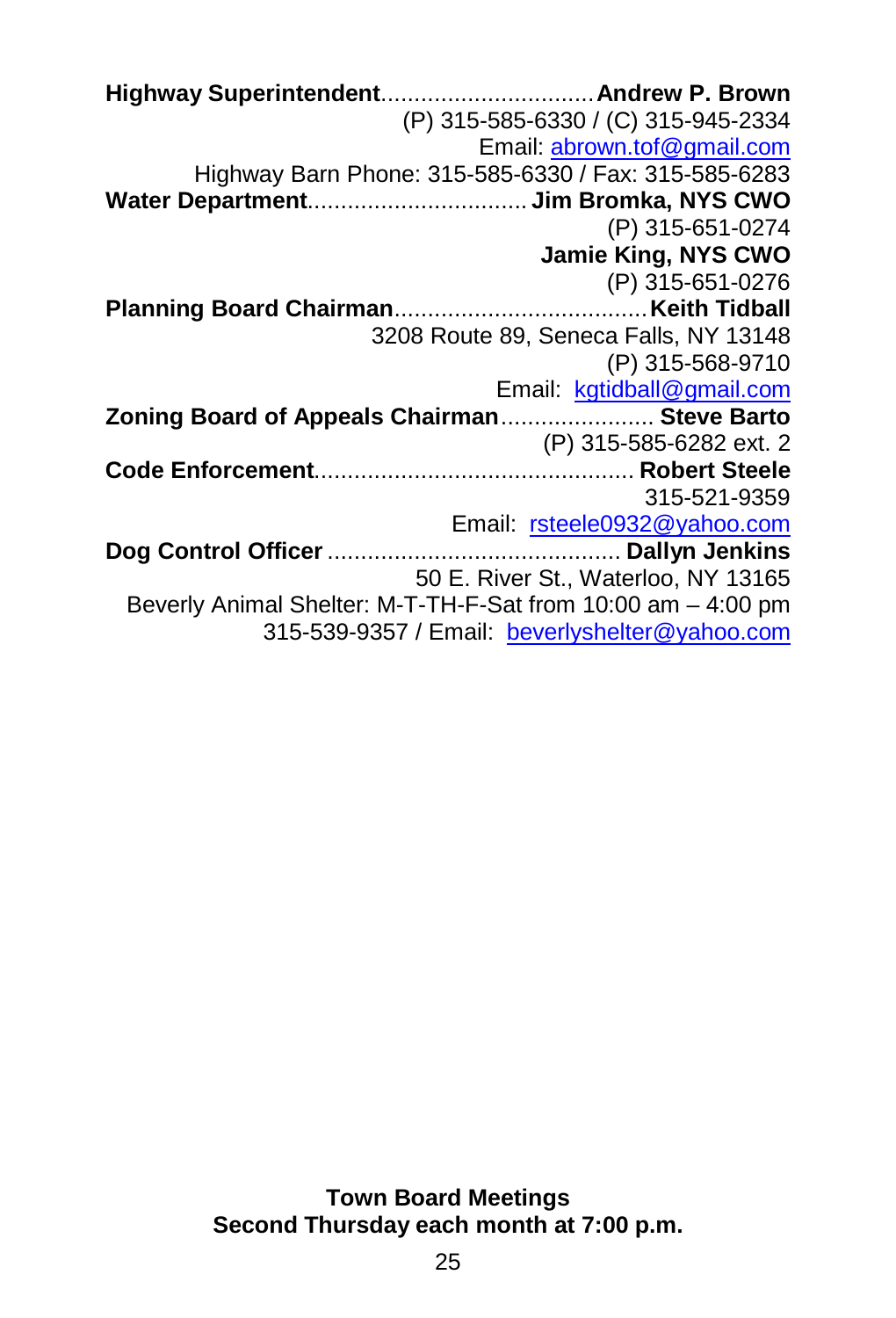**TOWN OF JUNIUS 655 Dublin Rd., Clyde, NY 14433 (P) 315-539-4667 / (F) 315-539-4317 Website: [http://www.townofjunius.org](http://www.townofjunius.org/) Office Hours: Monday & Tuesday 6:00 pm - 8:00 pm Or By Appointment Supervisor** ........................................................ **Ernest Brownell** 675 Dublin Rd., Clyde, NY 14433 (P) 315-952-0235 / Email: [erniebrownell@gmail.com](mailto:erniebrownell@gmail.com) **Supervisor Clerk**..........................................**Denise Darcangelis** (P) 315-539-4667 Email[: juniussecretary@gmail.com](mailto:juniussecretary@gmail.com) **Town Council:**.....................................................**Rick Wadhams** 179 New Miller Rd., Lyons, NY 14489 (P) 315-789-9512 / Email[: rick.wadhams@wadhams.com](mailto:rick.wadhams@wadhams.com) **James Patsos** 214 Rte. 414, Waterloo, NY 13165 (P) 315-568-2470 / Email: [dpatsos214@gmail.com](mailto:dpatsos214@gmail.com)  **Kyle Black** 741 Birdsey Rd., Waterloo, NY 13165 (P) 585-370-7725 / Email[: smikyle2003@yahoo.com](mailto:smikyle2003@yahoo.com) **Randy Williams** 34 Dublin Road, Lyons, NY 14489 (P) 315-945-3607 / [randy.wadhams@gmail.com](mailto:randy.wadhams@gmail.com) **Town Clerk / Registrar** .........................................**Colleen Smith** 655 Dublin Rd., Clyde, NY 14433 Office: 315-539-4667 / Cell: 315-651-2666 Email: [csmithjuniusclerk@gmail.com](mailto:csmithjuniusclerk@gmail.com) **Justices**..................................................................... **Brian Laird** 655 Dublin Rd., Clyde, NY 14433 (P) 315-539-4667 **Brian S. Erway** 655 Dublin Rd., Clyde, NY 14433 (P) 315-539-4667 / (F) 315-539-4317 **Town Attorney** .....................................**Graff Law Offices, PLLC** 26 E. Main St., Clifton Springs, NY 14432 (P) 315-462-3010 **Assessor**............................................................ **Philip Griswold** 1310 Gassner Rd., Waterloo, NY 13165 Phone: 315-539-2711 / (F) 315-546-2355 Email: [philinda@hotmail.com](mailto:philinda@hotmail.com)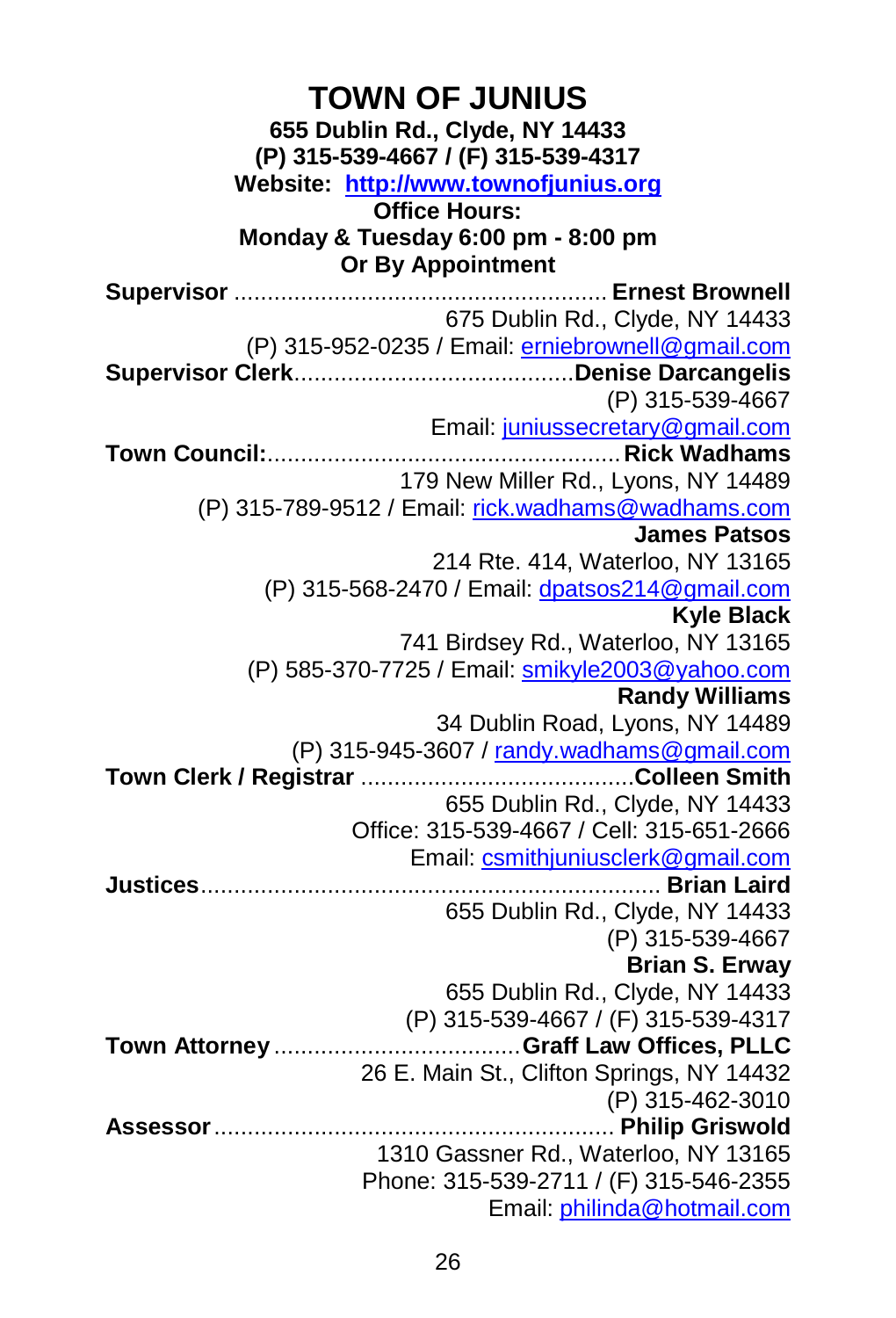|                                         | 690 Whiskey Hill Rd., Waterloo, NY 13165       |
|-----------------------------------------|------------------------------------------------|
|                                         | 315-539-8113                                   |
|                                         |                                                |
|                                         | Email: Imott7@gmail.com                        |
|                                         | 315-515-8574                                   |
|                                         |                                                |
|                                         | Dublin Rd., Clyde, NY 14433                    |
|                                         | 315-539-9021                                   |
|                                         |                                                |
|                                         |                                                |
|                                         | 315-952-0235                                   |
|                                         |                                                |
|                                         | 315-330-8250                                   |
| Deputy Dog Control Officer Joan Bennett |                                                |
|                                         | 315-651-2545                                   |
|                                         |                                                |
|                                         | (F) 315-539-0397<br>Email juniuswwtp@yahoo.com |

**Town Board Meetings Third Wednesday each month at 6:00 p.m.**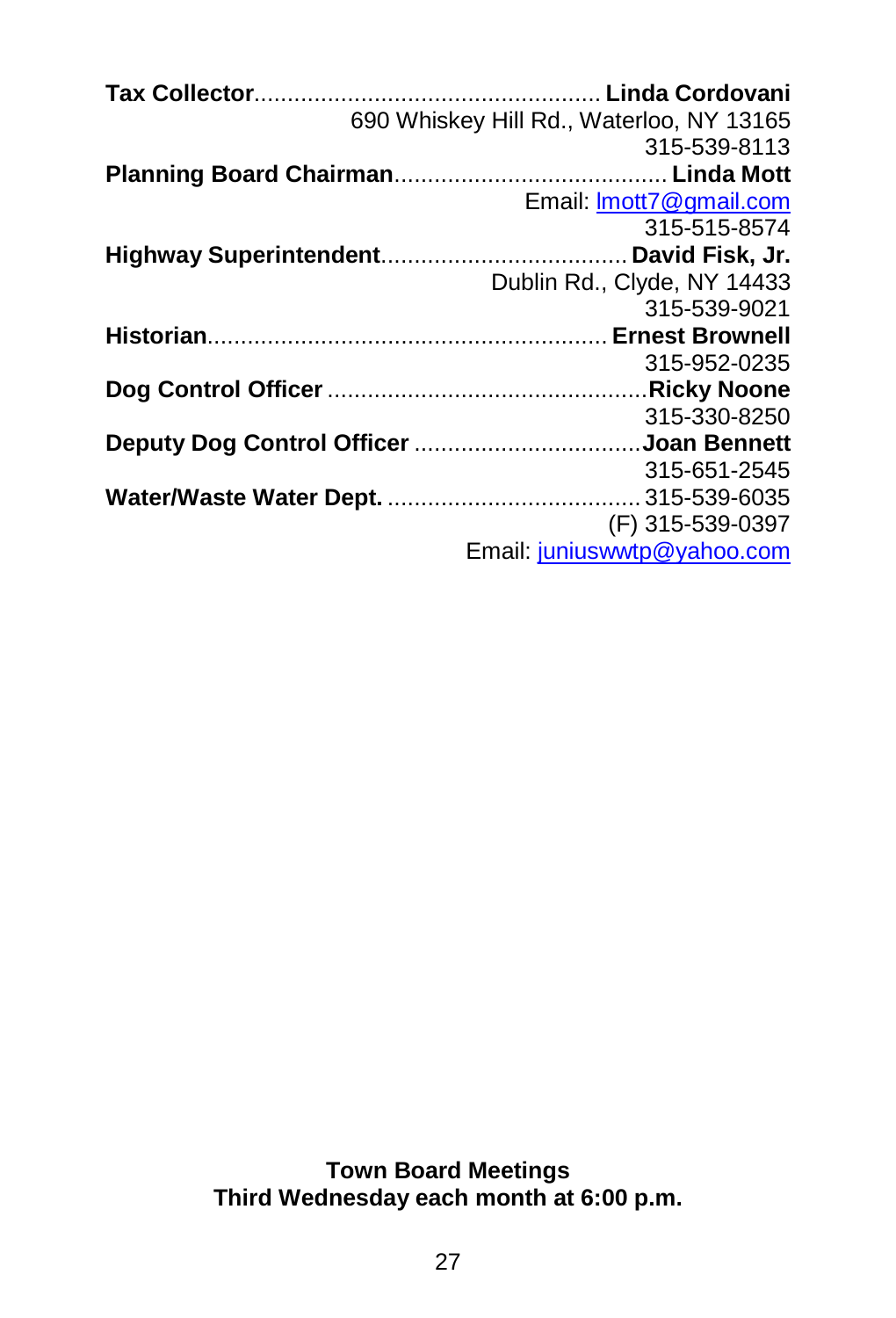# **TOWN OF LODI POB 405, 8440 Main St., Lodi, NY 14860 (P) 607-582-6238 / Fax: 607-582-6616 Email: [lodi@empacc.net](mailto:lodi@empacc.net) Supervisor** ............................................................**Kyle Barnhart** (C) 607-228-0569 / Email: supervisor@lodiny.com **Town Council:**........................ **Lucas Latini, Deputy Supervisor** (P) 607-582-7249 **Trevor Sibley** (P) 607-582-7721 **Chance VanCleef** (P) 607-227-4983 **Seth Thomas** (P) 607-279-7101 **Town Clerk / Tax Collector / Registrar** .........**Connie Rosbaugh** POB 403, 8440 Main St., Lodi, NY 14860 (P) 607-582-6238 / (F) 607-582-6616 Email: [townclerk@lodiny.com](mailto:townclerk@lodiny.com) **Town Bookkeeper**..........................................**Nancy Swartwood** POB 403, 8440 Main St., Lodi, NY 14860 (P) 607-582-6238 / (F) 607-582-6616 **Town Attorney** ................................. **Midey, Mirras & Ricci, LLP** 54 Fall Street, POB 299, Seneca Falls, NY 13148 (P) 315-568-5861 / (F) 315-568-2324 **Assessor**................................................................**Anne Morgan** PO Box 355, 7202 S. Main St., Ovid, NY 14541 (P) 607-869-9689 / (F) 607-869-9254 **Highway Superintendent**........................................... **Rick Jacot Deputy Highway Superintendent**........................ **Chad Parsons** 8491 Mill St., Lodi, NY 14860 Town Barn Phone: 607-582-6888 **Dog Control Officer**........................................... **Jamie Vangalio** (P) 607-592-2007 **Lodi Town Court, POB 33, Lodi, NY 14860** (P) 607-582-7730; (F) 607-582-7731; Email courts@nycourts.com **Justice**.................................................................**Louis VanCleef Court Clerk**............................................................. **Lucille Smith**

**Town Board Meetings: Second Thursday each month at 7:00 p.m.**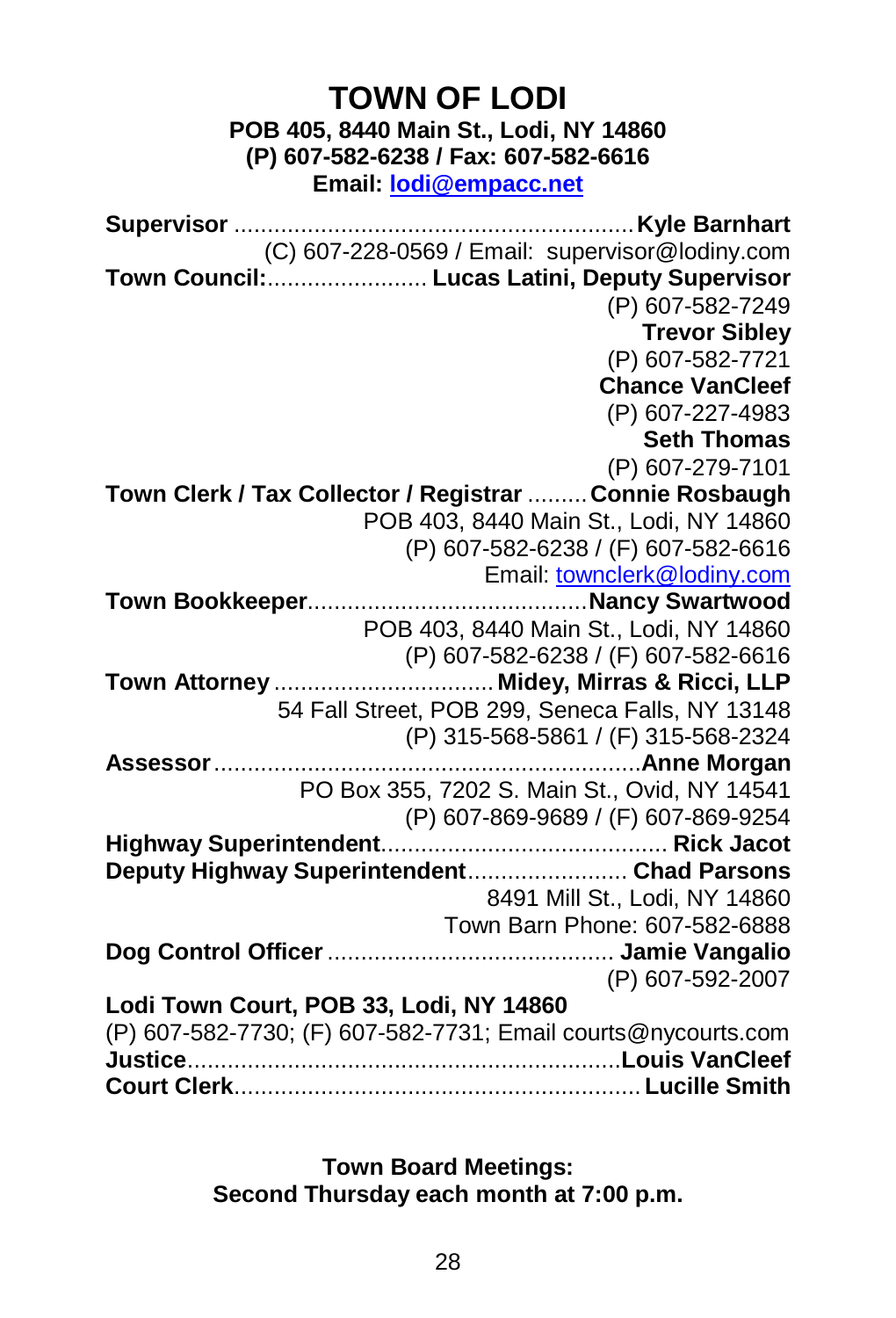# **TOWN OF OVID**

# **POB 452, 2136 Brown St., Ovid, NY 14521 (P) 607-869-9766 / Fax: 607-869-2049 Email: [townofovid@townofovid.net](mailto:townofovid@townofovid.net)**

**Supervisor** .............................................................**Joseph Borst** (C) 607-882-1102 Email: [jborst@townofovid.net](mailto:jborst@townofovid.net) **Town Council:**......................................................**Erik Holmberg** (C) 607-532-6294 Email[: eholmberg@townofovid.net](mailto:eholmberg@townofovid.net) **Carrie Wheeler-Carmenatty** (C) 607-229-2829 Email: [ccarmenatty@townofovid.net](mailto:ccarmenatty@townofovid.net) **Mark Couch** (C) 607-592-5297 Email[: mcouch@townofovid.net](mailto:mcouch@townofovid.net) **Shannon McCoy** (C) 607-339-1732 Email[: smccoy@townofovid.net](mailto:smccoy@townofovid.net) **Town Clerk / Tax Collector / Registrar** .................. **Cathy Kerns** (O) 607-869-9766 Town Clerk email........................... [ckerns@townofovid.net](mailto:ckerns@townofovid.net) Tax Collector email:............. [ovidtownclerk@townofovid.net](mailto:ovidtownclerk@townofovid.net) **Town Attorney** ...................................... **Steven J. Getman, Esq.** P.O. Box 9, Watkins Glen, NY 14891 (O) 607-228-3220 / (F) 607-697-0439 Email[: getman.law@gmail.com](mailto:getman.law@gmail.com) **Justice**.................................................................**Louis VanCleef** (O) 607-869-9845 / (F) 607-582-7731 **Assessor**................................................................**Anne Morgan** PO Box 355, 7202 S. Main St., Ovid, NY 14541 (P) 607-869-9689 / (F) 607-869-9254 **Highway Superintendent / Transfer Station**..................**Jay Dey** Email[: jdey@townofovid.net](mailto:jdey@townofovid.net) Highway Department ...............................(O) 607-869-4361 (C) 607-280-5714 (F) 607-869-5420 Transfer Station............................................. 607-869-9201 **Historian**.................................................................**Jane Braunig** (P) 607-869-5725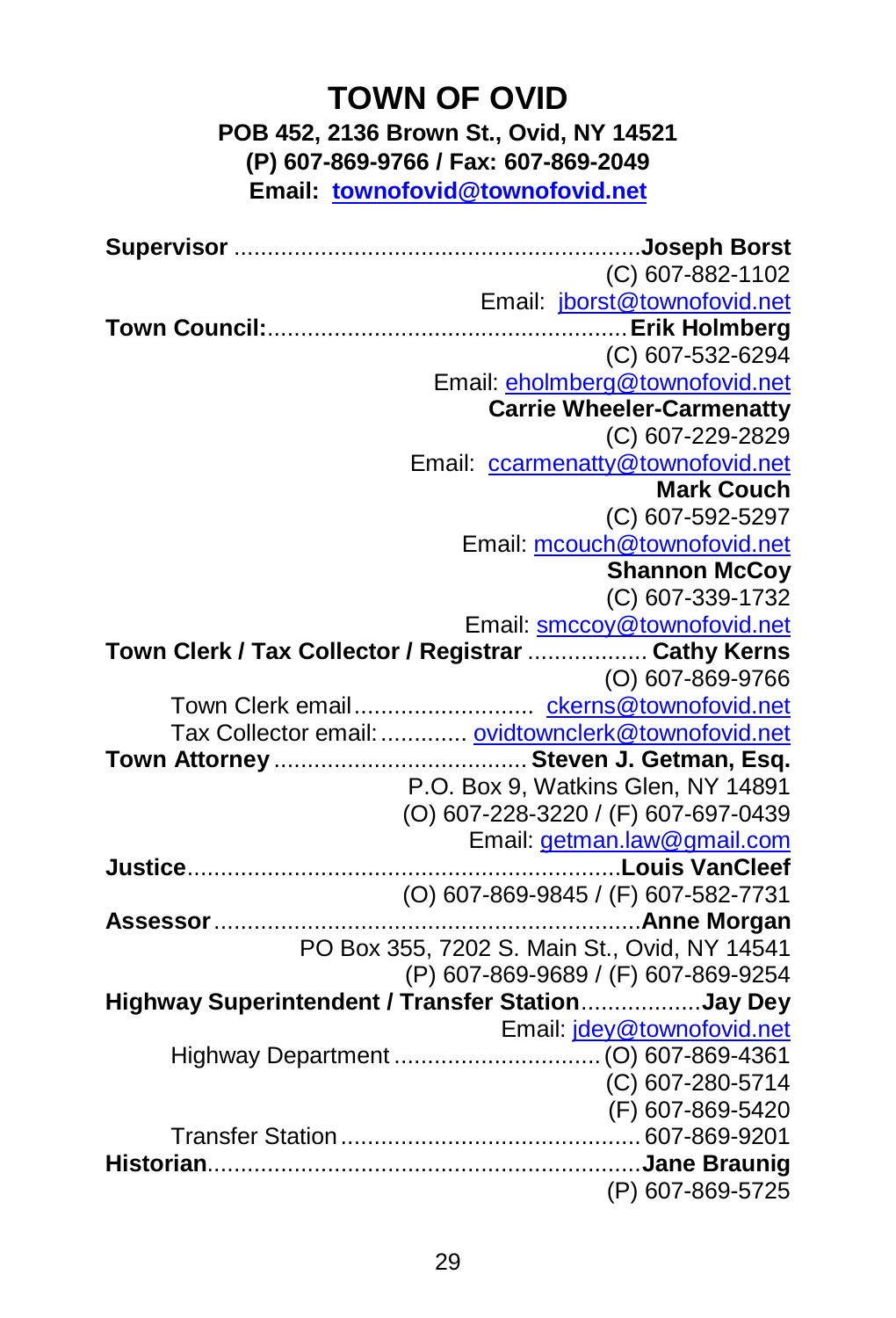| (P) 607-592-2007                 |
|----------------------------------|
| Email: jvangalio113@gmail.com    |
|                                  |
| (C) 703-629-8118                 |
| Email: dwood19007@aol.com        |
|                                  |
| $(C)$ 607-327-0679               |
| Email: frank.miles.opb@gmail.com |
| <b>Ron Carmona</b>               |
| (P) 607-882-0435                 |
| Email: ticomystico@gmail.com     |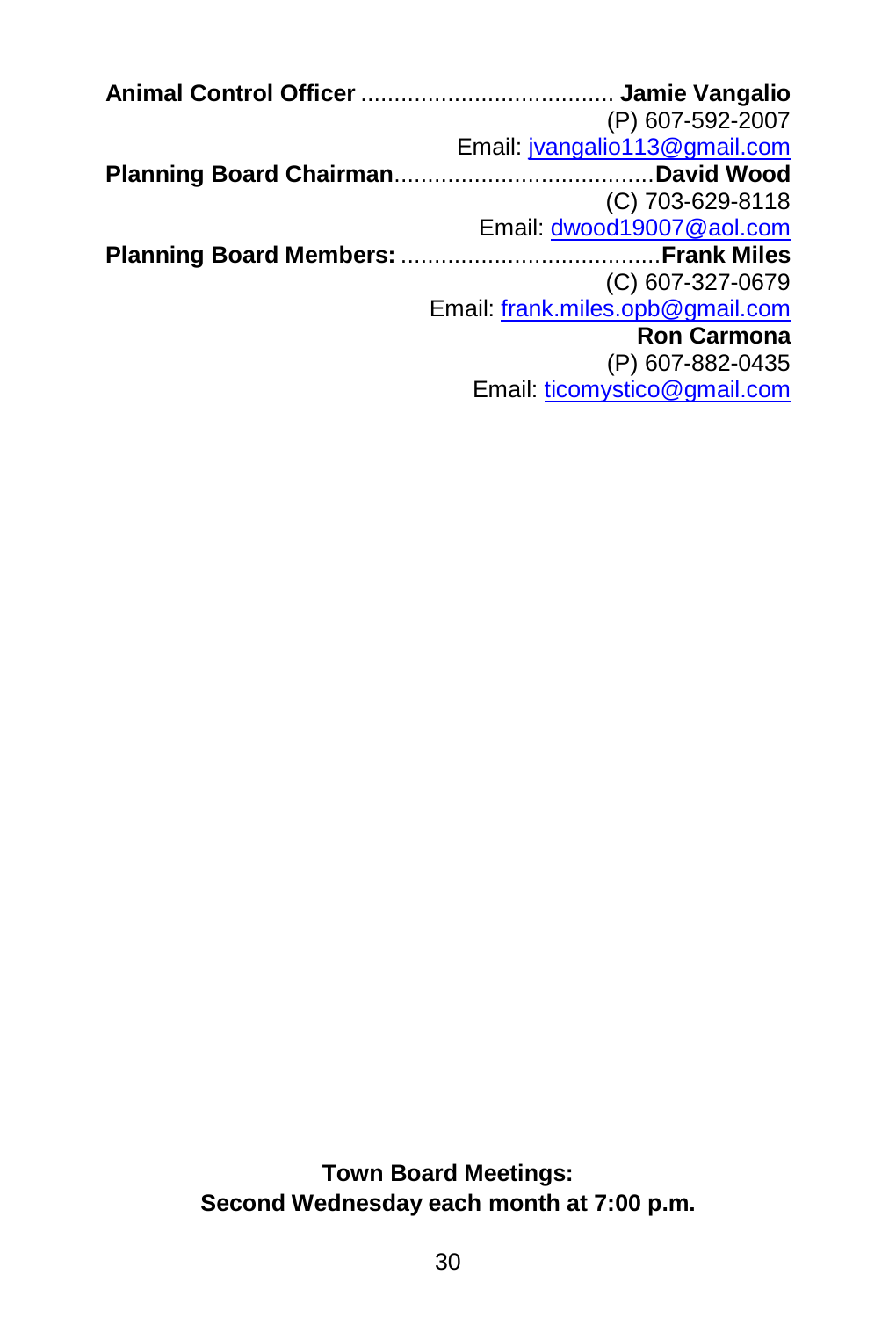# **TOWN OF ROMULUS**

**1435 Prospect Street, POB 177, Willard, NY, 14588 Phone: 607-869-9326 / Fax: 607-869-5763 Monday – Thursday 7:30 a.m. – 4:00 p.m. Web Page[: http://www.romulustown.com](http://www.romulustown.com/)**

**Supervisor** .............................................................. **David Hayes** (P) 315-924-1001 Email: [david.hayes@romulustown.com](mailto:david.hayes@romulustown.com) **Town Council:**....................**Michael Joslyn, Deputy Supervisor** (P) 585-259-2937 Email: [michael.joslyn@romulustown.com](mailto:michael.joslyn@romulustown.com) **Stacey Bennett** (P) 315-729-5934 Email: [stacey.bennett@romulustown.com](mailto:stacey.bennett@romulustown.com) **Joseph Brodnicki** (P) 607-227-4673 Email[: joseph.brodnicki@romulustown.com](mailto:joseph.brodnicki@romulustown.com) **Melody Collinsworth** (P) 315-651-0733 Email[: mcollinsworth@romulustown.com](mailto:mcollinsworth@romulustown.com) **Town Secretary**.................................................**Morgan McLoud** (P) 607-869-9326 ext. 233 Email: [morgan.mccloud@romulustown.com](mailto:morgan.mccloud@romulustown.com) **Town Bookkeeper**.................................................. **Angela Testa** (P) 607-869-9326 ext. 228 Office Email: [town.bookkeeper@romulustown.com](mailto:town.bookkeeper@romulustown.com) **Town Clerk / Tax Collector / Registrar** ............ **Jane C. Braunig** (P) 607-869-9326 ext. 226 Office hours: Mon – Thur: 9:00 am – 2:00 pm Office Email[: town.clerk@romulustown.com](mailto:town.clerk@romulustown.com) **Town Court** .................................**Justice Kyle Collinsworth, Sr.** (P) 607-869-9650 / (F) 607-869-9670 **Court Clerk**............................................................**Terri Sandifur** (W): 607-869-9650 (P): 607-342-0750 / (F) 607-869-9670 Email: [romcourt@rochester.rr.com](mailto:romcourt@rochester.rr.com) **Town Attorney** ....................................................**Patrick Morrell** 102 Fall St., 2<sup>nd</sup> Floor, Seneca Falls, NY, 13148 (P) 315-568-5221 / (F) 315-568-2265 Email[: pjmesq102@gmail.com](mailto:pjmesq102@gmail.com)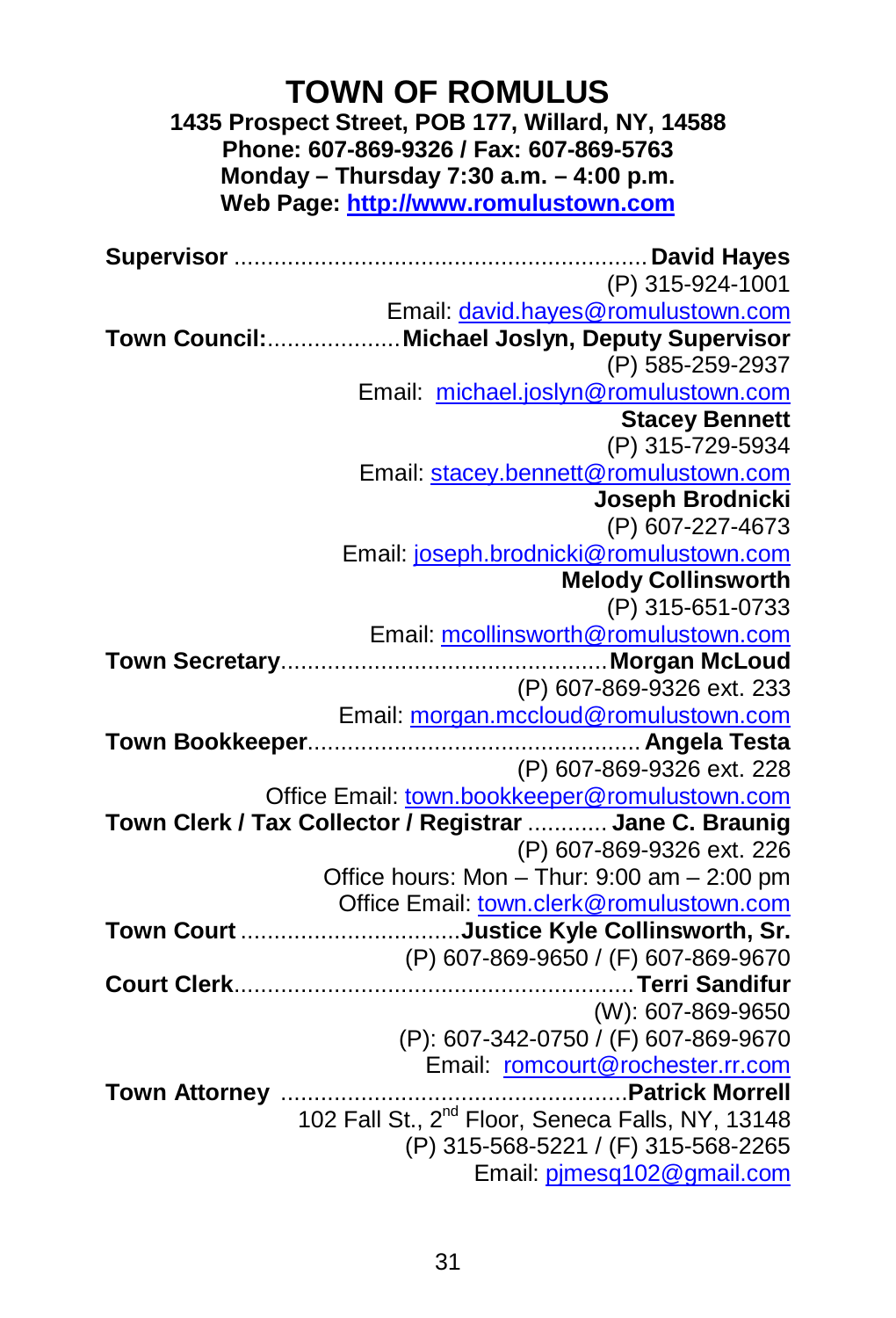**Assessor**................................................................**Anne Morgan** PO Box 355, 7202 S. Main St., Ovid, NY 14541 (P) 607-869-9689 / (F) 607-869-9254 **Planning Board Chair**......................................... **Tom Bouchard** Email[: tom.bouchard@romulustown.com](mailto:tom.bouchard@romulustown.com) (P) 607-869-9326 Ext 223 Email[: sueellen.balluff@romulustown.org](mailto:sueellen.balluff@romulustown.org) **Highway Superintendent**....................................... **Daryl Morrell** 6804 County Road 129, Ovid, NY 14521 (P) 607-869-9578 Email: [highwyay.department@romulustown.com](mailto:highwyay.department@romulustown.com) **Code Enforcement Officer**...........................................**Tim Dorn** (P) 315-549-7673 Email: tid10@cornell.edu **Historian**.............................................................**William Sebring** 7070 Kinne Road, Ovid, NY 14521 (P) 607-869-5520 Email: [steppingstone@ottcmail.com](mailto:steppingstone@ottcmail.com) **Dog Control Officer**........................................... **Jamie Vangalio** (P) 607-592-2007 **Water & Sewer Maintainer**................ **Robert "Hobie" Stapleton** Office: 607-869-9326 / (C) 607-319-9153 (F) 607-869-5763 Email: [water.department@romulustown.com](mailto:water.department@romulustown.com)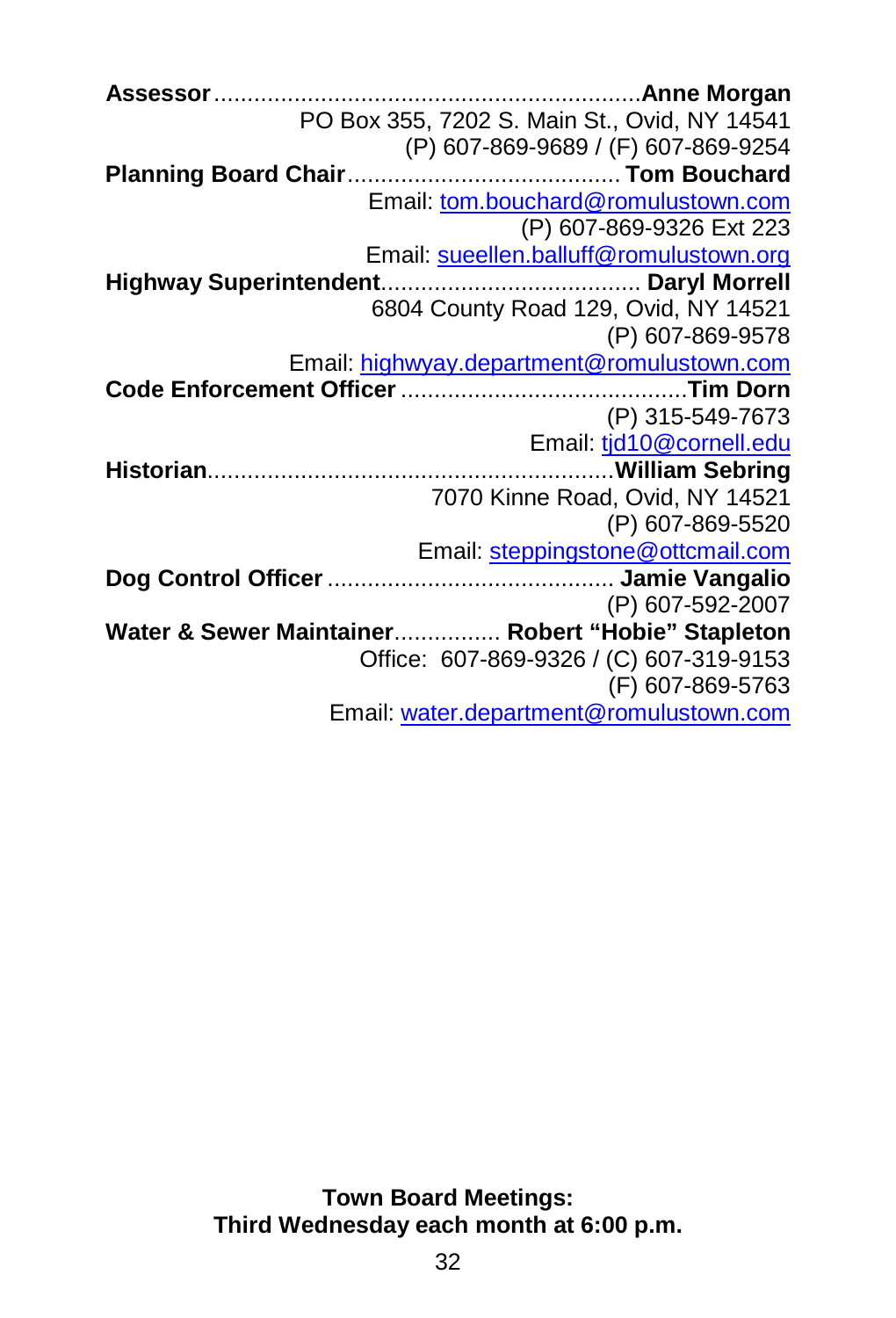# **TOWN OF SENECA FALLS 130 Ovid Street, Seneca Falls, NY 13148**

**(P) 315-568-8013 / Fax: 315-568-4672**

**[http://www.senecafalls.com](http://www.senecafalls.com/)**

**Supervisor** .........................................................**Michael Ferrara** (P) 315-856-0784 Email: [mferrara@senecafalls.com](mailto:mferrara@senecafalls.com) **Confidential Secretary** .......................................**Melissa Howell** Office: 315-568-0940 / (F) 315-568-4672 Email: [mhowell@senecafalls.com](mailto:mhowell@senecafalls.com) **Town Council:**.................................................... **Steve Churchill** Email: [schurchill@senecafalls.com](mailto:schurchill@senecafalls.com) **Dawn Dyson** [ddyson@senecafalls.com](mailto:ddyson@senecafalls.com) **Kaitlyn Laskoski** (P) 315-879-1480 Email: [kaskoski@senecafalls.com](mailto:kaskoski@senecafalls.com)  **Frank Sinicropi** (P) 315-568-6432 Email: [fsinicropi@senecafalls.com](mailto:fsinicropi@senecafalls.com) **Town Clerk / Registrar** .......................................**Nicaletta Greer** (P) 315-568-8013 / (F) 315-568-4672 Email: [ngreer@senecafalls.com](mailto:ngreer@senecafalls.com) **Justices**................................................................... **Steve Kelley** (P) 315-568-9234 **Chief of Police** ...................................................**Stuart Peenstra** (P) 315-568-4850 Email[: speenstra@senecafallspd.net](mailto:speenstra@senecafallspd.net) **Assessor**.......................................................**Deborah Von Wald** (P) 315-568-9700 / (F) 315-568-5473 Email: [dvonwald@senecafalls.com](mailto:dvonwald@senecafalls.com) **Highway Superintendent**.......................................**Jim Peterson** 187 Ovid St., Seneca Falls, NY 13148 (P) 315-568-6288 **Town Attorney** ....................................................**Patrick Morrell** 102 Fall St., 2<sup>nd</sup> Floor, Seneca Falls, NY, 13148 (P) 315-568-5221 / (F) 315-568-2265 Email[: pjmesq102@gmail.com](mailto:pjmesq102@gmail.com) **Tax Receiver**.......................................................**Nicaletta Greer** (P) 315-568-8013 / (F) 315-568-4672 Email[: ngreer@senecafalls.com](mailto:ngreer@senecafalls.com)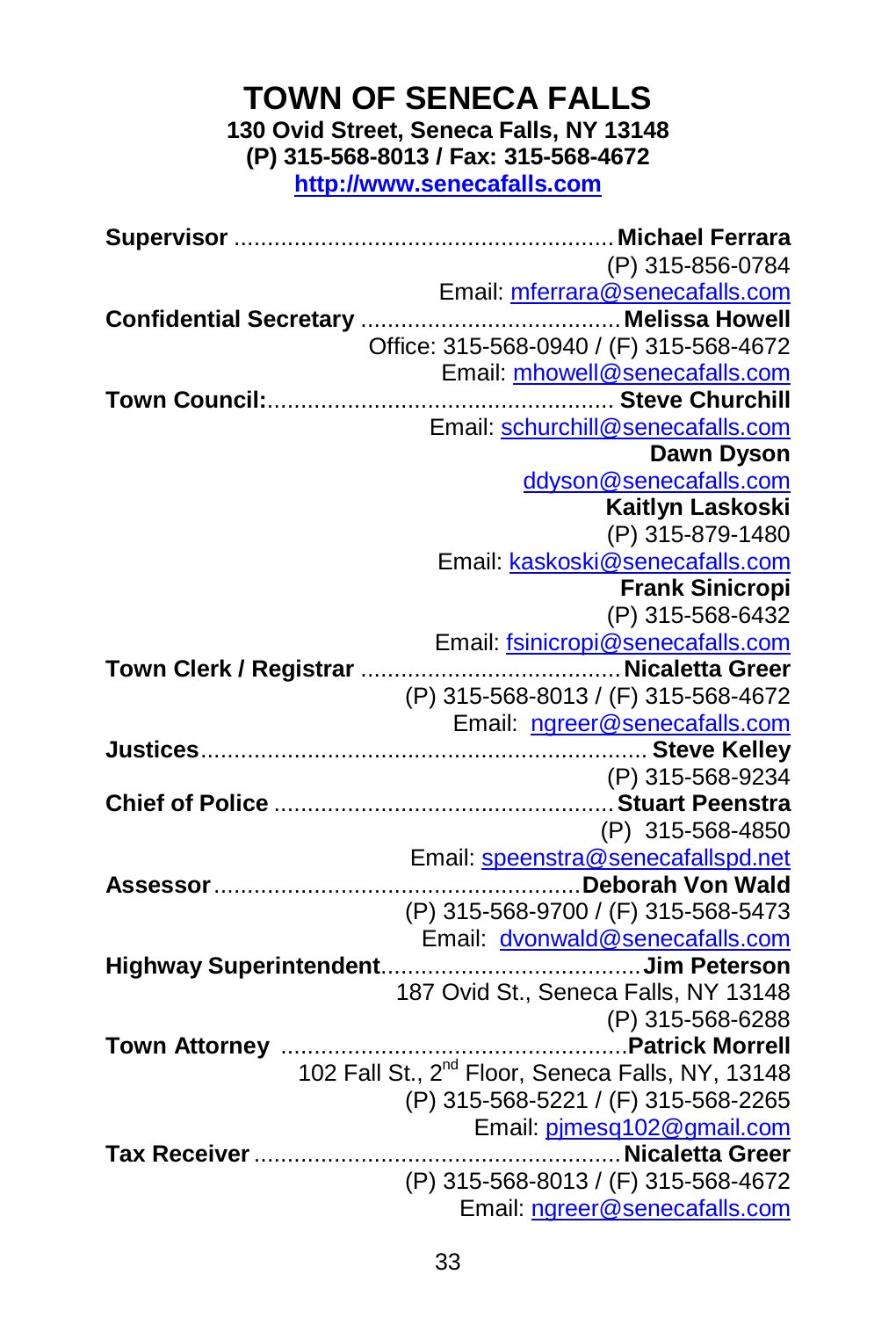| Water & Sewer DepartmentJoseph Tullo, Chief Operator |                                            |
|------------------------------------------------------|--------------------------------------------|
|                                                      | (P) 315-568-6211 / (F) 315-568-4672        |
|                                                      | Department email: sfwclerk@senecafalls.com |
|                                                      |                                            |
|                                                      | 50 E River Rd., Waterloo, NY 13165         |
|                                                      | (P) 315-539-9355                           |
| Zoning & Code Enforcement Officer  Peter Porcelli    |                                            |
|                                                      | (P) 315-568-8013                           |
|                                                      | Email: sfzoning@senecafalls.com            |
|                                                      |                                            |
|                                                      | (P) 315-568-8412                           |
|                                                      |                                            |

**Town Board Meetings: First Tuesday of each month at 6:00 p.m.**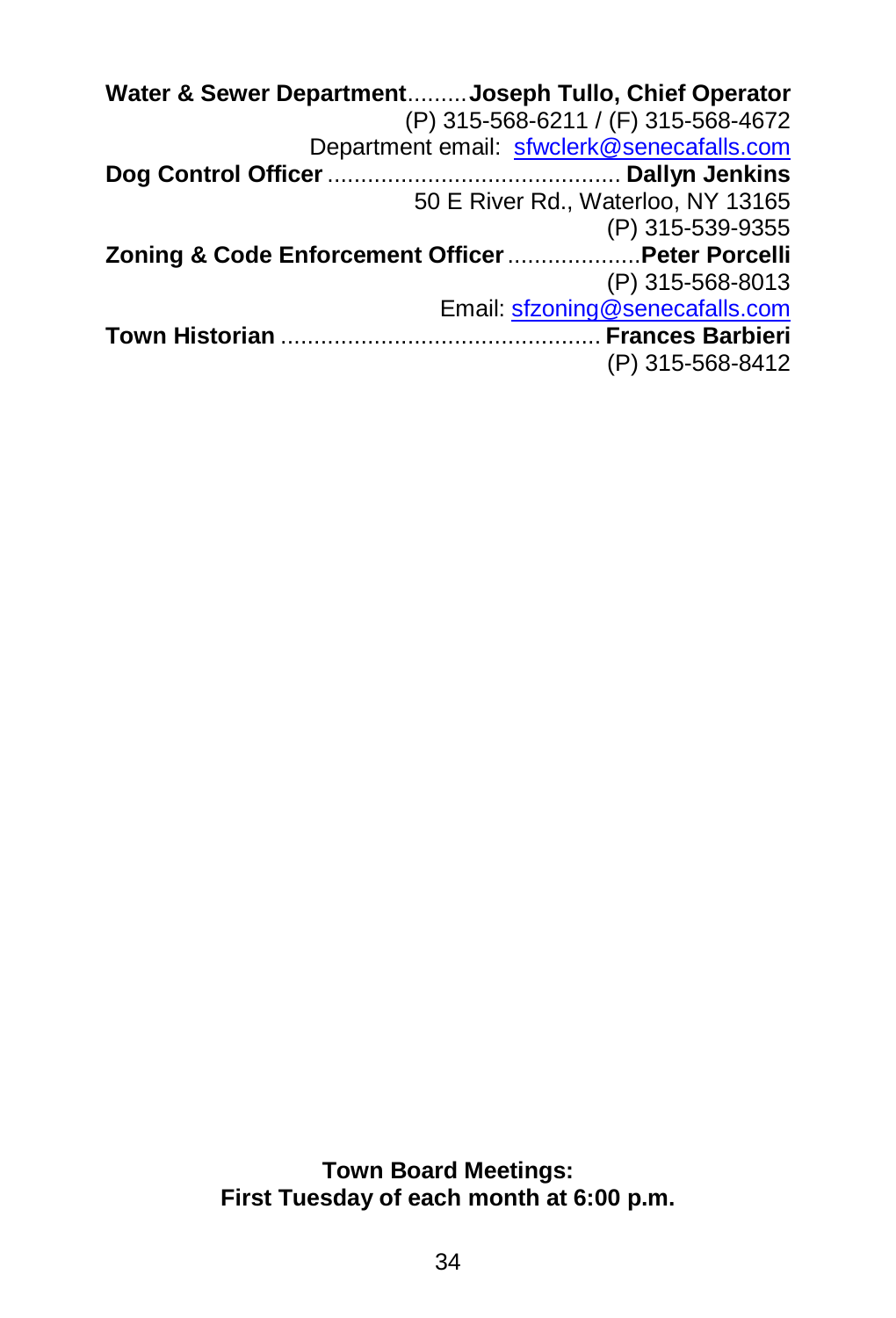# **TOWN OF TYRE**

**1082 Gravel Rd., Seneca Falls, NY 13148**

**315-835-0206 / [adminassistant@tyreny.com](mailto:adminassistant@tyreny.com)**

**Website: [www.tyreny.com](http://www.tyreny.com/)**

**Supervisor** ........................................................**Elizabeth Partee** (O) 315-835-0206 / (C) 585-200-6087 Email: [supervisor@tyreny.com](mailto:supervisor@tyreny.com) **Town Council:**............................................ **Kenneth A. Sutterby** 637 Sutterby Rd., Seneca Falls, NY 13148 315-577-2391 Email: [tyreboard3@gmail.com](mailto:tyreboard3@gmail.com) **Reginald Aceto** 276 Gravel Rd., Seneca Falls, NY 13148 315-403-0807 Email: [tyreboard4@gmail.com](mailto:tyreboard4@gmail.com) [/ reggieaceto@gmail.com](mailto:reggieaceto@gmail.com) **Jeffrey Bennett** (P) (315) 277-0137 / Email: [tyreboard2@gmail.com](mailto:tyreboard2@gmail.com) **Henry Bickel** 1433 Black Brook Road, Seneca Falls, NY 13148 315-651-7975 / Email: tyreboard1@gmail.com **Town Clerk / Registrar** ................................**Carolyn Sosnowski** (P) 315-651-7808 / \*Hours by Appointment Email: [townclerk@tyreny.com](mailto:townclerk@tyreny.com) **Assessor**............................................................ **Philip Griswold** 1310 Gassner Rd., Waterloo, NY 13165 Phone: 315-539-2711 / (F) 315-546-2355 Email: [philinda@hotmail.com](mailto:philinda@hotmail.com) **Courts / Town Justices** .......................**Judge Kathy Jans-Duffy Judge Gregory Guy** Tyre Municipal Bldg., 1082 Gravel Rd., Seneca Falls, NY 13148 (P) 315-835-0043 / (F) 315-568-1221 Email: [courts@tyreny.com](mailto:courts@tyreny.com) **Dog Control Officer**............................................ **Dallyn Jenkins** 50 East River St., Waterloo, NY 13165 315-539-9357 **Highway Superintendent**.............................................**Eric Bush** 315-651-8256 **Historian**.......................................................... **Kathy Jans-Duffy** 1315 Middle Black Brook Rd., Seneca Falls, NY 13148 (P) 315-568-9417 / (F) 315-568-1221 Email: [kjansduffy@gmail.com](mailto:kjansduffy@gmail.com)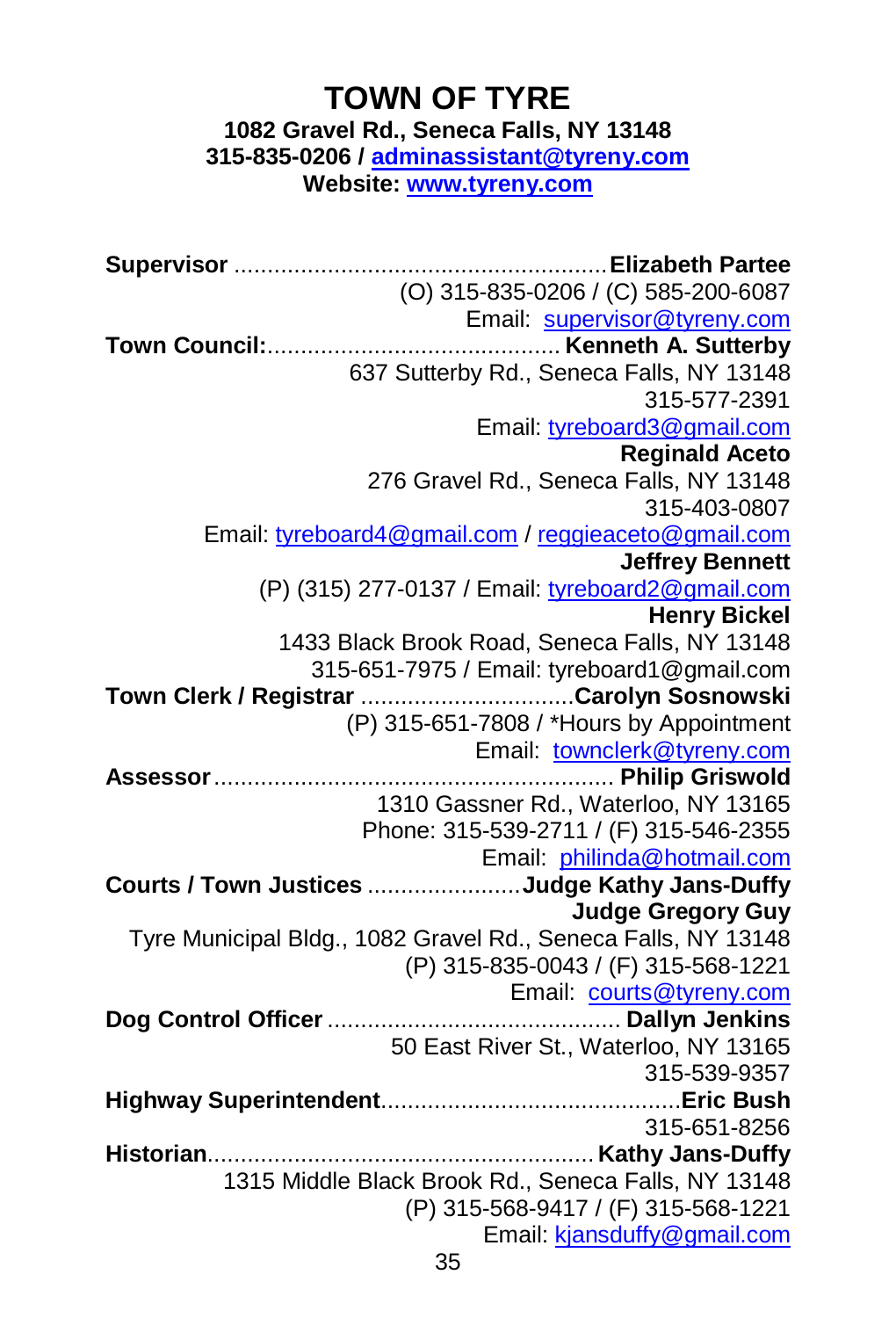**Tax Collector**............................................................**Cathy Doyle** 1673 Strong Rd., Waterloo, NY 13165 (P) 315-539-3027 Email: [kdoyle9@rochester.rr.com](mailto:kdoyle9@rochester.rr.com) **Zoning Enforcement Officer** .................. **Anne Marie Heizmann** Tyre Municipal Bldg., 1082 Gravel Rd., Seneca Falls, NY 13148 (P) 315-729-6088 / Email: [zoningofficer@tyreny.com](mailto:zoningofficer@tyreny.com)

> **Town Board Meetings: Third Thursday each month at 6:30 p.m.**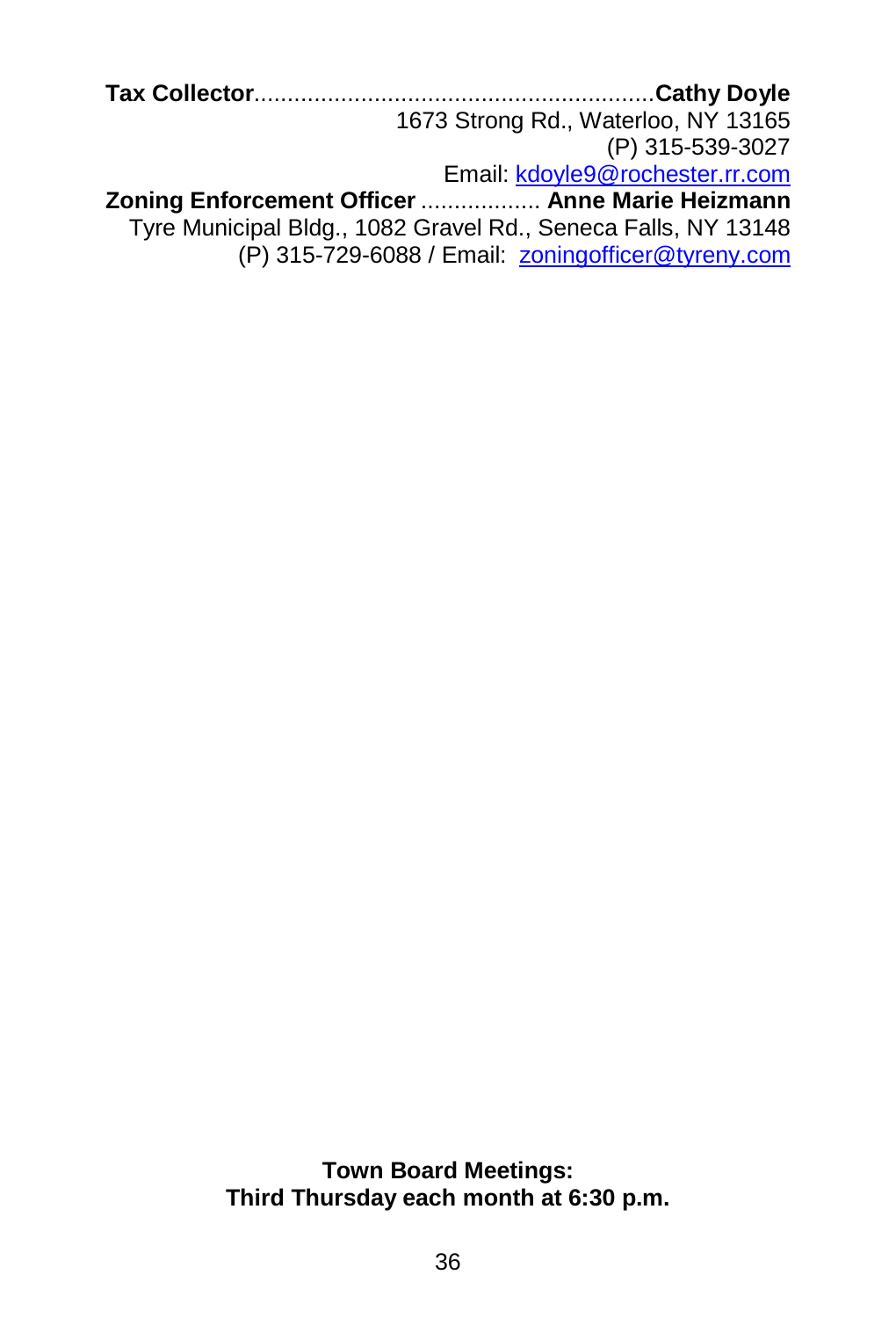# **TOWN OF VARICK ADDRESS (except as noted): Varick Town Hall 4782 State Rt. 96, Romulus, NY 14541**

**Supervisor** ...................................................**Robert W. Hayssen** (H) 4460 State Rt. 89, Seneca Falls, NY 13148 (H) 315-549-7121; (C) 315-374-7166 Email: [rhayssen@rochester.rr.com](mailto:rhayssen@rochester.rr.com) **Town Council:**......................................................... **Thomas Fox** 4922 Route 89, Romulus, NY 14541 / (C) 315-270-2004 Email[: tfox6@rochester.rr.com](mailto:tfox6@rochester.rr.com) **Richard Peterson** 4946 Route 89, Romulus, NY 14541/ (C) 315-521-2850 Email[: cpeterson1227@gmail.com](mailto:cpeterson1227@gmail.com) **Richard L. McCulloch** 5247 Rt. 96, Romulus, NY 14541 / (C) 315-521-6167 Email: [rlm2234@gmail.com](mailto:rlm2234@gmail.com) **Eric Riegel** 5382 Route 89, Romulus, NY 14541 / (C) 315-730-2257 Email: [eriegel@rochester.rr.com](mailto:eriegel@rochester.rr.com) **Town Clerk / Registrar / Tax Collector .............. Donna Karlsen**<br>Hours: Wed & Thu 9-2 or by appt (W) 315-585-6168 Hours: Wed & Thu 9-2 or by appt Email[: varclerk@yahoo.com](mailto:varclerk@yahoo.com) **Highway Superintendent**............................................**Ben Freier** (P) 315-585-2296 Hours: M-Th 6 am to 4:30 pm (H) 4397 State Rt. 414, Romulus, NY 14541; (P) 315-651-0839 Email: [farmequpmentrepair@yahoo.com](mailto:farmequpmentrepair@yahoo.com) **Assessor**................................................................**Anne Morgan** PO Box 355, 7202 S. Main St., Ovid, NY 14541 (P) 607-869-9689 / (F) 607-869-9254 **Town Attorney Midey, Mirras & Ricci, LLP** 54 Fall Street, POB 299, Seneca Falls, NY 13148 (P) 315-568-5861 / 315-568-2324 **Town Court** .....................................................**Judge Jeff Hogue Courtney Andrews, Court Clerk** (P) 315-585-6018 / Email: [candrews1@nycourts.gov](mailto:candrews1@nycourts.gov) Court on  $2^{hd}$  &  $4^{th}$  Tues of each month @ 7:00 pm at Town Hall **Dog Control Officer**............................................ **Bryan McCann** 981 Yale Farm Rd., Romulus, NY 14541 / (P) 315-651-5854 Email[: varickdco@gmail.com](mailto:varickdco@gmail.com)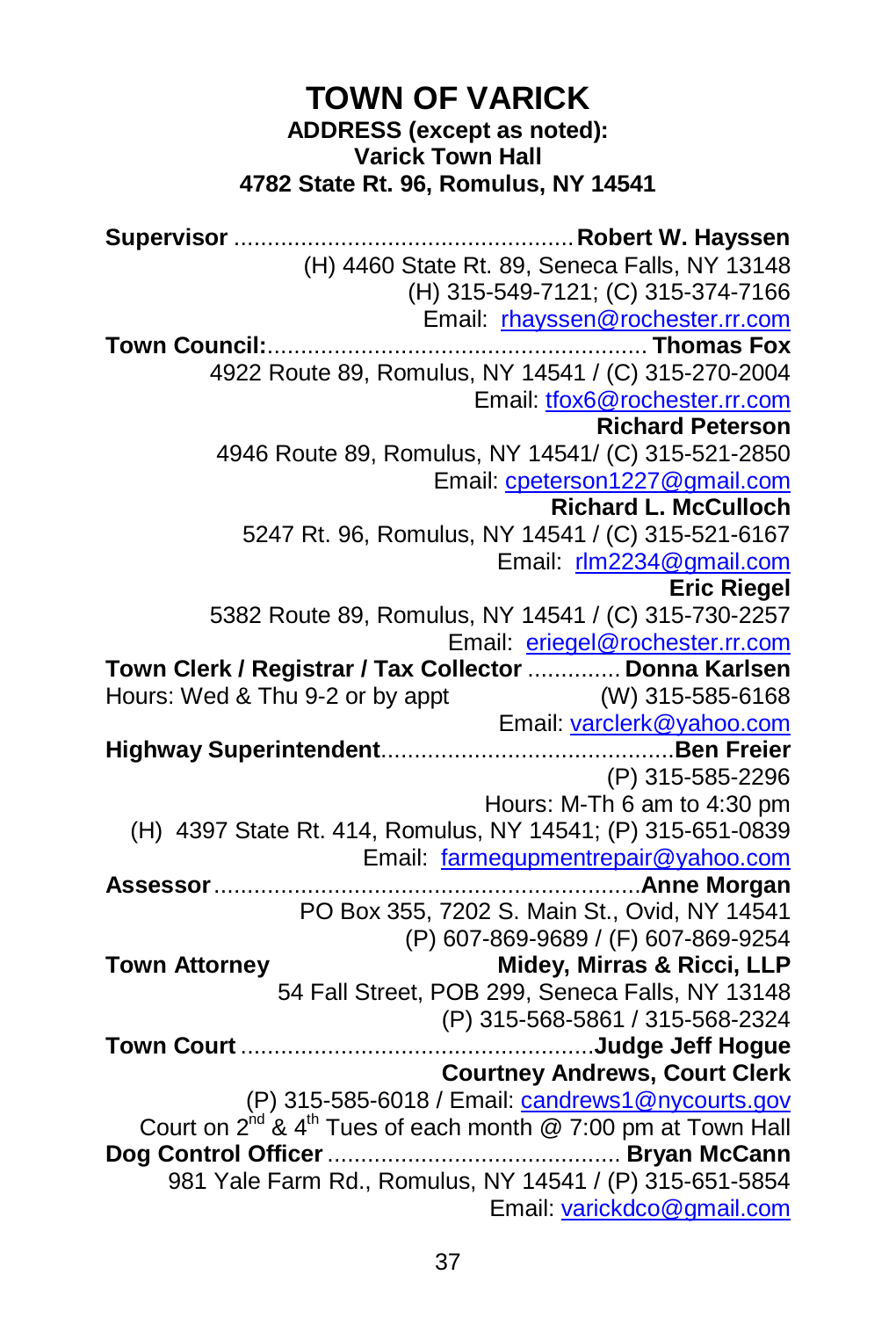**Code Enforcement Officer**...........................................**Tim Dorn** 5549 Route 89, Romulus, NY 14541 / (P) 315-549-7673 Email[: tjd10@cornell.edu](mailto:tjd10@cornell.edu) **Sewer Department**......................................... **Benjamin Karlsen Water Department** (C) 315-719-7844 Email: [varickwater@yahoo.com](mailto:varickwater@yahoo.com) **Planning Board:**...................................... **Linda Mastellar, Chair** 5091 East Lake Rd., Romulus, NY 14541 (H) 315-585-6280 / (C) 315-382-6070 Email: [lmastellar@rochester.rr.com](mailto:lmastellar@rochester.rr.com) **Thomas Björkman, Secretary** 2886 E. Varick Street North, Romulus, NY 14541 (P) 315-549-8421 Email: [tnb1@cornell.edu](mailto:tnb1@cornell.edu) **Frankie Long** 5339 East Lake Road, Romulus, NY 14541 (P) 315-585-6750 Email: [tlong24@rochester.rr.com](mailto:tlong24@rochester.rr.com) **Lauren Burling** P.O. Box 369, Geneva, NY 14456 (P) 315-694-6054 Email: [laurenburling0524@gmail.com](mailto:laurenburling0524@gmail.com) **April Freier** 4504 State Route 414, Seneca Falls, NY 13148 (P) 315-577-2655 Email[: freierapril@yahoo.com](mailto:freierapril@yahoo.com) **Cindy Long** 5621 East Lake Rd., Romulus, NY 14541 (P) 703-217-9975 Email[: cmlong@gmail.com](mailto:cmlong@gmail.com) **Zoning Board of Appeals** .......... **Annie Bachman, Chairwoman** 5132 Route 89, Romulus, NY 14541 315-729-2716 Email: [annie@lakeshorewinery.com](mailto:annie@lakeshorewinery.com) **Fred Beary** 2778 County Road 124, Romulus, NY 14541 Email: [bearyf@gmail.com](mailto:bearyf@gmail.com) **Andrew C. Herkovic** 5605 E. Lake Rd, Romulus, NY 14541 (P) 650-696-0331 / Email[: herkovic@gmail.com](mailto:herkovic@gmail.com)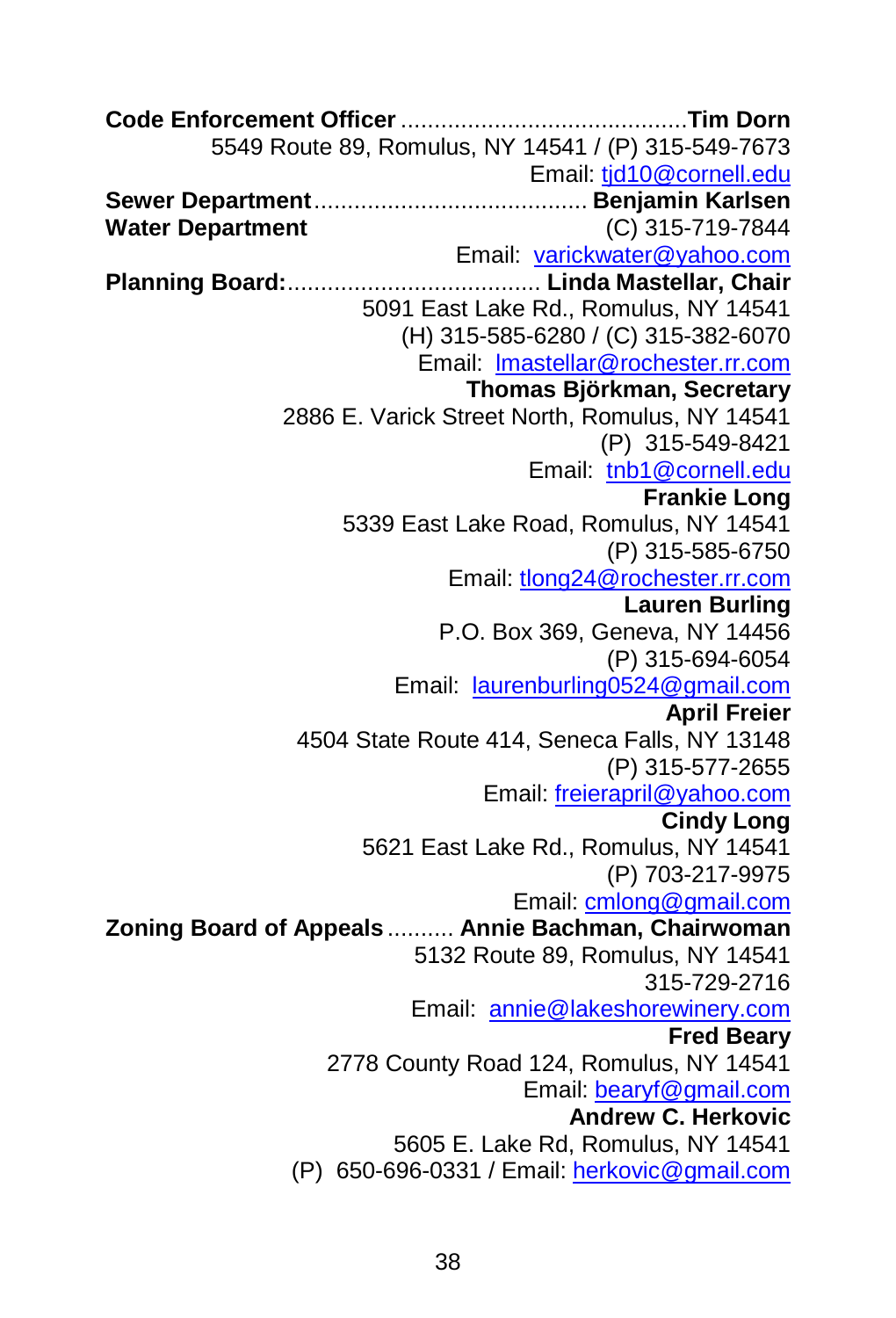**Zoning Board of Appeals cont.**.................................. **John Keel** 289 Cayuga Street, Romulus, NY 14541 607-227-1487 [johnandvanlonk@yahoo.com](mailto:johnandvanlonk@yahoo.com) **Susan Ottenweller** 4816 Route 89, Romulus, NY 14541 (P) 585-749-0171 [sdottenweller@gmail.com](mailto:sdottenweller@gmail.com) **Varick Sewer District #2**............................**Yaws Environmental** 607-869-5704 (Dan) / 607-227-8760 (Jerry)

> **Town Board Meetings: First Tuesday each month at 7:00 p.m.**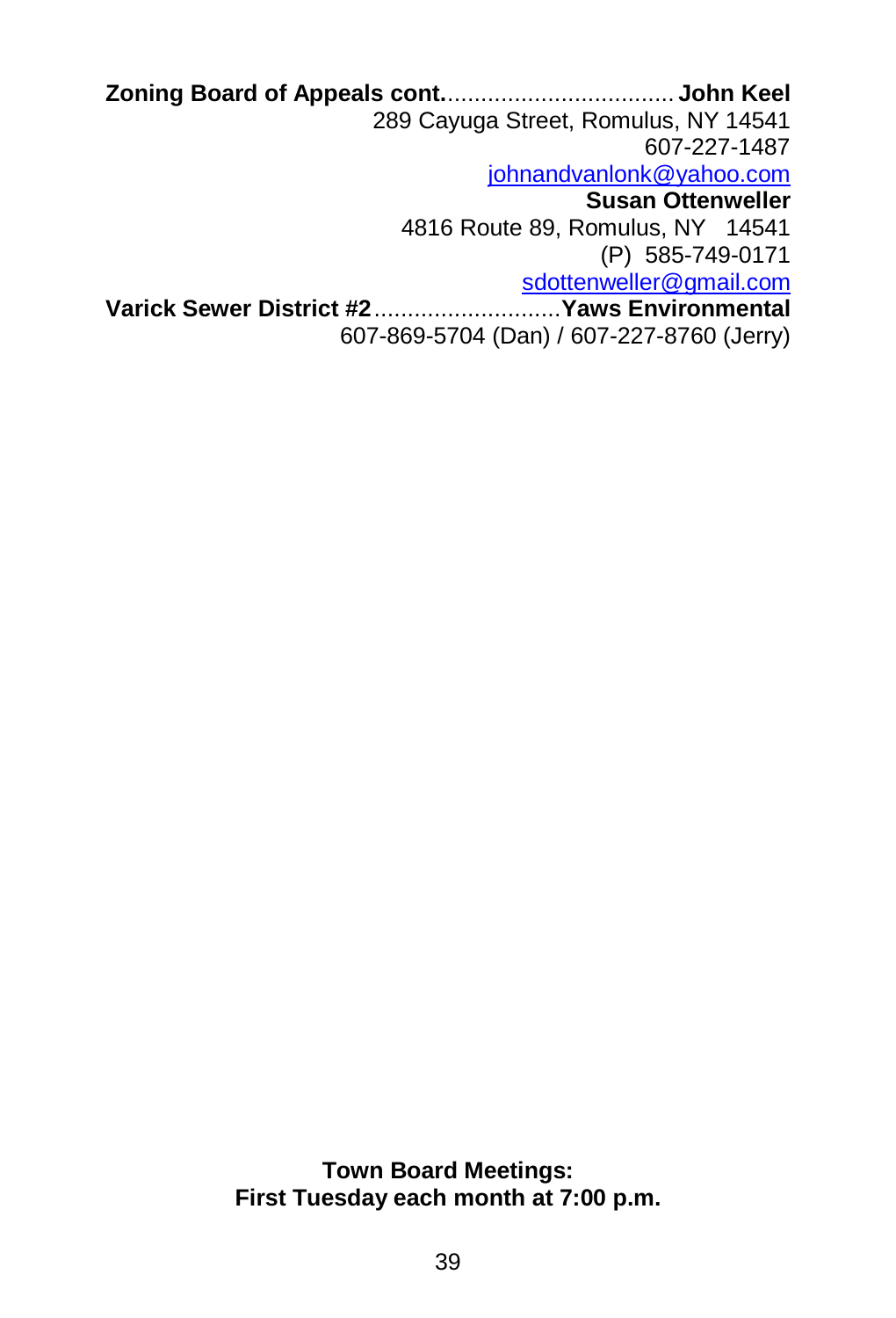# **TOWN OF WATERLOO ADDRESS (except as noted): 66 Virginia Street Waterloo, NY 13165 (P) 315-539-9331 / Fax: 315-539-4119**

**Supervisor** .................................................................. **Don Trout** 315-539-9331 **Town Council:**....................................................**Michael Pfeiffer** 11 Center St., Waterloo, NY 13165 / 315-651-5250 Email: [mpfeiff1@rochester.rr.com](mailto:mpfeiff1@rochester.rr.com) **Howard Strader** Email: [howardstrader@hotmail.com](mailto:howardstrader@hotmail.com) **Tyrone Thomas** Email[: tyethomas24@gmail.com](mailto:tyethomas24@gmail.com) **Bob Lotz** 315-759-0144 **Town Clerk / Registrar / Historian** .................. **Sandra L. Ridley** 315-539-3080 Email: [sridley@townofwaterloo.org](mailto:sridley@townofwaterloo.org) **Town Attorneys** ....................**Dennis Benjamin & Susan James** POB 89, Waterloo, NY 13165 315-781-5111 **Justice**.................................................................**Conrad Struzik** 315-539-3213 **Tax Collector**....................................................**Tammy Morabito** 315-539-2956 **Assessor / Code Enforcement**............................. **James Cleere** 315-539-0206 **Highway Superintendent**.........................................**Joseph Mull** (H) 24 Center St., Waterloo, NY 13165 (Highway Barn) 315-539-2010 **Dog Control Officer**...............................**Beverly Animal Shelter** 50 E. River St., Waterloo, NY 13165 / 315-539-9357 Email: [beverlyshelter@yahoo.com](mailto:beverlyshelter@yahoo.com) Shelter Hours: M - F 10:00. - 6:00 / .Sat & Sun 10:00 - 4:00

> **Board Meeting: Fourth Monday of every month at 7:00 p.m.**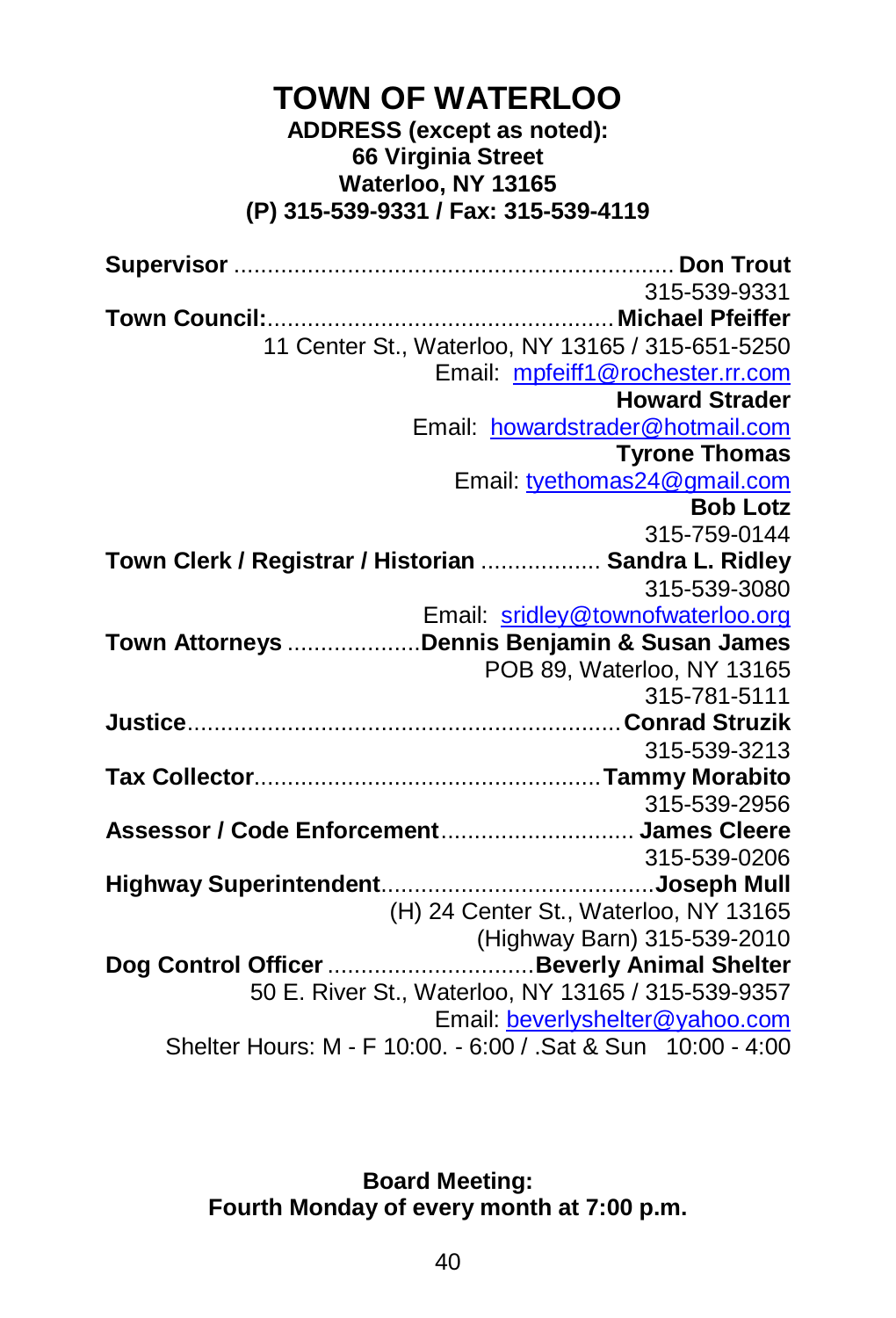# **VILLAGE OF INTERLAKEN**

**8369 Main Street, PO Box 305, Interlaken, NY 14847 Office Hours: Mon – Wed 8:30 - 4:00; Thu 8:00 - Noon 607-532-9200**

**[www.interlaken-ny.us](http://www.interlaken-ny.us/)**

**Mayor** ..........................................................**Richard Richardson** 8397 Seneca Street Interlaken, NY 14847 (P) 607-279-1407 Email: [mayor@villageofinterlaken.org](mailto:mayor@villageofinterlaken.org) **Board of Trustees**:..................................................... **Kevin Barr** 8380 Seneca St., Interlaken, NY 14847 (P) 607-294-0044 Email[: firecommissioner@villageofinterlaken.org](mailto:firecommissioner@villageofinterlaken.org) **Christopher Kempf** 3697 Railroad Ave., PO Box 74, Interlaken, NY 14847 607-294-4023 Email[: streetcommissioner@villageofinterlaken.org](mailto:streetcommissioner@villageofinterlaken.org) **Joseph Pepper** PO Box 272, Interlaken, NY 14847 607-294-0041 Email[: sewercommissioner@villageofinterlaken.org](mailto:sewercommissioner@villageofinterlaken.org) **Anthony DelPlato** 3509 West Avenue, Interlaken, NY 14847 607-351-6847 Email: [watercommissioner@villageofinterlaken.org](mailto:watercommissioner@villageofinterlaken.org) **Clerk / Treasurer**......................**Nancy Swartwood, RMC, CMFO** (P) 607-532-9200 Email: [clerk@villageofinterlaken.org](mailto:clerk@villageofinterlaken.org) **Deputy Clerk** .............................................................**Brian Quan** (P) 607-532-9200 Email: [deputyclerk@villageofinterlaken.org](mailto:deputyclerk@villageofinterlaken.org) **Village Justice** ....................................................**Eileen Schmidt** 8469 Main Street, PO Box 220, Interlaken, NY 14847 (W) 607-532-4091 / (F) 607-532-4032 **Interim Chief of Police**........................................... **Kyle Dinardo** [kdinardo@villageofinterlaken.org](mailto:kdinardo@villageofinterlaken.org) **Public Works**...........................................................**Wes Ahouse** Village Barns, Railroad Ave., Interlaken, NY 14847 (P) 607-532-8882 Email[: interlakendpw@yahoo.com](mailto:interlakendpw@yahoo.com) **Village Historian** ...................................... **Diane Bassett Nelson**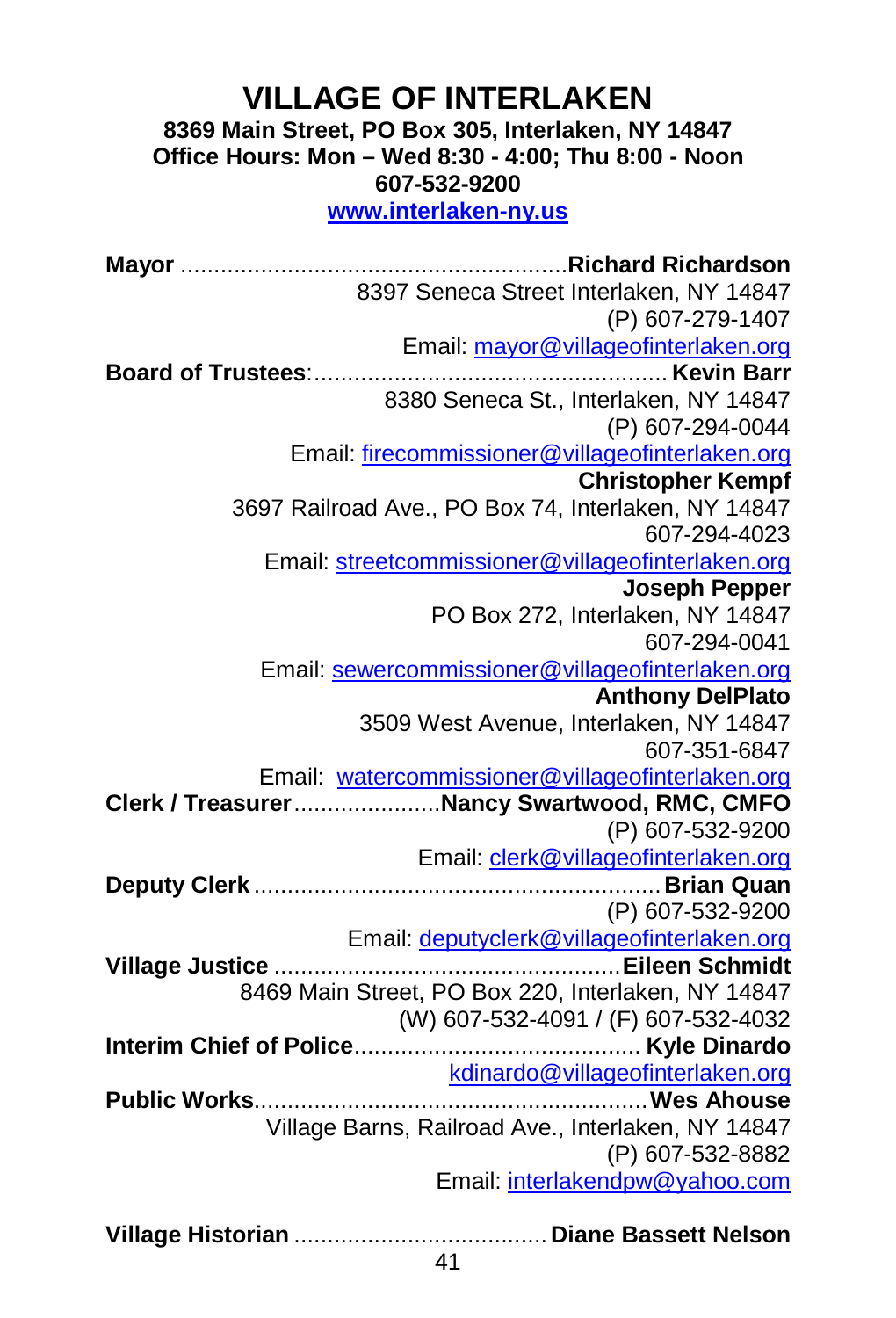3685 Clinton St., PO Box 35, Interlaken, NY 14847 (P) 607-280-2099 Email[: dbnelson@villageofinterlaken.org](mailto:dbnelson@villageofinterlaken.org) **Dog Control Officer**........................................... **Jamie Vangalio** (P) 607-592-2007 **Fire Chief**...................................................................**Jim Borden** (P) 607-279-7198 **Fire Department address:** 8487 Main Street, POB 274, Interlaken, NY 14847 **Village Attorney**............................................... **Guy Krogh, Esq.** Thaler and Thaler, 309 N. Tioga St., Ithaca, NY 14850 (P) 607-272-2314 / (F) 607-272-8466 **Interlaken Library** ........................... **Chelsea Hastings, Director** PO Box 317, Interlaken, NY 14847 (P) 607-532-4341 Email: [director@interlakenpubliclibrary.org](mailto:director@interlakenpubliclibrary.org)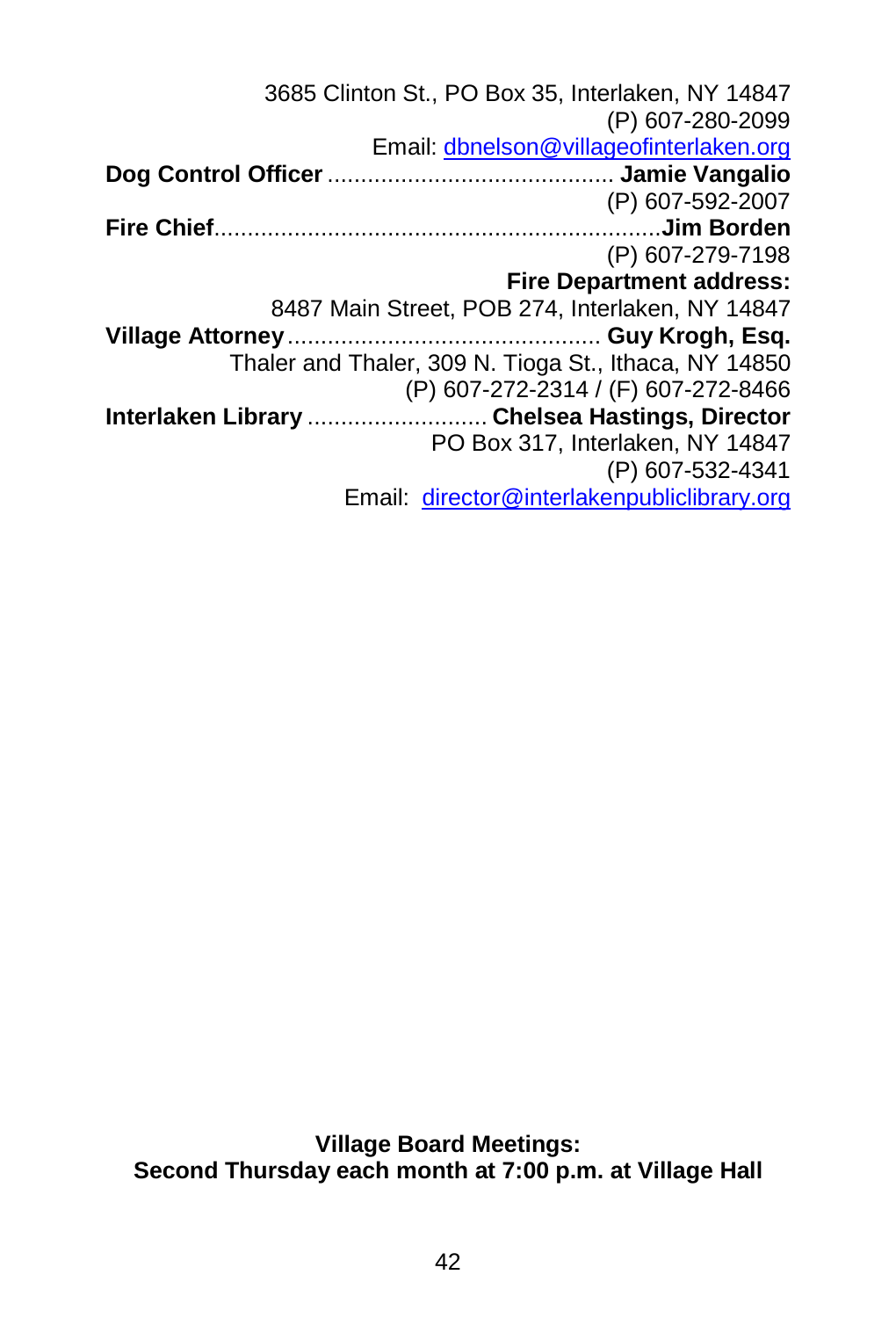# **VILLAGE OF LODI Lodi Village Hall 8457 N. Main St., Lodi, NY 14860 Office Hours: Wednesday: 12 pm - 5:30 pm (P) 607-582-6374**

| (C) 607-379-0272 / Email: mayor@lodiny.com                                                   |
|----------------------------------------------------------------------------------------------|
|                                                                                              |
|                                                                                              |
| (607) 582-6374 / Email: villageclerk@lodiny.com                                              |
|                                                                                              |
| 607-592-2007 / jvangalio113@gmail.com                                                        |
| PO Box 355, 7202 S. Main St., Ovid, NY 14541<br>(P) 607-869-9689 / (F) 607-869-9254          |
| The Halpin Firm, 4588 State Route 224, Montour Falls, NY 14865<br>(607) 594-3786             |
| David Kelleher<br>315-539-1954 (direct) / 315-539-1950 (office)<br>dkelleher@co.seneca.ny.us |

**Village Board Meetings: Third Wednesday each month at 7:00 p.m.**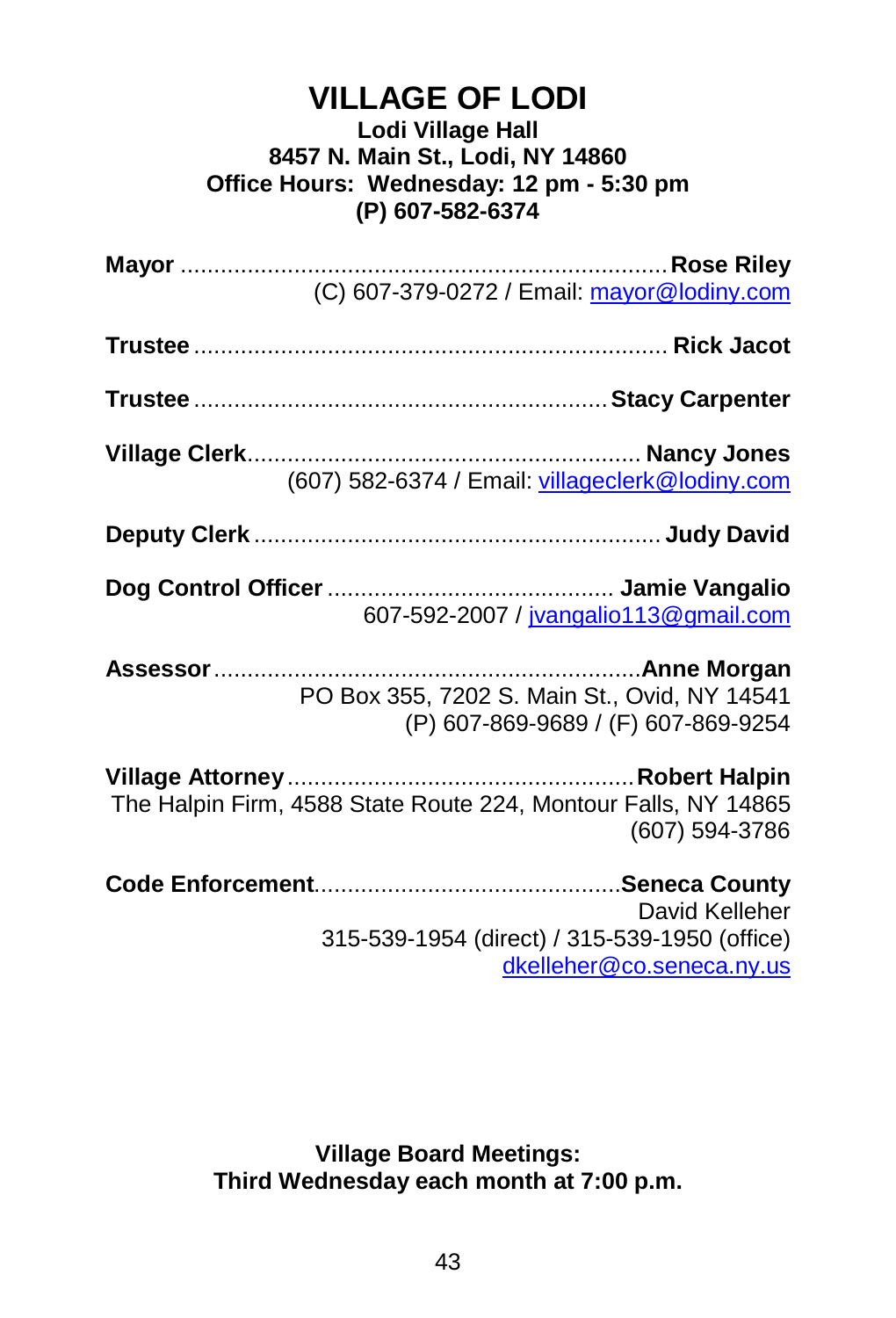# **VILLAGE OF OVID POB 338, Ovid Firehouse, 2136 Brown St., Ovid, NY 14521 (P) 607-869-5560 / Fax: 607-869-2049 Office Hours: Mon – Fri 9:00 am – 3:00 pm**

**Mayor** ......................................................................... **Leon Kelly** PO Box 338, Ovid, NY 14521 **Board of Trustees:**...................................................**Gary Covert** POB 73, 7108 Prospect St., Ovid, NY 14521 **James Rappleye** POB 12, Ovid, NY 14521 **June Favreau** 7256 S. Main St., POB 384, Ovid, NY 14521 607-869-2094 **David Wood** 2155 South Street, Ovid, NY 14521 **Clerk / Treasurer**..................................................... **Cathy Kerns** 607-869-5560 Email: [ovidny@ottcmail.com](mailto:ovidny@ottcmail.com) **Village Attorney**...................................... **Steve J. Getman, Esq.** P.O. Box 9, Watkins Glen, NY 14891 (O) 607-228-3220 / (F) 607-697-0439 Email[: getman.law@gmail.com](mailto:getman.law@gmail.com)

> **Village Board Meetings: Second Monday each month at 6:30 p.m.**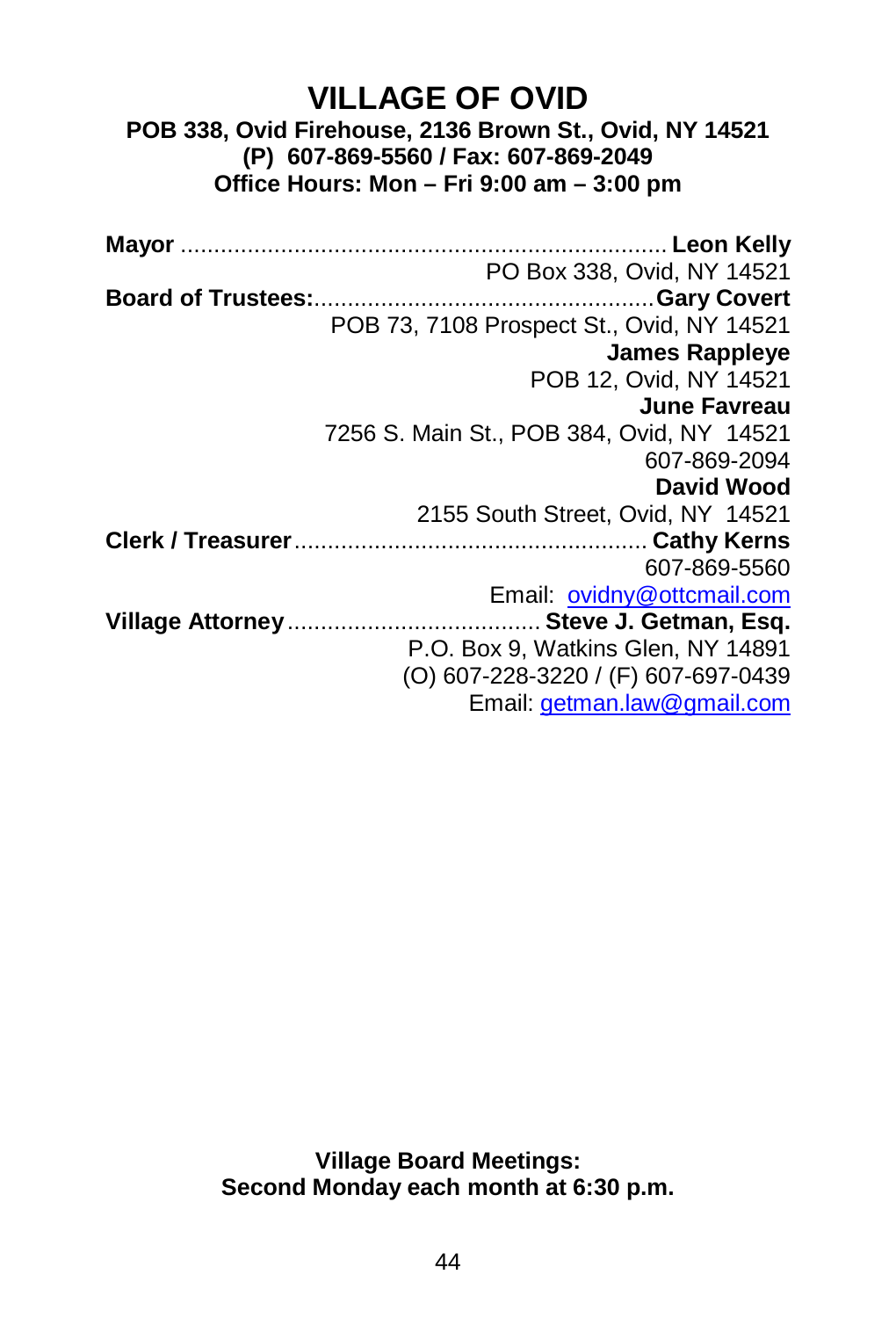# **VILLAGE OF WATERLOO**

**41 West Street, Waterloo, NY 13165 Office Hours: 8:30 a.m. to 5:00 p.m. weekdays (P) 315-539-9131 Email: villageoffice@waterloony.com**

**Web Site: [http://www.waterloony.com](http://www.waterloony.com/)**

**Mayor** .................................................................. **Jack O'Connor** 18 Keli Drive, Waterloo, NY 13165 / 315-730-1310 **Board of Trustees:**............................. **Lee Boise, Deputy Mayor** 159 Virginia St., Waterloo, NY 13165 / 315-414-6368 **Les Marquart** 25 Keli Drive, Waterloo, NY 13165 / 315-729-5322 **Gina Suffredini** 64 Stark St., Waterloo, NY 13165 / 315-521-0472 **John Butlak** 219 E. Williams St., Waterloo, NY 13165 / 315-651-0957 **Administrator**....................................................... **Don Northrup** (O) 315-539-9131 / Email[: dnorthrup@waterloony.com](mailto:dnorthrup@waterloony.com) **Attorneys** ..............................**Dennis Benjamin & Susan James** POB 89, Waterloo, NY 13165 / 315-781-5111 **Village Court**....................... 1st and 3rd Wednesdays @ 5:00 p.m. Court Clerk Hours: Tues-Weds-Thurs-Friday 9 am – 3 pm 315-539-2512 **Police Department**......................**Jason Godley, Chief of Police** 315-539-2022 **Zoning Officer**........................................................**Lee Marquart** 315-651-9017 **Public Works Superintendent**............................. **Michael Forde** Public Works Facility **∙** 45 E. Water St., Waterloo, N Y 13165 Office: 315-539-9393 **∙** Email: [mforde@waterloony.com](mailto:sward@waterloony.com)

> **Village Board Meetings: Second Monday each month at 7:00 p.m.**